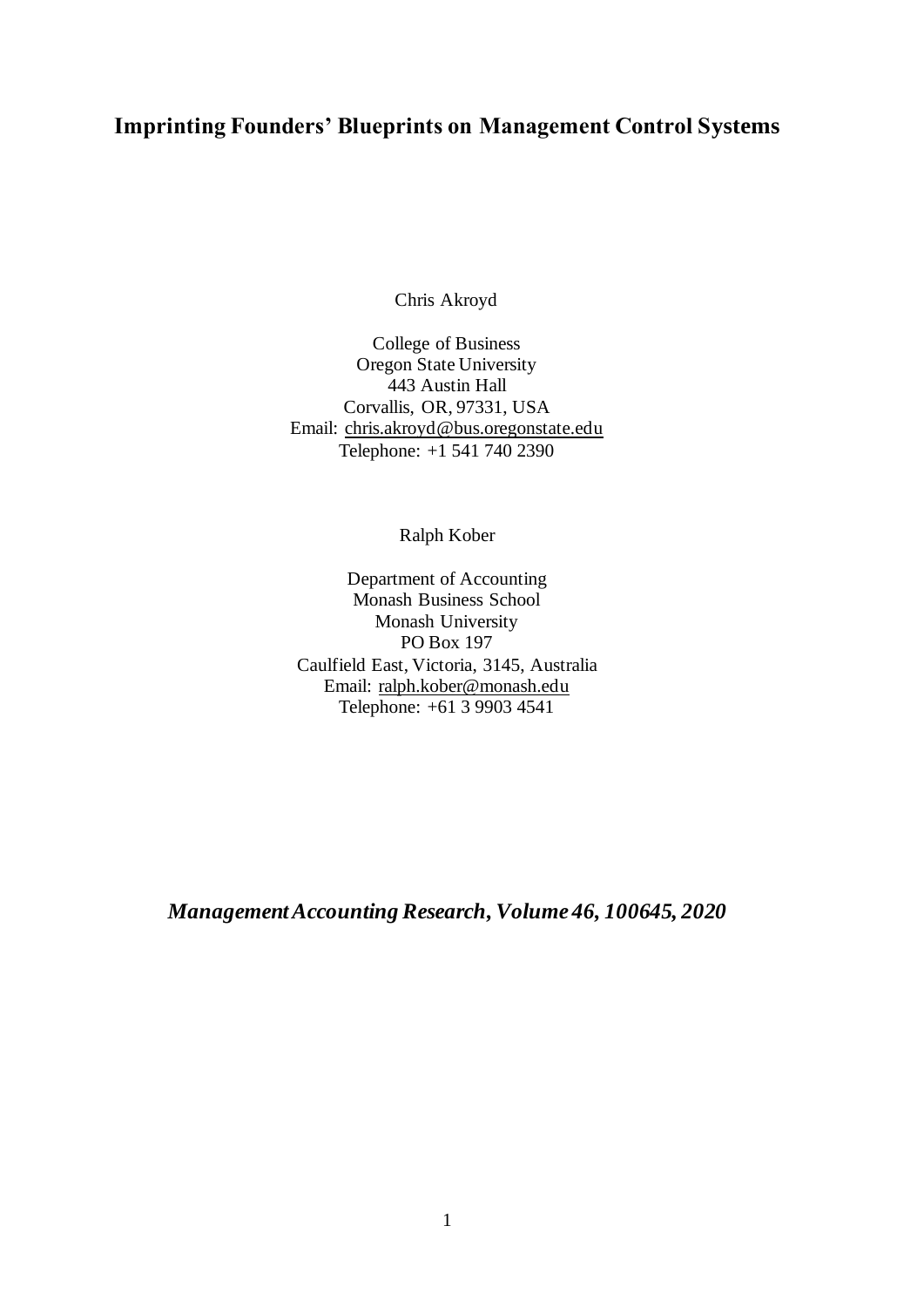# **Abstract**

In this paper we seek to understand the influence of founders on the design and use of management control systems (MCS) through a theoretical lens known as imprinting. The organizational literature shows that founders are a source of imprinting, since their unique background informs the blueprint for their organization, which can affect patterns of organizational design and development. We undertake a case study of an innovative early-stage growth-focused manufacturing firm established by founders who espoused a commitment blueprint (one of five possible blueprints). Founders who have a commitment blueprint aim to establish a workplace where employees feel an intense emotional attachment to each other and the firm and are passionate about the firm's vision. We examine how founders' commitment blueprint influences the design and use of MCS. We show that the imprint of a founder's commitment blueprint is reflected in the design and use of cultural controls and employee selection to establish a workplace that fosters an intense emotional attachment and identification comparable to a family's, with an organizational culture where employees are committed and passionate about the firm. While these controls have previously been shown to make up the central components of a commitment blueprint, our results reveal a reliance on cultural controls and employee selection is not exclusive, but supported and reinforced through managers' design and use of personnel controls, results controls, action controls, penalties, and informal controls. We also find a reluctance to implement controls that are seen as bureaucratic, since it is felt they would negatively influence the organizational culture.

**Keywords:** Management control systems, imprinting, founder blueprint, commitment, culture, early-stage firm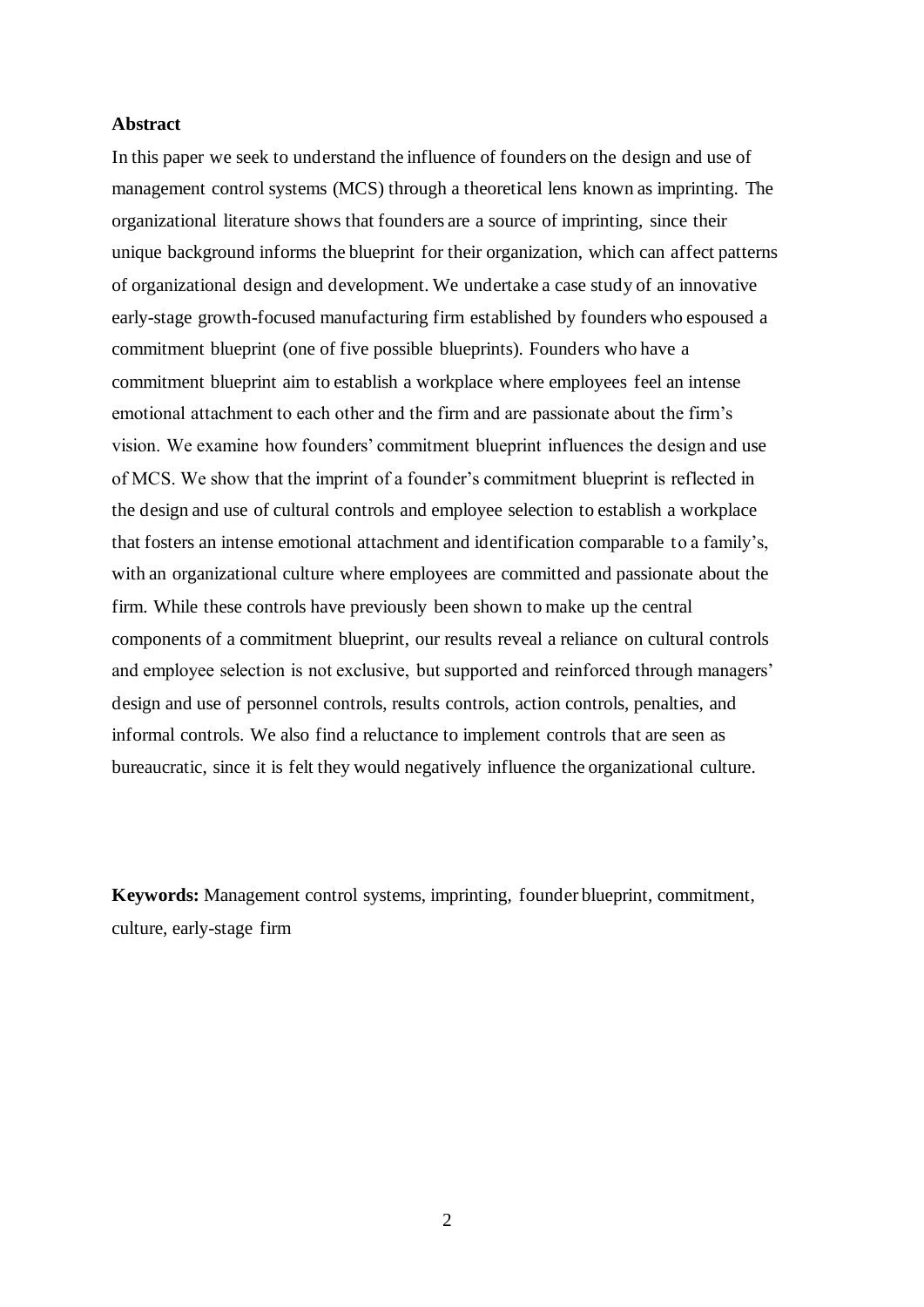### **1. Introduction**

In this paper we seek to understand the influence founders have on the design and use of management control systems (MCS) in early-stage firms. Studying the MCS of earlystage firms is an important yet under-researched area of management accounting (Davila and Foster, 2009; Davila et al., 2009). Early-stage firms contribute significantly to economic prosperity and job growth (e.g., Åstebro et al., 2014; Decker et al., 2014; Kane, 2010). For example, in the United States, over 6 million new business ventures are started each year (Fairlie et al., 2017), with more than 500,000 of them hiring employees (Åstebro et al., 2014). Within the United States, firms in their first year are the primary driver of jobs growth, creating, on average, approximately 3 million jobs per year (Decker et al., 2014; Kane 2010). Without these new enterprises, there would be no net job growth (Kane, 2010). However, despite this large number of new enterprises, the majority fail within the first five years (Åstebro et al., 2014; DeSantola and Gulati, 2017). We know that, if designed appropriately, MCS facilitate growth (Davila, 2005; Davila and Foster 2007). However, a lack of MCS or inappropriately designed MCS will likely inhibit growth. This is because MCS are a key element in managing the conflict that growth imposes on young firms (Davila, 2005; Davila and Foster, 2009).

It has been shown in both the entrepreneurship and family business literature that founders play an important role in early-stage firms (Barringer et al., 2005; Bayon et al., 2015; Cardinal et al., 2004). In this paper, our focus is on the blueprint that founders bring to an organization and how it influences the MCS of early-stage firms. A founder's blueprint describes how the organization should look and feel, including the manner in which employment relations are organized and personnel are managed (Baron and Hannan, 2002; Baron et al., 2001). As stated by Baron et al. (2001), founders' "blueprints represent part of the 'hard wiring' of an enterprise" (p. 963) and "guide subsequent organizational evolution" (p. 961).

We undertake a case study of HRV, an innovative early-stage growth-focused manufacturing firm, established by two founders following a commitment blueprint (one of five possible founder blueprints; see Baron et al., 1999a). Founders with a commitment blueprint aim to establish a workplace where employees feel an intense emotional attachment to each other and the firm and are passionate about the firm's vision (Baron and Hannan, 2002; Baron et al., 1996; Grant, 2016). This is substantially different from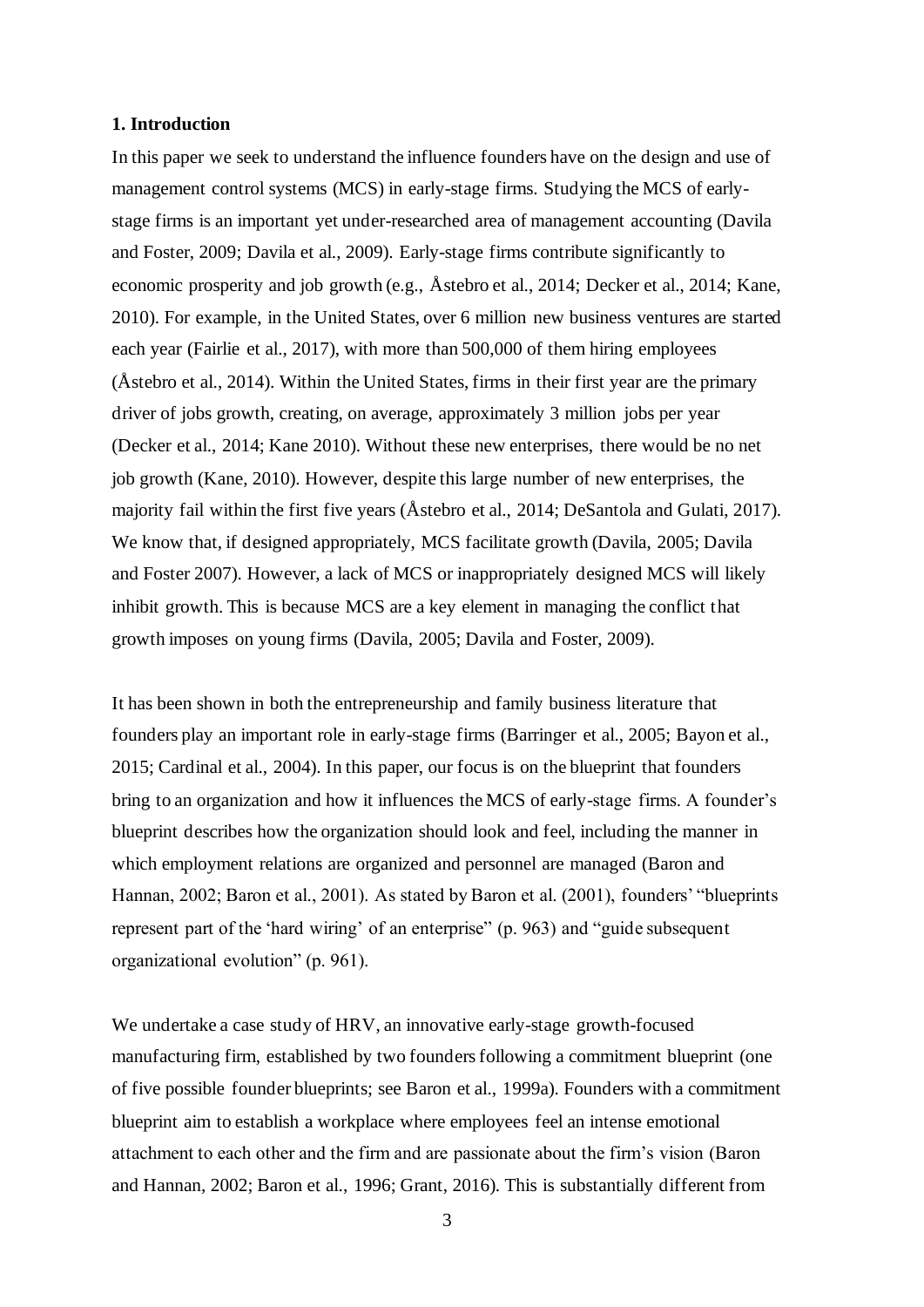the four other blueprints, where attachment is based on the underlying work (engineering, star, and bureaucracy blueprints) or the financial rewards (autocracy blueprint). It is typical for founders with a commitment blueprint to use words such as *love* and *family* to describe the camaraderie within the firm (Grant, 2016).

Examining the design and use of the MCS of firms established by founders following a commitment blueprint is important because these firms have been found to be more successful than firms established by founders following other blueprints (Baron and Hannan, 2002; Fuhrmans, 2017; Hannan et al., 2005). In a study of Silicon Valley firms, those founded under a commitment blueprint were found to be the least likely to fail (Baron and Hannan, 2002; Fuhrmans, 2017) and the fastest to go public (Hannan et al., 2005). Consequently, gaining an understanding of the influence of a founder's commitment blueprint on the design and use of MCS of early-stage firms would appear warranted.

To undertake this research, we employ imprinting theory (Spalding, 1873; Stinchcombe, 1965). Although the imprinting literature initially focused on the environment's influence on the organization, research has subsequently examined founders as a source of imprinting (e.g., Beckman and Burton, 2008; Fauchart and Gruber, 2011; Gruber, 2010; Johnson, 2007; Kimberly and Bouchikhi, 1995; Leung et al., 2013). Consequently, we use the theoretical lens of imprinting to examine our research question of how founders' commitment blueprint influences the design and use of MCS.

Our findings reveal that the imprint of the HRV founders' commitment blueprint is reflected in the design and use of cultural controls and employee selection to establish a workplace that fostered an intense emotional attachment and identification comparable to a family's, with an organizational culture where employees were committed and passionate about the firm. While these controls formed the basis of the MCS, other controls, such as rewards, penalties, induction and training programs, meetings, an operations manual, and franchise audits, were designed and used by managers to support and reinforce employee attachment and the organizational culture. These were accompanied with the use of informal controls, as well as a reluctance to implement controls that were seen as bureaucratic, such as budgets and job descriptions, since it was believed they would negatively affect the organizational culture.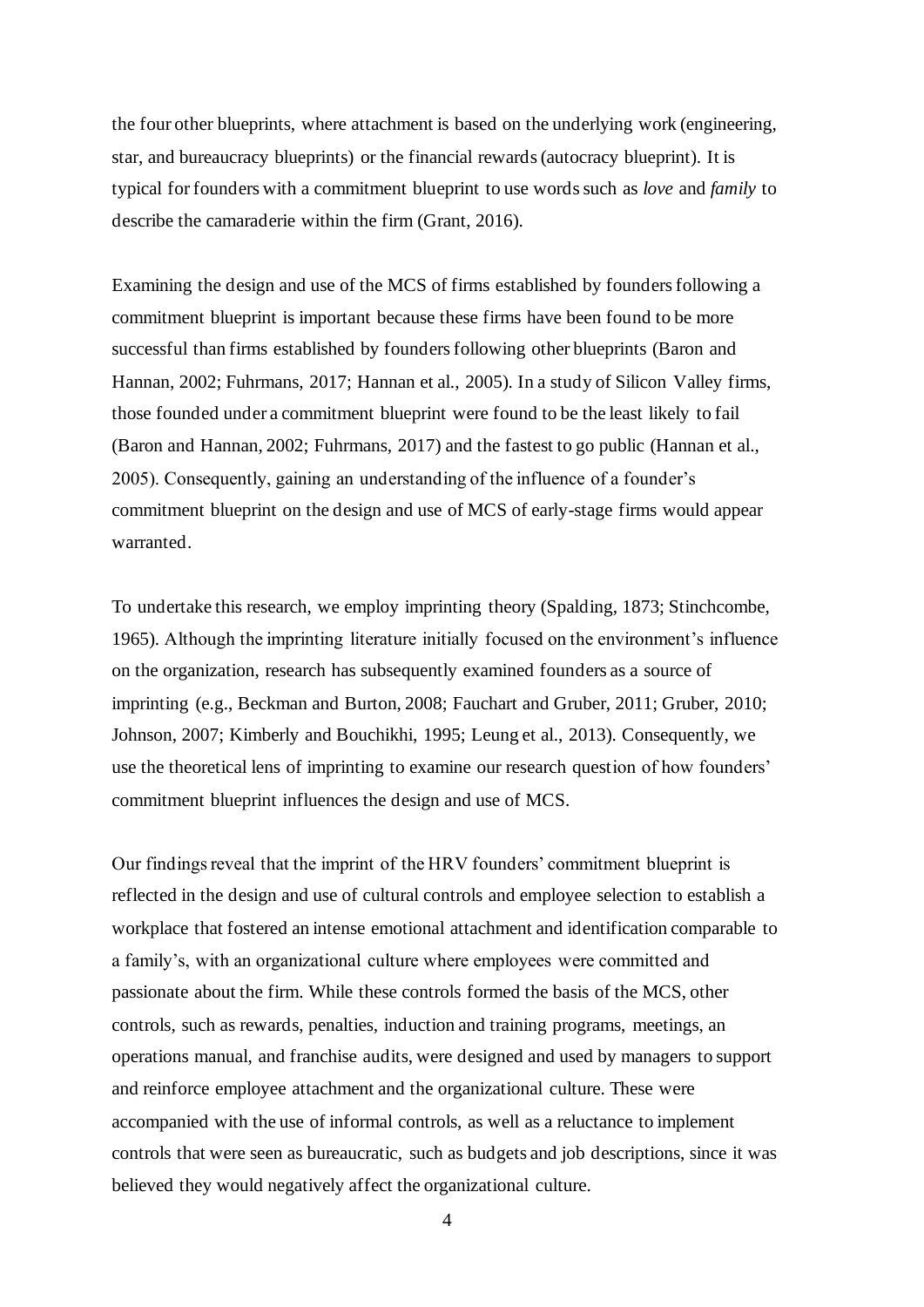This paper contributes to the management accounting literature by adding to the growing body of research on the MCS of early-stage firms by highlighting how the imprint of a founder's commitment blueprint is reflected in the design and use of MCS. To date, the management accounting literature has identified a number of reasons why firm growth influences the adoption of MCS in early-stage firms, including externally focused reasons, such as legitimization and contracting, and internal reasons, such as the need to reduce chaos and increase learning (Davila and Foster, 2009; Davila et al., 2009; Davila et al., 2010). While this literature has enabled a better understanding of how firm growth influences MCS, there is also a need to understand the impact of the entrepreneur/founder and the mechanisms that define organizational design in early-stage firms, since they are likely to influence MCS (Davila and Foster, 2009). We show that it is important to consider the blueprint that founders bring to an organization and how it is reflected in the design and use of MCS. Besides contributing to the academic literature, we believe this paper can also assist entrepreneurs and practitioners engaged in early-stage firms by highlighting how a founder's commitment blueprint influences the design and development of a new venture.

The remainder of this paper is structured as follows. Section 2 introduces our theoretical framework based on imprinting. Section 3 describes our case study research approach and the case site. Section 4 presents our findings. Section 5 discusses these findings in relation to the literature. Section 6 concludes the paper with a summary of the findings, contributions, research limitations, and avenues for future research.

# **2. Theoretical framework**

Imprinting theory originates from research relating to animal behavior, initially documenting how domestic birds tend to follow the first moving object they see (Spalding, 1873: 287):

Chickens as soon as they are able to walk will follow any moving object. And, when guided by sight alone, they seem to have no more disposition to follow a hen than to follow a duck, or a human being. Unreflecting on-lookers, when they saw chickens a day old running after me, and older ones following me miles and answering to my whistle, imagined that I must have some occult power over the creatures, whereas I simply allowed them to follow me from the first.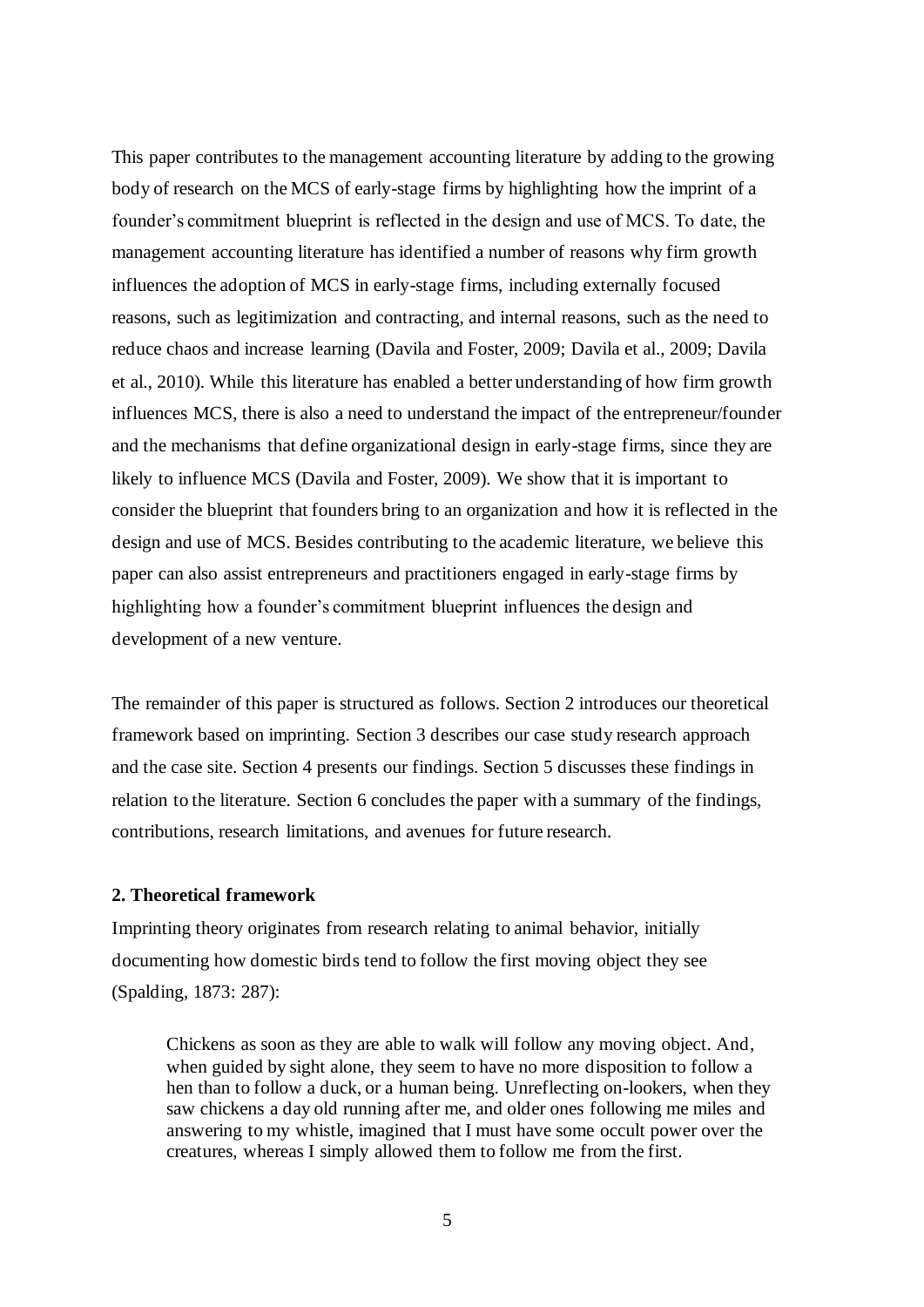This imprinting, where an early experience influences subsequent behavior, is conceptually different from other learning processes because it only occurs during relatively short, critical periods of heightened susceptibility (Immelmann, 1975; Lorenz, 1937; Marquis and Tilcsik, 2013). The concept of imprinting was introduced into the organizational literature by Stinchcombe (1965), who showed how organizations were "'imprinted' by the conditions existing in the industry to which they belong at the time the industry is 'born'" (Miles et al., 1974: 259):

The kernel of the imprinting hypothesis, first advanced by Stinchcombe (1965), is that characteristics of an entity shaped during a sensitive moment of its existence can persist for decades, in spite of subsequent environmental changes. (Simsek et al., 2015: 289)

Imprinting has since been used in organizational research as a theoretical lens for a historically embedded understanding of a diverse range of organizational phenomena (Simsek et al., 2015). Research has established that initially imprinted organizational philosophies, policies, strategies, and structures all persist, even in changing environments (Boeker, 1989; Burton and Beckman, 2007; Harris and Ogbonna, 1999; Johnson, 2007). At the center of imprinting theory is the idea that the time of founding constitutes an important period in an organization's life (DeSantola and Gulati, 2017; Johnson, 2007; Marquis, 2003).

Five factors can leave an imprint on an organization when it is initially founded: founders, teams, organizations, networks, and the environment/industry/community (Simsek et al., 2015). Research shows that founders imprint their organizations with their unique background (Boeker, 1989; Johnson, 2007; Kimberly, 1979; Kimberly and Bouchikhi, 1995). In this vein, a stream of literature argues that founders leave an imprint that can influence the means used to coordinate and control organizations as they grow (Baron et al., 1996; Johnson, 2007; Kimberly, 1979; Kimberly and Bouchikhi, 1995).

Research has found that a founder's background and the initial decisions on core values and hiring can have effects on organizational actions, strategies, structures, and performance (Gao et al., 2010; Kimberly, 1979; Kimberly and Bouchikhi, 1995; Zheng, 2012). This initial imprint persists even when there are organizational pressures to change (Burton and Beckman, 2007; Johnson, 2007; Marquis, 2003).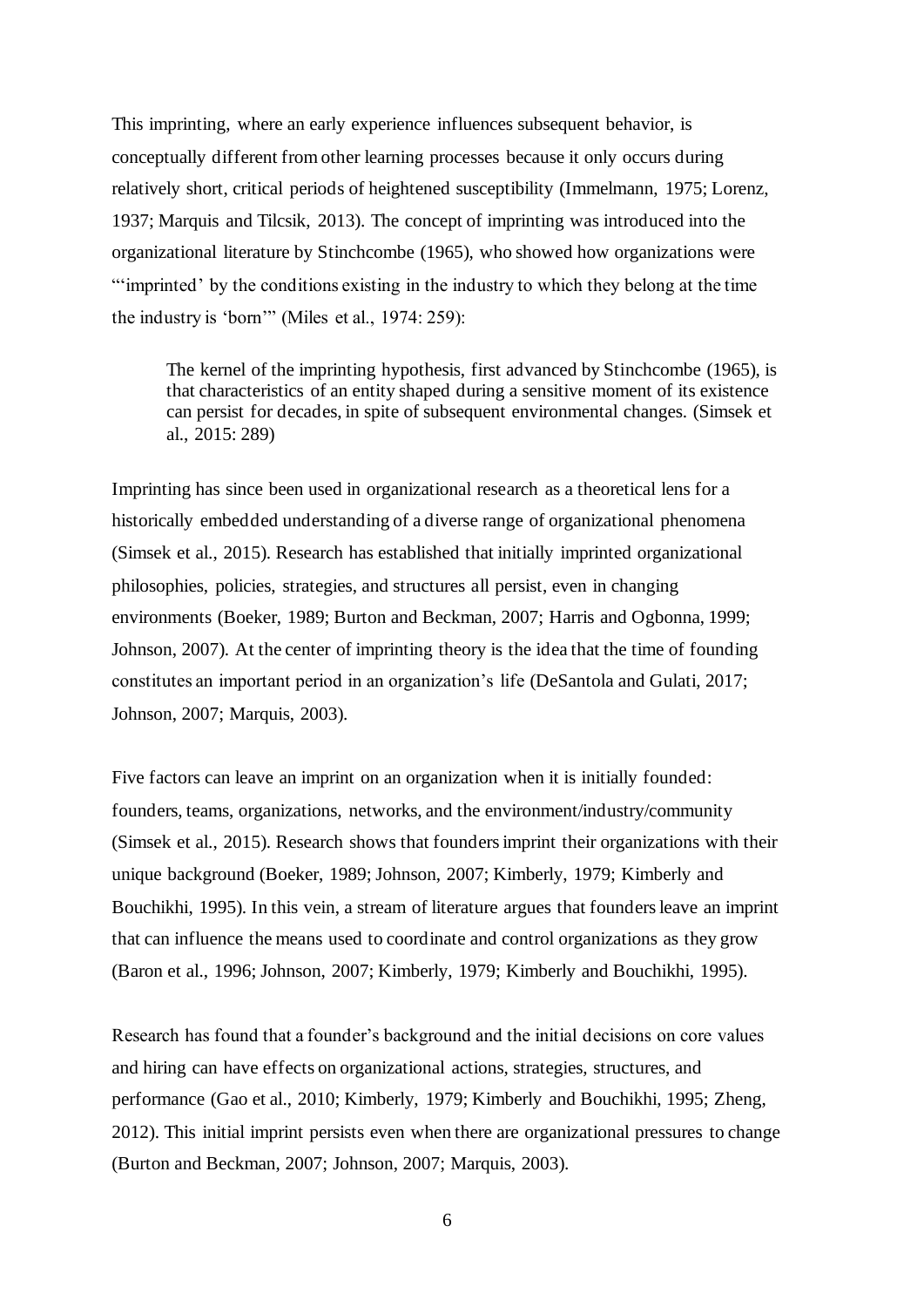Founders' blueprints have been operationalized into a typology based on data collected from the Stanford Project on Emerging Companies (Baron and Hannan, 2002; Baron et al., 1996, 1999a, 1999b, 2001; Burton, 2001).<sup>1</sup> This research identifies five different blueprints used by founders in early-stage technology firms:<sup>2</sup> star, commitment, bureaucracy, engineering, and autocracy blueprints. These are derived from three organizational dimensions that emerged from this research: employee attachment, employee selection, and the means of coordination and control. The labels selected for each blueprint are considered "fairly evocative of their character" (Baron and Hannan, 2002: 12). We summarize the five founder blueprints below in Table 1, including quotes to better illustrate what each blueprint embodies.

We believe the founder's blueprint typology provides a good way to systematically categorize the characteristics that founders bring to a new venture and can facilitate our understanding of the influence founders have on MCS, similar to how the conceptualization of strategy of Miles and Snow (1978) and Porter (1980) allows researchers to study the association between strategy and MCS (e.g., Abernethy and Brownell, 1999; Kober et al., 2007). The categorization of founder blueprints into a typology will allow future research on the impact of different founder blueprints on MCS to advance more systematically.

The organizational literature shows that founders' blueprints have implications for how they build their firms, with the amount of attention given to organization building in the initial years differing for each of the blueprints (Baron and Hannan, 2002; Baron et al.,

<sup>1</sup> The Stanford Project on Emerging Companies (Baron et al., 1996, 1999a, 1999b, 2001; Burton, 2001; Baron and Hannan, 2002) examines the evolution of 154 high-tech early-stage firms. The firms examined were no more than 10 years old when visited (the typica l firm was six years old), and all had at least 10 employees (Baron et al., 2001).

<sup>2</sup> Similar to how the theoretical framework of strategic typologies developed by Miles and Snow (1978) is applicable to firms outside the four industries they sampled (college textbook publishing, electronics, food processing, and hospitals), we believe the typology of the founder blueprint is applicable to firms from outside the sample from which the framework was developed. The founder's blueprint framework is a theoretical framework and Silicon Valley's high-growth environment provides an excellent setting in which to develop such a framework. Baron et al. (1999a: 30) argue that these firms are subject in their early years to very turbulent environments, intense product and labor market competition, strong selection pressure, and numerous influences that should encourage structural isomorphism. Baron et al. (1999b: 542) add that the diversity found in these studies seems at odds with accounts that assume a dominant organizat ional logic within a particular industry. The ability to generate theoretical insights from this sample of Silicon Valley firms is further evidenced by the fact that this is also the sample used by Davila and Forster (2005, 2007) to generate insights into the emergence of MCS in early-stage startup firms.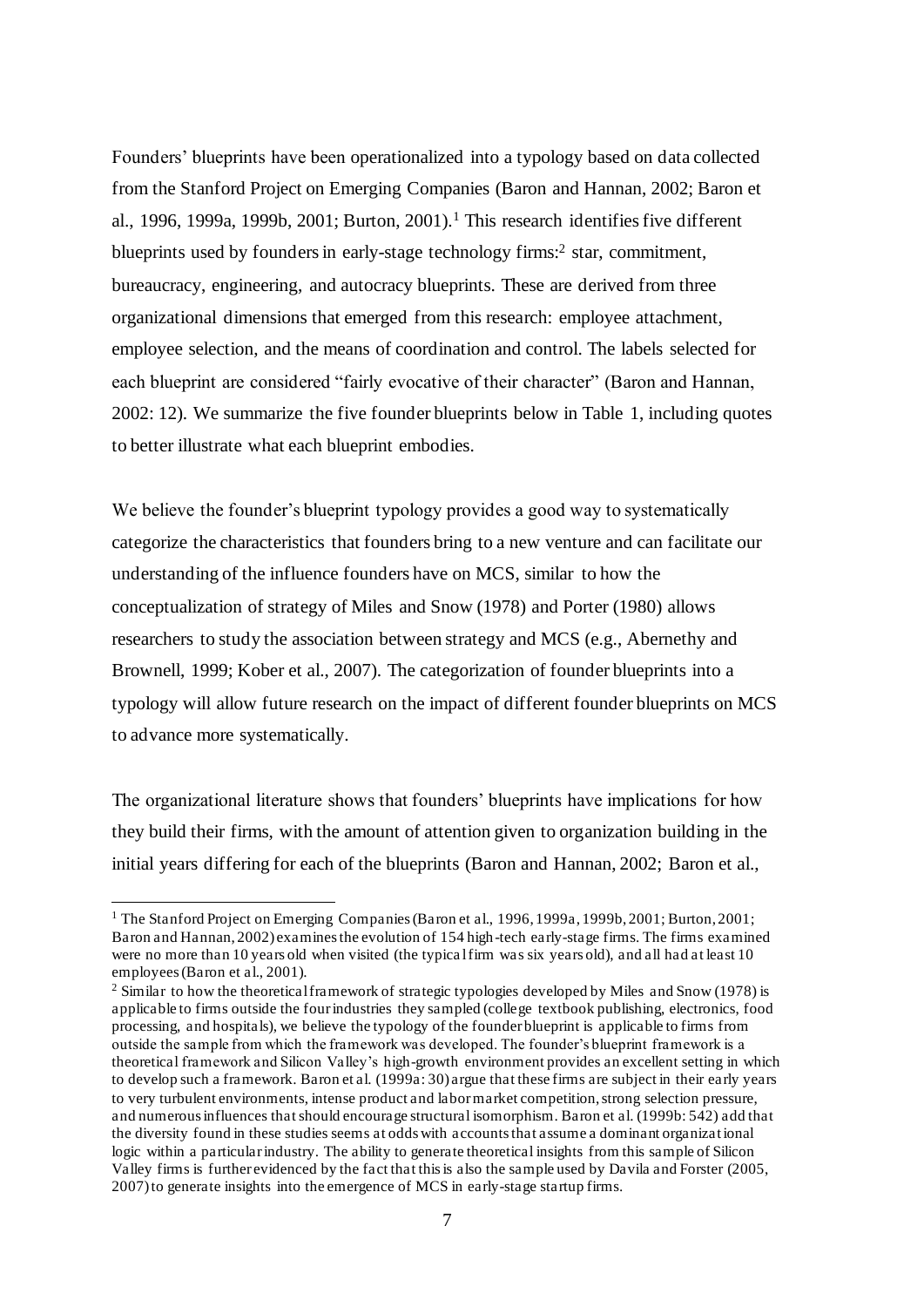1996, 1999a, 2001). For example, of the founders who had an engineering blueprint (onethird of the Stanford Project sample), not one drafted a mission or vision statement. This is in contrast to founders with a star, bureaucracy, or commitment blueprint, who engaged in this organization design activity (Baron and Hannan, 2002).

| <b>Blueprint</b> | <b>Attachment</b> | <b>Selection</b> | Mode of control      | <b>Illustrative quote</b>                                                                                                                                           |
|------------------|-------------------|------------------|----------------------|---------------------------------------------------------------------------------------------------------------------------------------------------------------------|
| Star             | Work              | Potential        | Professional control | We only recruit top<br>talent, pay them top<br>wages, and give them<br>the resources and<br>autonomy they need to<br>do their job.                                  |
| Engineering      | Work              | Skills           | Peer group control   | We were very<br>committed. It was a<br>skunkworks mentality<br>and the binding energy<br>was very high.                                                             |
| Commitment       | Familial          | Fit              | Cultural control     | I wanted to build the<br>kind of firm where<br>people would only<br>leave when they<br>retired.                                                                     |
| Bureaucracy      | Work              | Skills           | Process control      | We make sure things<br>are documented, have<br>job descriptions for<br>people, project<br>descriptions, and pretty<br>rigorous project<br>management<br>techniques. |
| Autocracy        | Money             | Skills           | Direct control       | You work, you get<br>paid.                                                                                                                                          |

**Table 1: Founder blueprint typology**

Source: Adapted from Baron and Hannan (2002).

The research shows that founders with a commitment blueprint view their employees as part of a family and are thus much slower at hiring their first employees. These founders "devoted more effort up front to designing their cultures and employment practices" (Baron and Hannan, 2002: 15). This suggests that the design and use of MCS will differ for early-stage firms based on the blueprint of the firm founders.

### **3. Research approach**

### *3.1 Case study method*

We undertook a case study of HRV, an innovative early-stage technology-focused manufacturing firm, to examine the MCS it implemented. The research design involved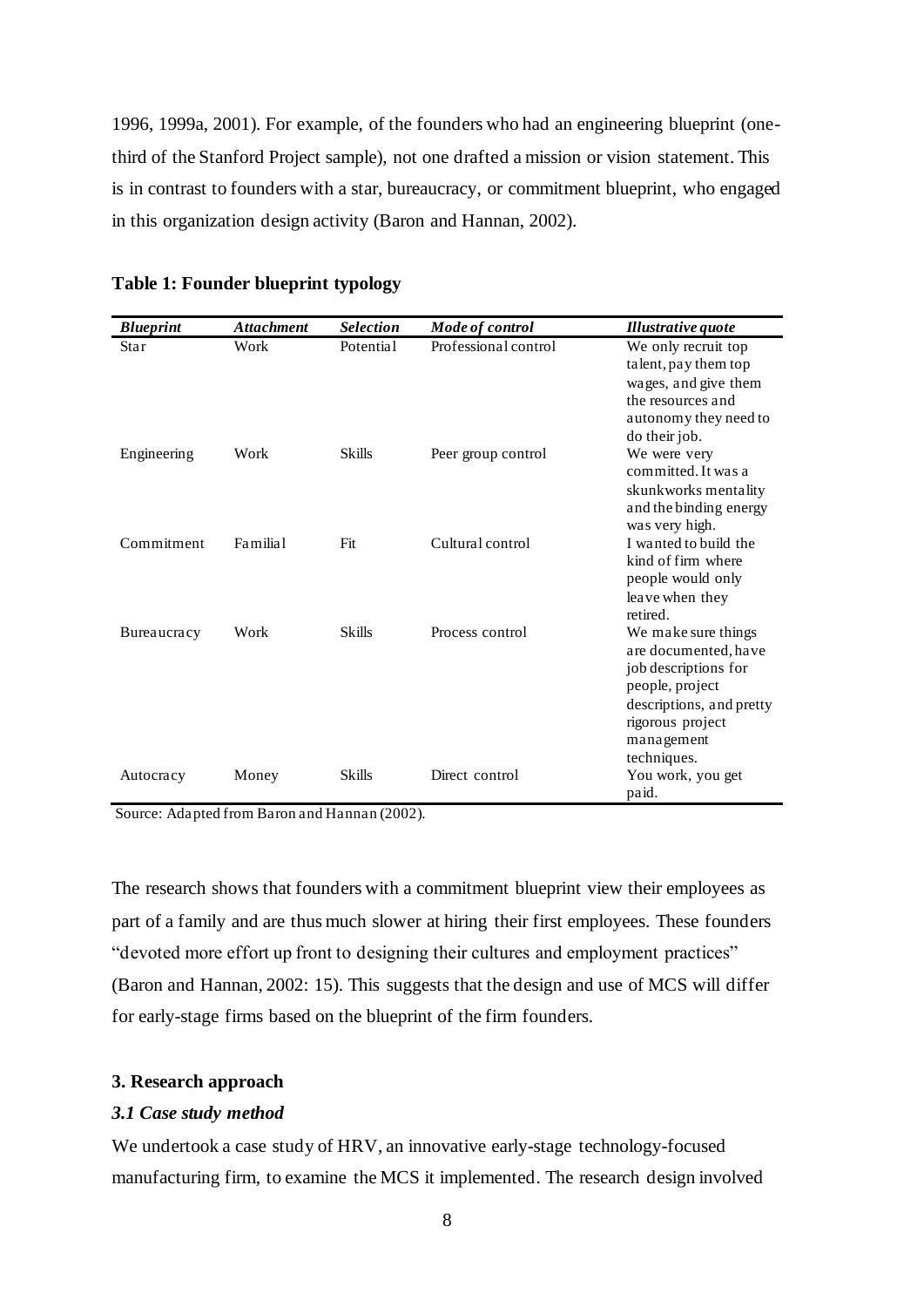data triangulation (Modell, 2005) through the collection of a wide variety of evidence from interviews, observations, firm documents, and business press articles. The collection of data from a wide spectrum of sources enhances data reliability and, thus, our ability to understand and interpret our findings (Denzin, 2012; Fusch and Ness, 2015).

The study commenced with a meeting in August 2007 with the general manager and the financial controller of HRV. This scoping meeting, which lasted three hours, provided us with an understanding of the evolution that HRV had undergone since its founding in 2003 to 2007. To enhance our understanding of the organizational context, we were then given a tour of HRV's main offices and warehouse facilities. Based on the initial meeting and tour of the firm's operations, we developed questions that formed the basis of our semi-structured interviews. We interviewed a total of 14 people, including one of the founders, the general manager, the financial controller, two franchisees, and nine middleand lower-level managers.<sup>3</sup>

Since individuals tend to impose order retrospectively on phenomena, we undertook several measures to reduce potential bias. In terms of the interview protocol, this included allowing interviews to flow so that the interviewees could tell their stories from their perspective, and then confirming these accounts by asking similar questions to multiple interviewees. Furthermore, managers from different organizational levels were interviewed to gain multiple perspectives on the design and use of MCS at HRV. Additional perspectives were gained through interviewing managers who had been internally promoted and consequently had an understanding of how the firm had developed. Other interviewees included those who had recently joined the firm and could provide a newcomer's perspective. The participation of managers from various levels and of different tenures within the firm helped ensure the robustness of the data. Furthermore, we intentionally scheduled our interview with the founder last, so that we could appreciate the employee perspective without being influenced by preconceived notions that could have developed had we interviewed the founder at the start. The interviews were also supplemented with four visits to the business headquarters, two visits to

<sup>&</sup>lt;sup>3</sup> The general manager and financial controller were each interviewed twice, once together, as part of the initial scoping meeting, and then again separately. We also conducted a follow-up interview with one of the managers in May 2019 to gain reflections on the changes that occurred to the MCS after the founders sold the firm.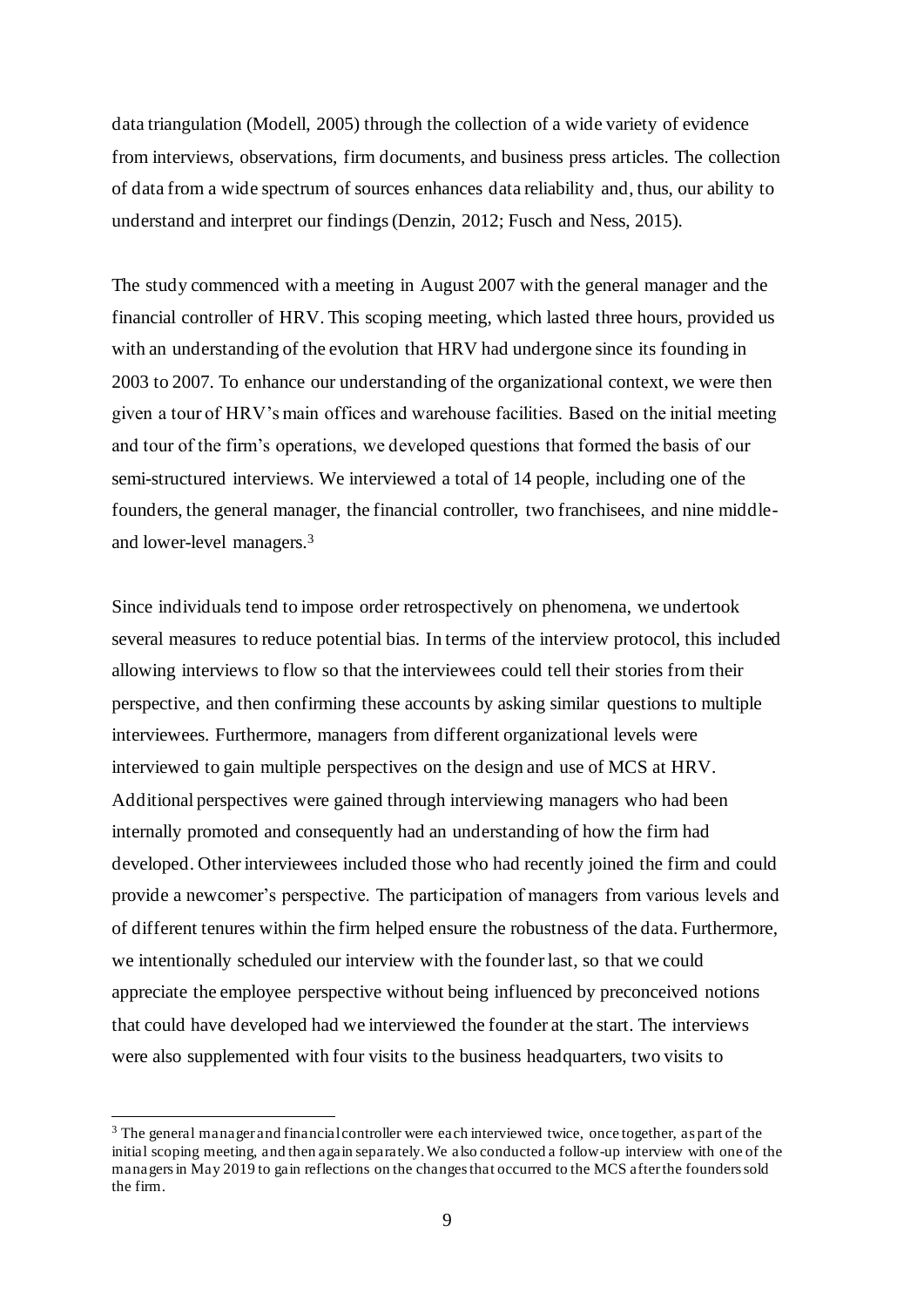franchises, a review of internal documents requested from the firm, and articles from the business press (see Table 2).

# **Table 2: Case study data**

| Interviewee position                     | <b>Time at HRV</b> | <b>Hours</b> |
|------------------------------------------|--------------------|--------------|
| General manager and financial controller |                    | 3            |
| Financial controller                     | 1 year 4 months    |              |
| General manager                          | 1 year7 months     |              |
| Franchise support manager                | 1 year 8 months    |              |
| National communication manager           | 11 months          |              |
| Customer service manager                 | 3 months           |              |
| Direct marketing manager                 | 8 months           |              |
| Commercial business manager              | 3 years 5 months   |              |
| Warehouse/production manager             | 1 year 5 months    |              |
| Accounts manager                         | 2 years 9 months   |              |
| National installation manager            | 1 year9 months     |              |
| National operations manager              | 1 year             |              |
| Franchisee                               | 2 years            |              |
| Franchisee                               | 3 years 2 months   |              |
| Founder of HRV                           | 4 years 8 months   |              |
| Follow-up interview                      |                    |              |
| Total interviewee hours                  |                    | 18           |

| Other data<br>sources      | <b>Number</b> | <b>References</b>                                                                                                                                         |
|----------------------------|---------------|-----------------------------------------------------------------------------------------------------------------------------------------------------------|
| <b>HRV</b> documents       | 7             | Vision, company purpose, core values, eight steps to success, 2007<br>organizational chart, operations manual, customer relationship<br>management report |
| Business press<br>articles | 5             | National Business Review, Unlimited Magazine, Building Today<br>Magazine, Sunday Star Times, Deloitte Fast 50                                             |
| Corporate website          |               | http://www.hrv.co.nz                                                                                                                                      |
| Visits                     | 6             | 4 visits to HRV, 2 visits to HRV franchisees                                                                                                              |

Notes: 1) Interviews are shown in the order in which they were conducted. 2) All interviews, except one, occurred between August and November 2007. One manager was interviewed again in a follow-up interview in May 2019 to gather opinions on what happened to the MCS in the years following our initial interviews. To ensure the anonymity of this manager, we cannot reveal the position the manager held or the manager's tenure at HRV. 3) This table was adapted from Akroyd et al. (2019).

The interviews were audio recorded, $4$  and the transcripts were analyzed by the researchers and organized into themes. Our reading of the transcripts and coding for themes led to the realization that the founders had a commitment blueprint and that imprinting theory could provide a valuable lens for understanding how this blueprint is reflected in the design and use of MCS. Hence, we read and reanalyzed the transcripts in

<sup>4</sup> Except for the initial meeting with the general manager and financial controller that set the parameters for the case study.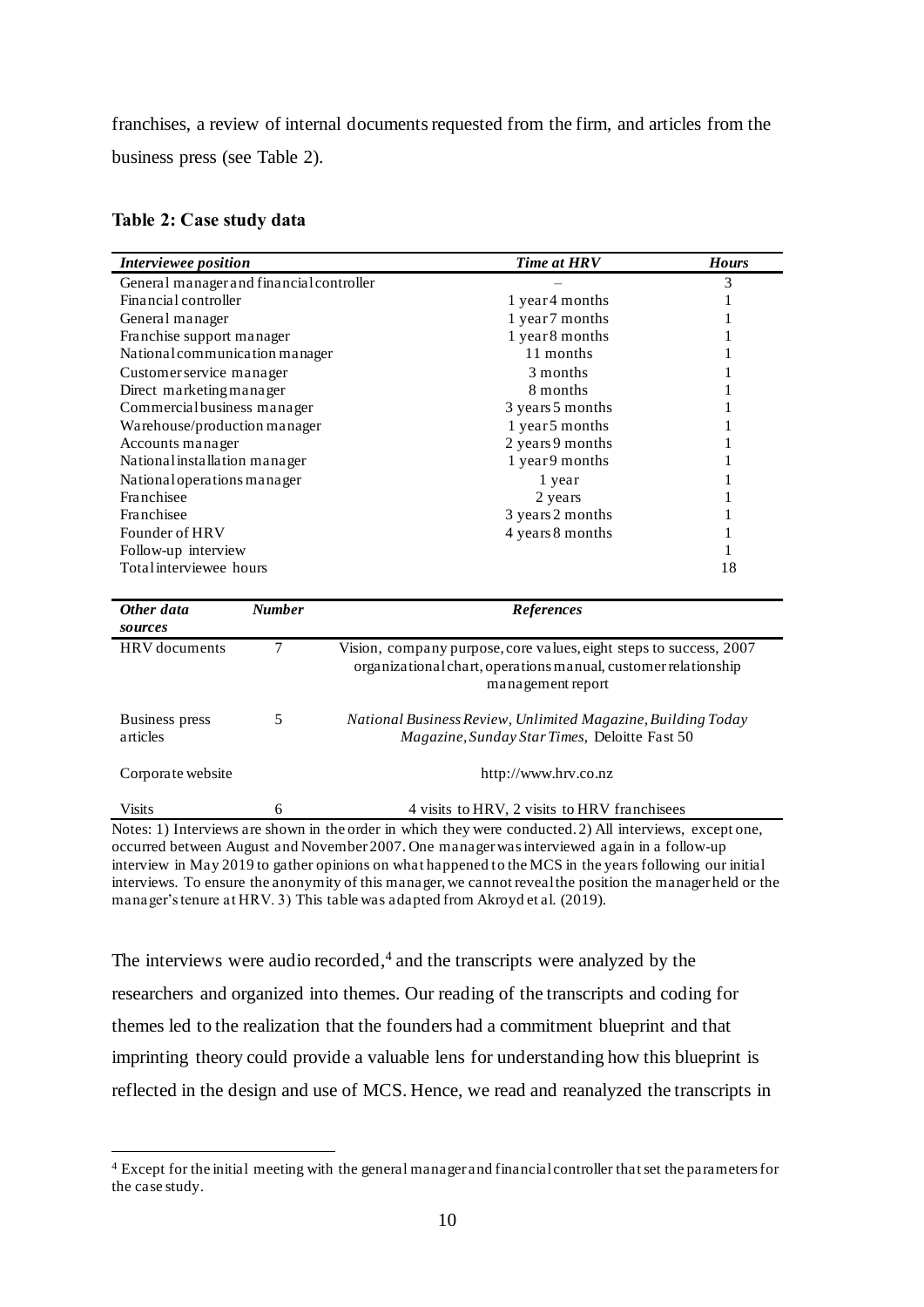light of imprinting theory. The final storyline (Dent, 1991) emerged from the authors' continued reflections and discussions on the fieldwork, resulting in frequently revisiting the interview transcripts and the literature. The results of this analysis were then linked to HRV's documents, business press articles, and observations made during our site visits. To provide contextual richness while maintaining the anonymity of the respondents, we attribute the interview quotes by referring to the co-founder as the founder, the general manager and financial controller as senior managers, the middle- and lower-level managers as managers, and the franchisees as franchisees.

#### *3.2 Case study site*

HRV manufactures, sells, and installs highly innovative home ventilation systems that pump filtered air from the roof cavity into the home. It is 100% owned by its parent firm Cristal Air International, which is owned by the two founders of HRV. The firm commenced operations in the western suburbs of Auckland in March 2003, achieving revenues of approximately NZ\$100,000 in its first year. By the end of 2008, HRV had 19 franchises covering all regions of New Zealand, with revenues of approximately NZ\$19 million, excluding franchise revenues, which totaled approximately NZ\$70 million. Over its first six years, HRV often experienced revenue growth rates of over 100% per annum. In 2006, HRV was recognized at the Deloitte's Fast 50 Awards as the fastest growing firm in New Zealand, having achieved a revenue growth of 732% in the past three years. In 2008, it was again in the top 50 of the fastest growing New Zealand companies, this time placing 22nd in the Deloitte Fast 50 Awards, with a revenue growth of 261% in the prior three years.

During the first six years of its existence, HRV also moved its headquarters to larger premises on several occasions, due to the rapid expansion in its employee numbers. Having started in 2003, with only the two founders, within a year HRV had hired 10 employees. This number doubled to 20 by the end of 2004. By the end of 2006, HRV's employee numbers had increased to 60. By the end of 2008, HRV directly employed approximately 200 people, with an additional 280 people employed through the 19 franchises. The franchising of HRV commenced in 2004 and continued until the end of 2008, by which time HRV had issued 19 franchise licenses, each covering a distinct region of New Zealand. This geographic segmentation was to ensure that HRV businesses did not compete against each other. Despite having moved to larger premises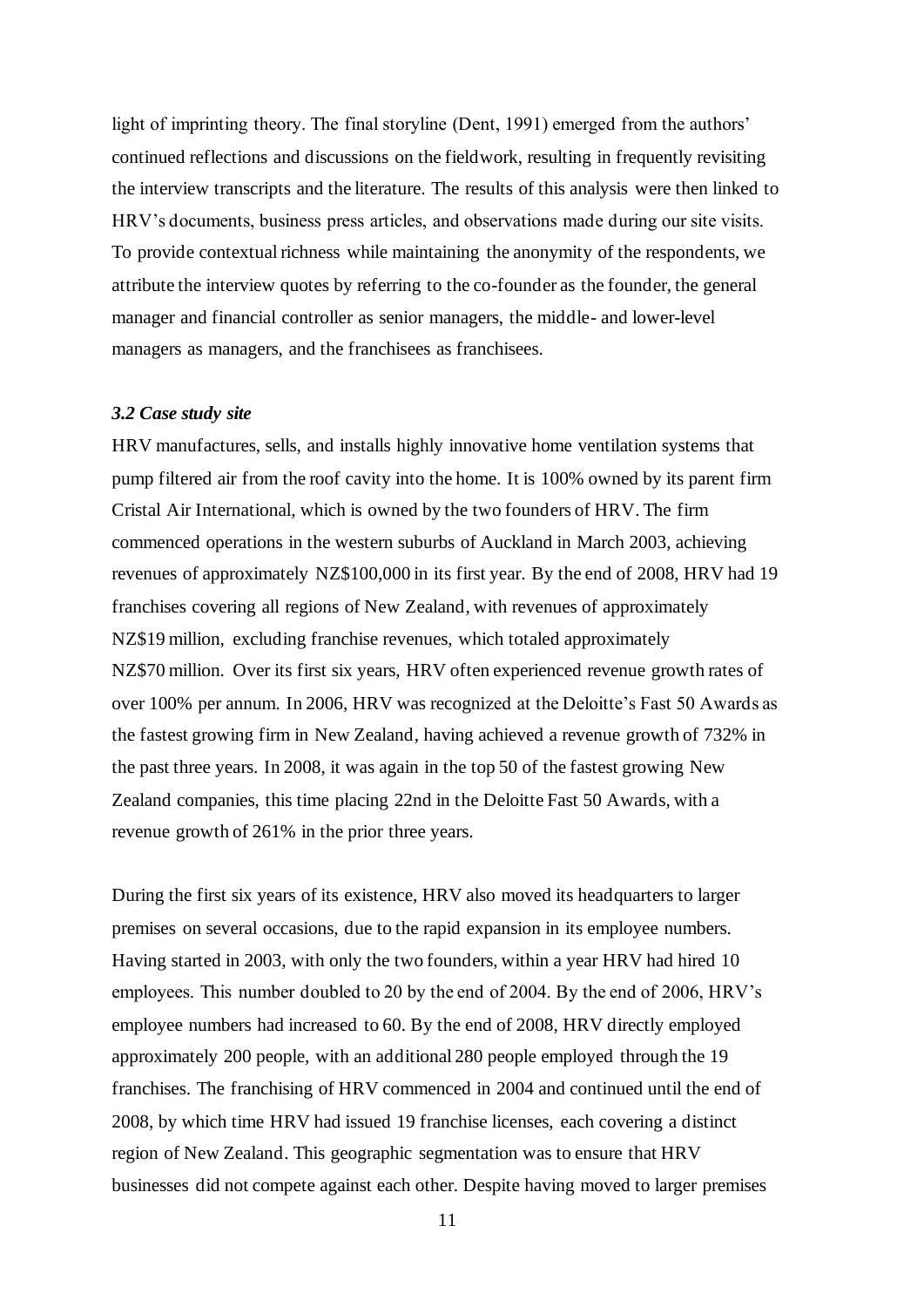on several occasions, HRV's headquarters were still located in the western suburbs of Auckland and, at the time the research was conducted, were located at the site of the manufacturing plant that assembled all of HRV's units. From its headquarters, HRV ran a national call center that booked in-home demonstrations, oversaw the installation process for all of New Zealand, and continued to cover the western suburbs of Auckland.

The organizational structure for HRV at the time this research was conducted is illustrated in Figure 1. There was a general manager who reported to the two founders, with eight managers reporting, in-turn, to the general manager, namely, a commercial business manager, a customer service manager, an events coordinator, a financial controller, a national communications manager, a national operations manager, a sales manager, and a warehouse/production manager. Most of these managers, in turn, had one lower-level manager reporting to them, although some, such as the national operations manager, had three managers reporting to them, and there was no lower-level manager reporting to the event's coordinator. However, as discussed later, this organizational structure was not adhered to in terms of lines of communication.



**Figure 1: HRV's organizational chart**

HRV's successful execution of such a high-growth strategy makes it, as Cooper and Morgan (2008) call it, an extreme case. Consequently, it is an ideal early-stage firm to study and from which to gain new theoretical insights. Growth creates increased management challenges for early-stage firms, accelerating the adoption of MCS (Davila et al., 2010; Demir et al., 2017) and thus facilitating our understanding of how a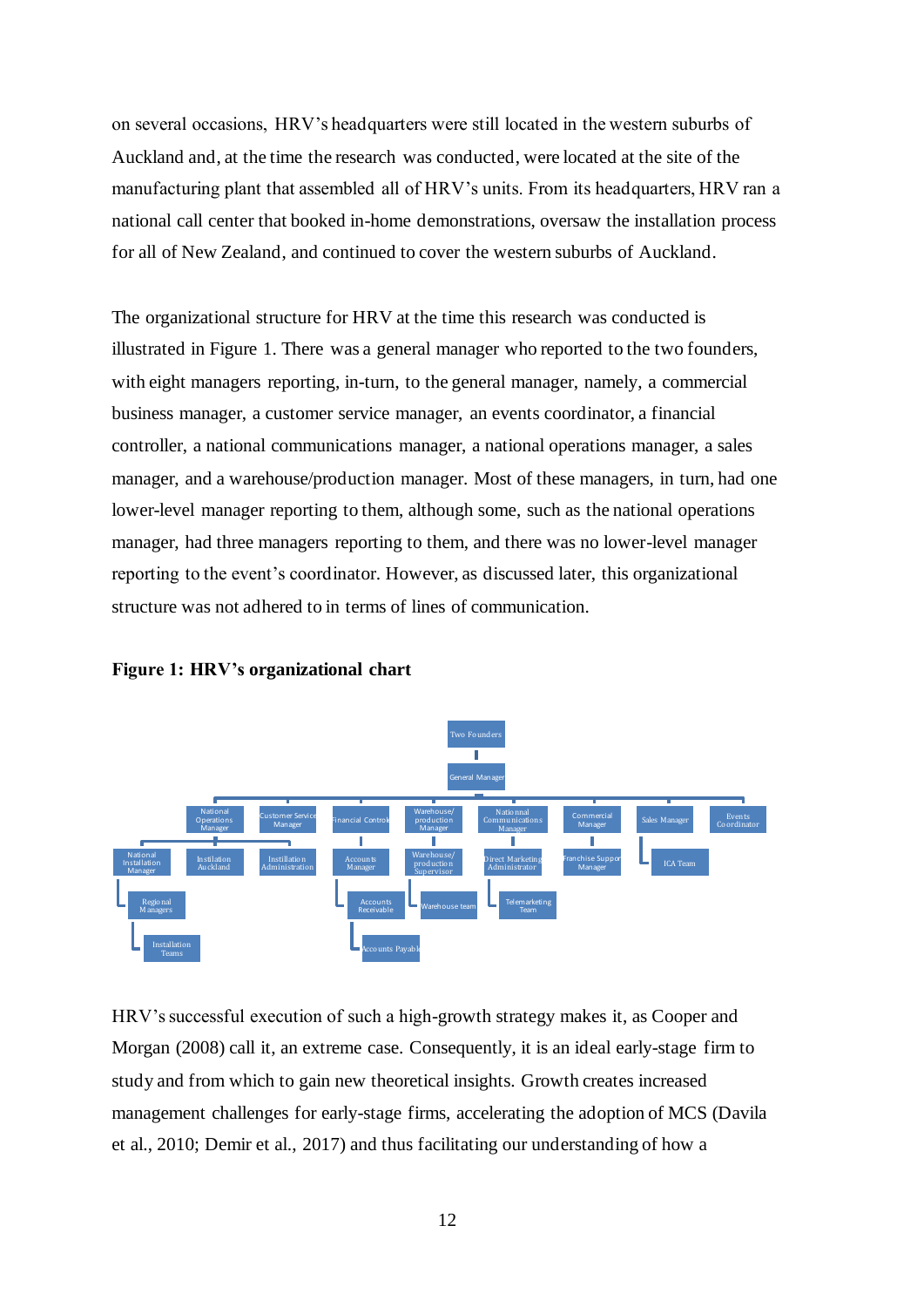founder's commitment blueprint is reflected in the design and use of MCS. Table 3 summarizes HRV's growth milestones during its first six years.

# **Table 3: HRV growth milestones**

#### *2003*

- HRV founded in Auckland, New Zealand, in March 2003.
- The founders exhibited a commitment blueprint, informed by their unique background.
- The founders developed a vision statement, seven core values, and eight steps to success.
- The founders sold door to door during the evening and installed systems during the day.
- A direct marketing call center was established.
- Started to hire salespeople and direct marketers and, by the end of the year, they had hired 10 employees.
- A commission-based remuneration system was introduced for the salespeople.
- Three sales meetings per week that emphasized organizational culture.
- First year revenues of approximately NZ\$100,000.

### *2004*

- Formalized business and training processes based on organizational culture.
- Hired approximately 10 more employees, including an accounts manager, bringing the total number of employees to approximately 20.
- Started to sell franchises to current employees.
- Revenue increased to approximately NZ\$1 million.

#### *2005*

- Hired approximately 10 more employees (total 30).
- Continued to sell franchises.
- Revenue increased to approximately NZ\$2 million.

#### *2006*

- Hired 30 more employees (total 60), including department managers, a general manager, and a financial controller.
- Developed a formal franchise operations manual.
- Expanded to 14 franchises operating across New Zealand.
- A pipeline customer relationship management system was launched.
- Revenue increased to approximately NZ\$7.23 million (*Unlimited Magazine*).
- Won the Deloitte Fast 50 New Zealand, with revenue growth of 723% from 2004 to 2006 (*Unlimited Magazine*).

### *2007*

- Moved operations to a larger location within Auckland.
- Started a bonus system for senior managers.
- Hired about 40 more employees (total 100).
- Hired an external accountant to produce financial reports on past performance.
- Carried out initial financial analysis, including ratios and benchmarking.
- Revenue increased to approximately NZ\$13.5 million.

*2008*

- Number 22 in Deloitte Fast 50 New Zealand, with revenue growth of 260% from 2006 to 2008 (*Unlimited Magazine*).
- 19 franchises plus HRV central operations (headquarters) covering Western Auckland.
- HRV revenues increased to approximately NZ\$19 million (*Unlimited Magazine*), not including franchisee revenues, which totaled about NZ\$70 million (Bridgeman, 2009).
- 480 people employed across all franchises and HRV central operations (Bridgeman, 2009).

This table was adapted from Akroyd et al. (2019).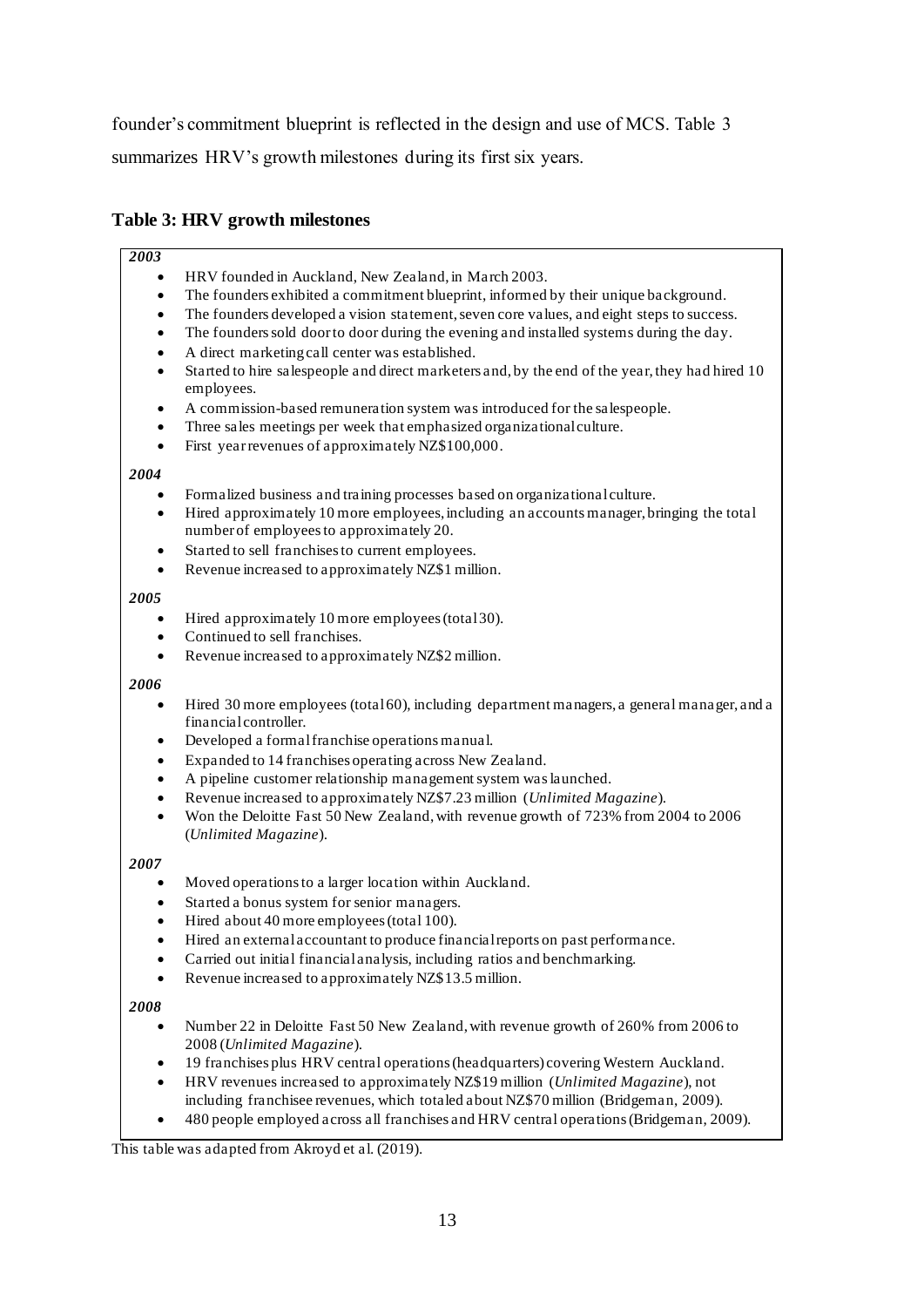HRV's product was designed to deliver a ventilation system to meet the financial and environmental needs of the New Zealand market. While the underlying concept of HRV's ventilation system was quite simple—based on positive air pressure that moved moist air out of the home to keep the inside air fresh—the technology used to regulate both the airflow and air temperature was very innovative. This resulted in HRV's ability to claim two major benefits and was the basis for its product promotion. First, it is a cheap and energy-efficient method of heating a house in winter and cooling a house in summer. The air in the roof cavity, which is warmer than the air in the house during a winter's day, is filtered and purified and then circulated throughout the house, thus heating it during winter. During summer, the ventilation system helps cool the house, since, on summer nights, the air in the roof cavity is cooler than the air in the house, and is circulated throughout the house during the night. This method of circulating air through a house is extremely energy efficient.

Second, and of increasing importance, are the health benefits claimed by the ventilation system. Due to New Zealand's high rainfall and being at the forefront of environmental issues, new homes are built to be weather tight to stop the ingress of water and the loss of heat. However, it appears this weather sealing of houses could have led to the unintended problem of "sick homes" (TVNZ, 2002), which occurs because of houses becoming so airtight that they limit the airflow throughout the house, resulting in 1) mold due to the buildup of moisture,<sup>5</sup> 2) the buildup of airborne dust mite waste,<sup>6</sup> and 3) high levels of airborne volatile organic compounds.<sup>7</sup> Mold spoors, dust mite waste, and volatile organic compounds have been linked with various illnesses and medical conditions. HRV claims that their ventilation system can help alleviate these problems by better ventilating houses and thus decreasing the buildup of these elements. HRV argues this improvement is possible because its system purifies the air coming from the roof cavity, then pumps it into the home to replace stale indoor air two to four times per hour, on average. By providing benefits addressing these two issues for homes, HRV created a new market for home ventilation that did not exist before their product was developed.

<sup>5</sup> Moisture within a house comes from people (it is estimated the average adult releases two liters of moisture into the atmosphere daily), cooking, cleaning, gas heaters, and tumble dryers.

<sup>6</sup> This is due to a combination of the increased moisture within a house and increased levels of dust from human skin and hair and decaying textiles.

<sup>7</sup> These come from household chemicals (e.g., air fresheners, glass cleaners, bathroom cleaners, kitchen cleaners), paint, and cigarette smoke.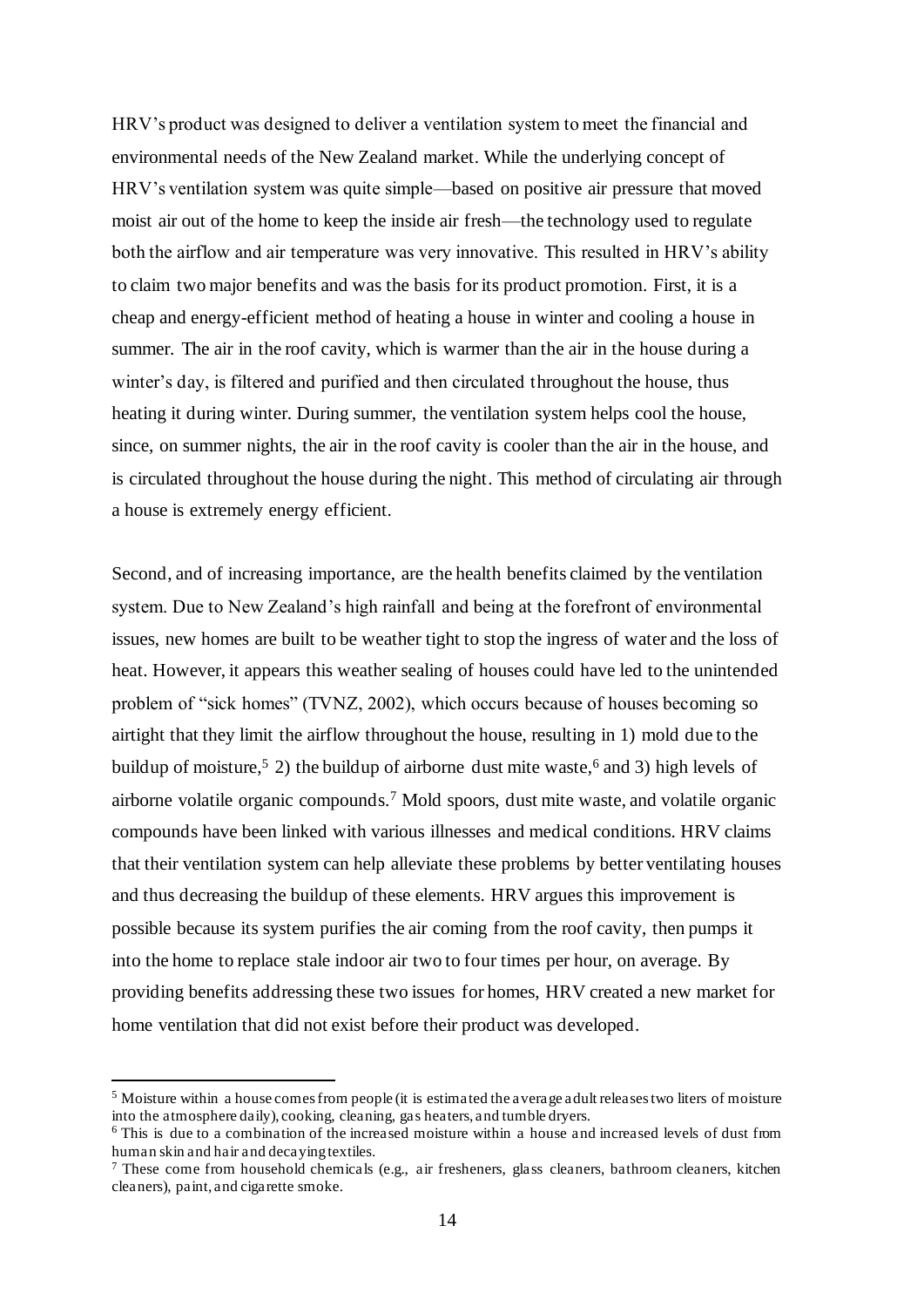# **4. Findings**

Research shows that founders are a source of imprinting and that their unique background can influence patterns of organizational design and development (e.g., Beckman and Burton, 2008; Fauchart and Gruber, 2011; Gruber, 2010; Johnson, 2007; Kimberly and Bouchikhi, 1995; Leung et al., 2013). Consequently, we present our findings starting with the unique background that informed the founders' commitment blueprint, and then show how the blueprint is reflected in the design and use of MCS at HRV.

# *4.1 Founders' background*

This section presents the education, business experience, and other unique aspects of the HRV founders' background that formed the basis of their commitment blueprint. While one founder never attended university, the other dropped out in his final year of a business degree:<sup>8</sup>

Although I went to university, I soon found that I preferred working in marketing to studying it. Just two months before graduating with a double degree, I stepped away from studying and entered the high-energy world of sales. The pull of sales was simply this—I cannot help but look for ways to improve things…. How can I make this approach, this company, or product better? This desire to improve everything was key in building HRV. [Co-founder] and I challenged everything in pursuit of our vision…. I gravitate first to people with ideas to make the world a better place. The profit comes later. (Founder)

Both founders obtained their initial business experience in sales and marketing. HRV was the third business the two founders had cooperated in establishing. Each had also worked with other people on business ventures. As noted by the founder, both he and his cofounder had had mixed success in their prior business ventures:

There were several businesses, good, bad, and ugly, along the way. There were a couple of jobs, fabulous, and terrible. (Founder)

Immediately prior to the founding of HRV, one of the founders was a highly successful executive at one of New Zealand's largest firms:

At the time I was a very highly paid executive with the commercial and corporate sales teams at [XXX] and I had enormous budgets and no accountability. It was fabulous. No KPIs. Just an end result. They didn't measure us on closed business. They measured us on the size of our prospect list. It was the dream job… so there

<sup>8</sup> Co-founder's LinkedIn page, accessed October 20, 2018.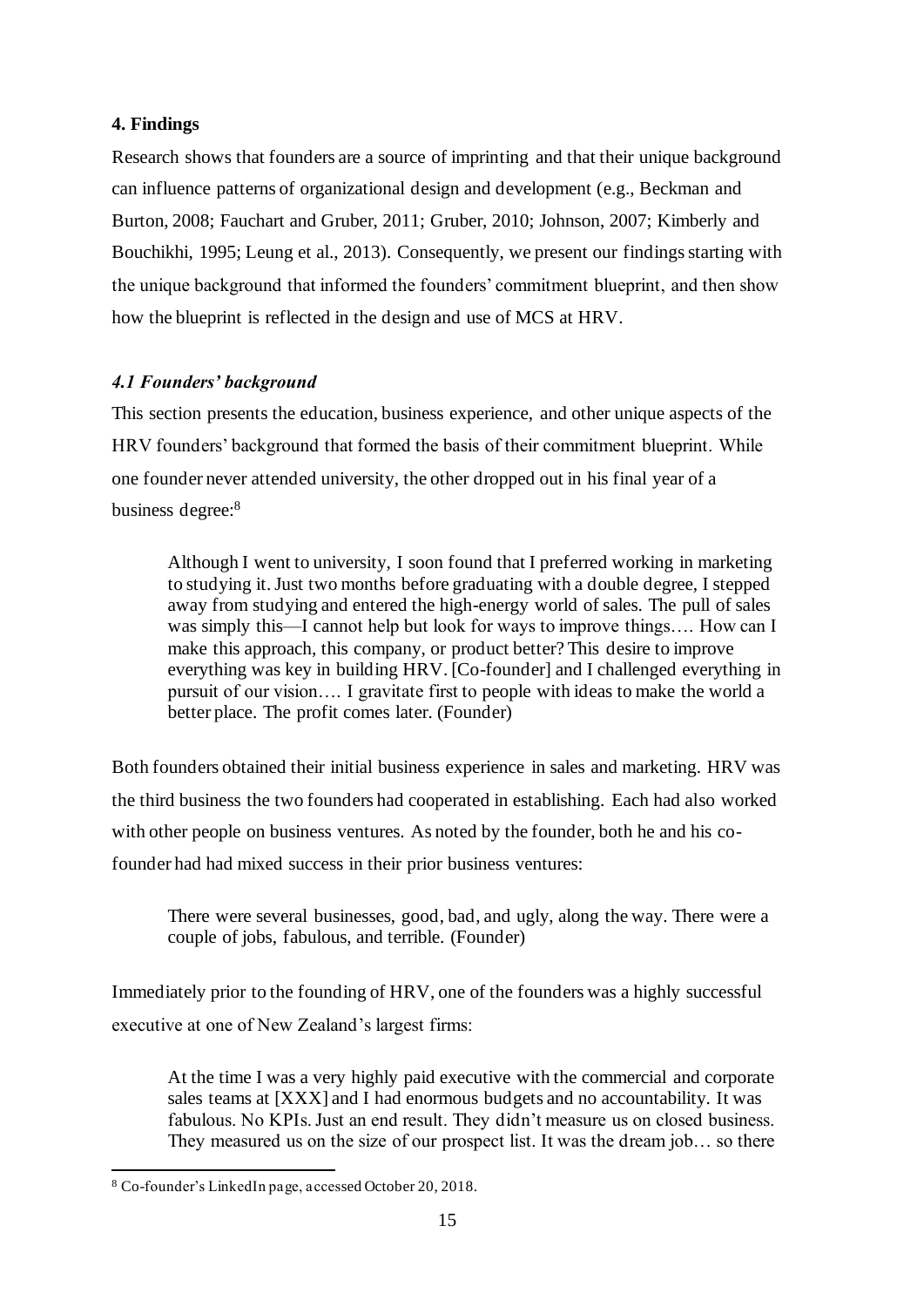I was, very cushy and to have a call from [co-founder] saying, "Hey, would you like to start all over again and knock on doors in the rain in Ranui [western suburbs of Auckland]?" It was very, very tough but I can certainly tell you now I'm very glad I did that, very glad indeed. (Founder)

Both founders had previously been employed in firms where they felt the employer demonstrated a lack of concern for the well-being of the employees. This was summarized by one of the founders in reflecting on a past job:

The CEO of the company was visiting, he was introduced to me. My scores were introduced to him, and he asked me about support. And my sales manager said right in front of the CEO, in front of me, if he wants support he can buy a jock strap. Such was the lack of care.

Since the founders had both previously worked in the western suburbs of Auckland, they had a good understanding of "Westie" working class West Auckland, subculture. A description of this culture was given by a participant in Calvert's (2010; 136) examination of a public library in West Auckland: a Westie is "not just a culture but a whole identity. We are Westies. It is gum boots and black jeans. We follow the vision set by the Mayor and the Council CEO." This cultural understanding proved to be important, since it allowed the founders of HRV to envision a caring organizational culture that would connect with their West Auckland employees.

The founders also believed that commitment was an important trait that they wanted to develop at HRV. One of the founders argued that

Businesses fail because the people that own them and run them are lazy and that's it. Not that they haven't instituted controls... it's about dedication, responsibility and all of those things, tenacity, perseverance, work ethic, and then at the very end, after all that is skill level, right down at the end of the list, it's skill level.

The founders' experiences in their prior businesses, as well as their education and employment histories, influenced the manner in which they wanted to operate their business. Based on these experiences, the founders' believed that a clear vision and the development of a caring organizational culture that was committed to its employees were important aspects of operating a firm. They believed that these aspects together with their own dedication, responsibility, tenacity, perseverance, and work ethic would lead to employees reciprocating the commitment, and thus working hard for the firm.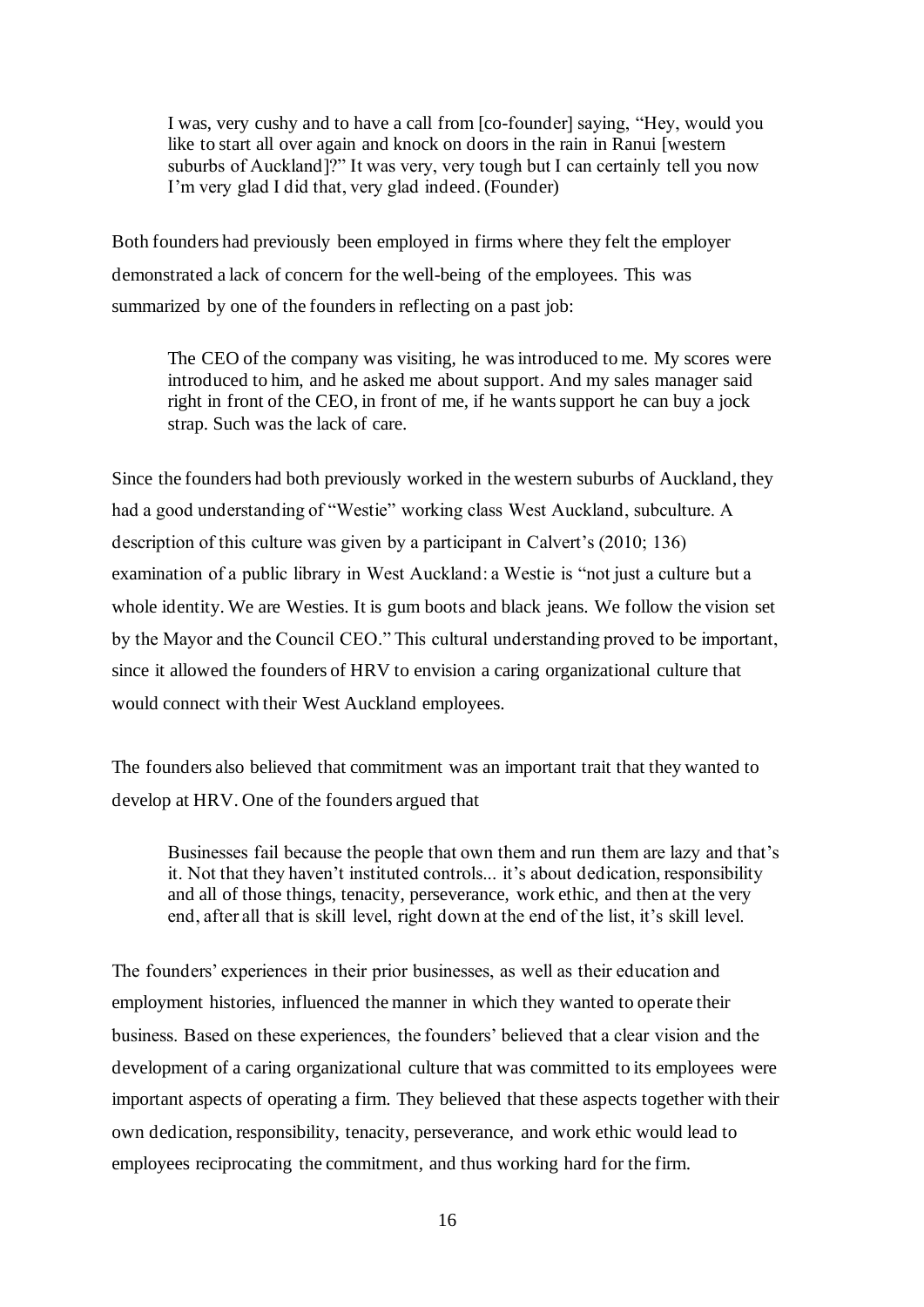# *4.2 Attachment based on familial feel*

The imprint of a commitment blueprint is first reflected in the HRV founders' intent to establish a workplace that fostered an intense emotional attachment and identification comparable to a family's, where employees would feel a deep commitment to each other and were passionate about the firm. From the start of the venture, the founders aimed to ingrain a sense of family throughout the firm:

Well, it's been very much a family... oriented business, always very family oriented, and now [the founders] refer to the team as their family. They look after their people. (Senior manager)

You know they've always said we're one family. The company is a family and that's the way [the founders] treat it. (Manager)

Based on the founders' previous employment experiences at firms that demonstrated a lack of care for their employees, they were determined to do things differently when they established HRV. They demonstrated their commitment to and concern for their employees by focusing on both the financial and physical well-being of the staff. They did this by paying higher commissions than was considered standard practice in their industry, resulting in their top salespeople earning well over NZ\$100,000 per annum (over double the average wage in NZ at the time):<sup>9</sup>

Some people may say how can you justify giving your salespeople XX% of the purchase price of the system. My answer is simple…. We look after our people, and if you've got a problem with that, then I've got a problem with you. (Founder)

In terms of the employees' physical well-being, the founders created operational policies that went beyond the legal requirements. Two examples of this were the health and safety policies and a program aimed at helping employees who smoked to quit:

Our health and safety policy isn't a regulation imposed on us that we must put on the wall…. It's not something that we did in order to conform, or avoid noncompliance fines. We just did it because it was the best for our people. There are air conditioning companies in New Zealand that you could work for, and you crawl around in the roof in the summer at 60 degrees Celsius. They will give you a t-shirt in the winter and a singlet in the summer and that's it. We do dehydration training, heat stress training, micro breaks, camel packs with electrolytes, sugar

<sup>9</sup> While the commission paid to the salespeople was generous, the salaries paid to the other staff were comparable to those paid for similar positions in other firms.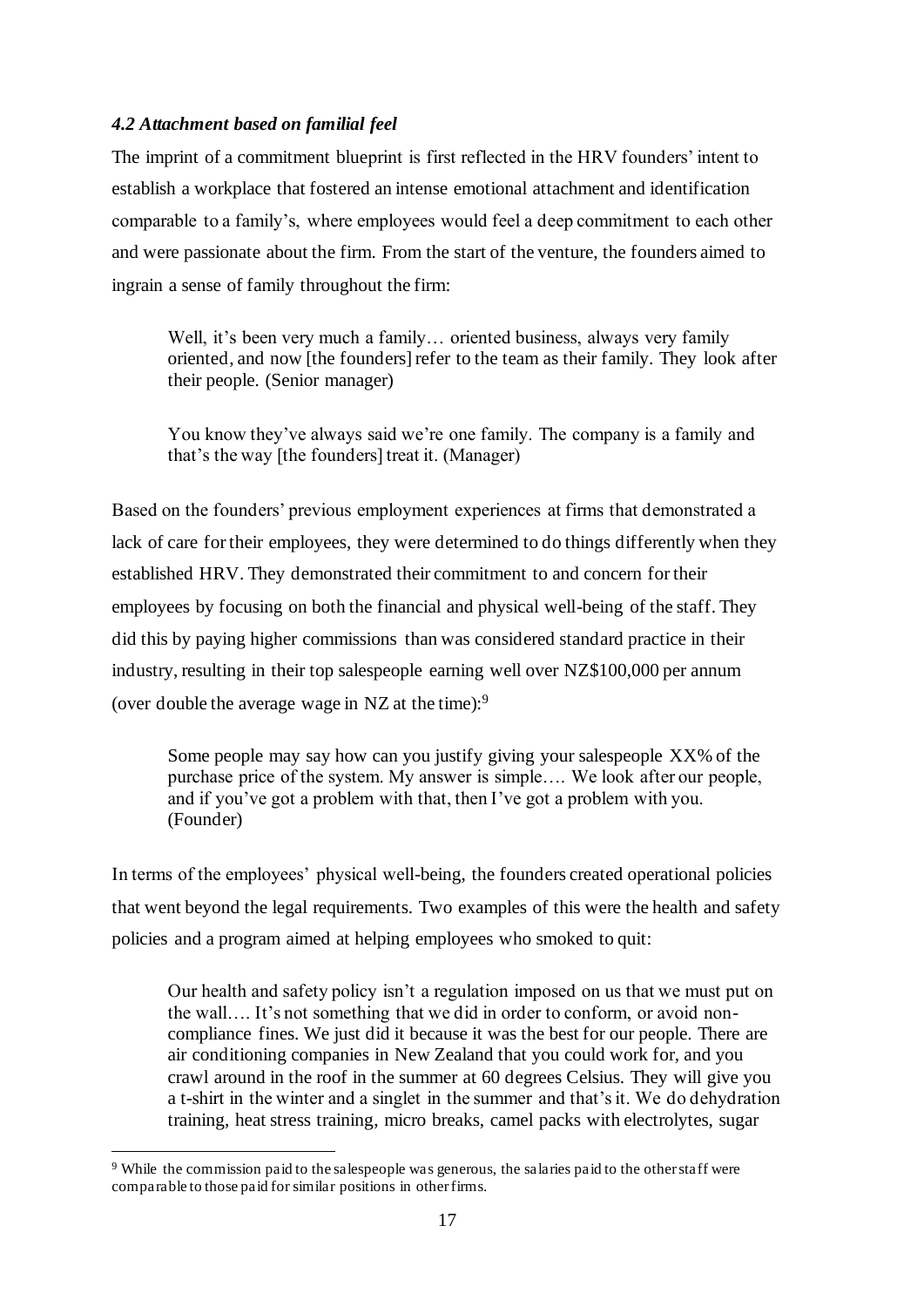salts, we do ice packs, ice singlets for cooling down, we have air conditioning in the vans at extra expense, and all of that type of thing. When the health and safety guy came in… he was like, well, you're already doing 10 times more than what other people are doing, at enormous cost, but it was about retention, reputation… and actually caring for people. (Founder)

We're not paying for people to quit smoking because it's a PR stunt that we hope is going to reach [the nightly] news. I won't even put a media release out.... We're paying because we don't believe our people should smoke. (Founder)

The founders also showed they cared by creating an attractive workplace for their employees:

This building, we didn't buy it for me and [other founder]. We bought it for our team…. We bought it because our people deserved a fabulous working space. (Founder)

The founders' commitment to their employees extended to the level where they would do what was best for their staff's careers, promoting them even when it cost the firm in terms of sales:

We promote people regardless of the consequences.... We promoted XXXX, regardless of what happened here. Because that was best for the individual, and the company did burn a little bit. (Founder)

This point is further illustrated by an example one of the founders gave of promoting someone who came from a disadvantaged background, lacked education, and, prior to joining HRV, had no notable work experience:

[The employees] work here because, I just promoted a 24-year-old... with no experience and a messed-up life, and multiple challenges… to the Waikato office to run a team of seven people and she'll be on \$45,000. Her other alternative would be packing groceries at the supermarket, or checkout girl at McDonalds. That would be it. She would be lucky actually holding those jobs, given she had no job-holding skills before she arrived here. So that's why [the employees] are here. (Founder)

This combination of people's passion for the firm, as well as the care and commitment the firm had for them, led to people wanting to work for the firm:

It's the level of communication that [the founders] have with us. It's the passion for us, not just HRV. They are very passionate about the people that work here,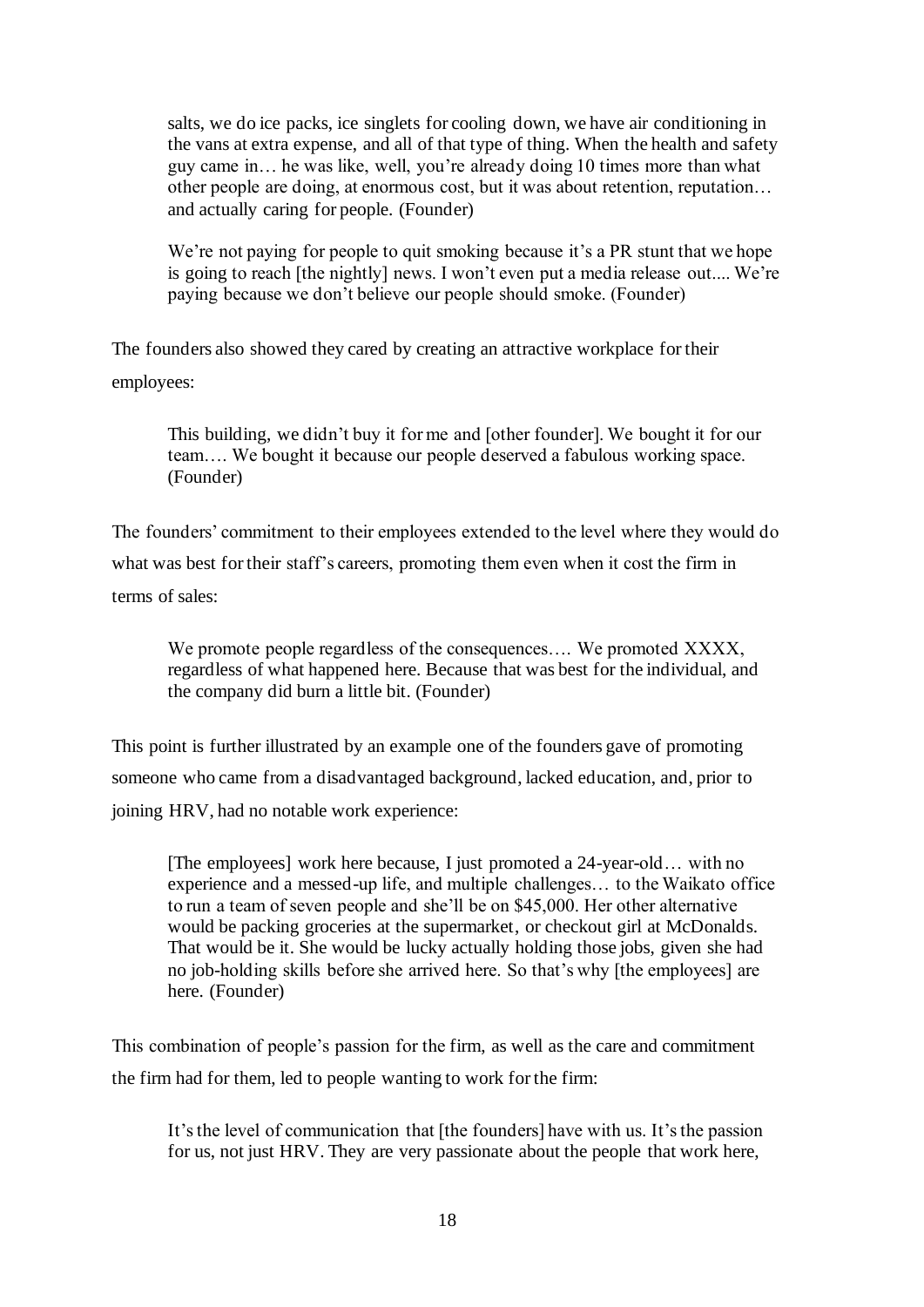and they're very loyal to their employees, their family,<sup>10</sup> and that just breeds. You get it, you know, whatever you dish out you get back, and people here are just very committed to [Founder 1] and [Founder 2], besides HRV as a product and as a brand. (Manager)

# *4.3 Organizational culture*

Organizational culture comprises the shared traditions, values, beliefs, and social norms of organizational members that influence their thoughts and actions (Flamholtz et al., 1985; Merchant, 1985; Schein, 1990) and has been viewed as the starting point for the design of MCS (Flamholtz, 1996). In line with other conceptualizations of MCS (e.g., Malmi and Brown, 2008; Merchant and Van der Stede, 2017; Simons, 1995), we view culture as a form of control used to communicate a firm's core values, inspire and motivate its employees, and regulate employee behavior (Heinicke et al., 2016; Simons, 1995; Widener, 2004, 2007).

The imprint of the HRV founders' commitment blueprint is reflected in the development of a culture that was repeatedly referred to as "the HRV way" in interviews. The culture was seen as familial, fun, unique, and different from anything that anyone had previously experienced. It was not at all like the culture at other corporations. One manager even likened the culture to the buzz of "a bee going towards the honey":

I will guarantee to you, you won't come across another company like us in New Zealand. (Manager)

I tell you what the most fun thing in here is: the culture of this company. This company has got an awesome culture. (Manager)

It's pretty much like in a family dynamic. It's a feeling which is much more personal. It's a hell of a lot more tangible. (Manager)

The founders influenced the establishment of the HRV way through their belief that culture would play a central role in the firm's success. Consequently, soon after its formation, even before hiring a single employee, the founders hired a business coach (who later became their general manager) to help them develop a vision that reflected their commitment blueprint for the firm:

In the early stages [the founders] were two guys operating out of the garage. I worked with them getting the foundations in their business nice and strong, which is obviously the introduction of a vision. (Senior manager)

<sup>&</sup>lt;sup>10</sup> The reference to family in this quote was clearly directed at the employees and how the two founders considered them family.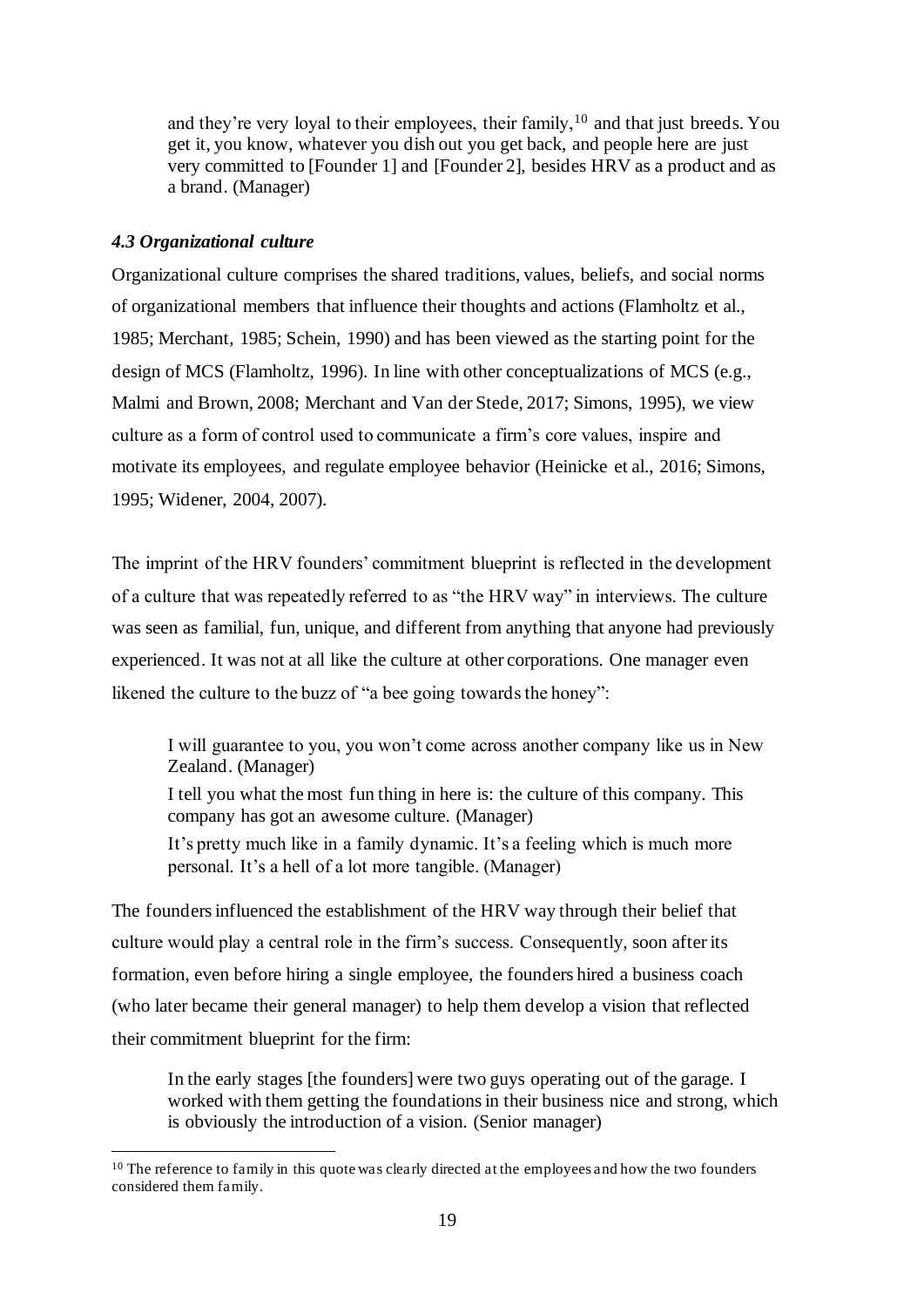The vision stated what the business would be and how it would evolve. The vision the founders developed (see Figure 2) in 2003 has clear statements about the firm's structure, revenue expectations, customers, alliances, and, importantly, the firm's commitment to its employees and subsequent expectations of reciprocity. For example, the vision encouraged employees to make the most of opportunities provided to them to grow themselves and the business. The importance of employees being aligned with the firm's culture is also mentioned in the vision statement. The importance attributed to creating a vision as the firm's first formal document is evident in a statement by one of the founders' that they did not have much, but they did have "a garage as a storeroom, [a] strategy, [and a] vision."

# **Figure 2: HRV's vision**

### **Vision**

*"Remember, our vision is our dream – Stay true to our dream and never lose sight of it. Keep it in view and it will keep us on track."*

- Cristal Air International Limited is first and foremost an international franchise organisation with representation in many major markets around the world. Our Head Office is based in Auckland, New Zealand and our revenues exceed 75 million dollars per annum.
- We have built a worldwide network of licensed "HRV" franchisee's who are dedicated and committed to providing their customers with the very same solutions we do.
- Our unique combination of HRV products and services are designed around creating healthier more comfortable environments for both families and their homes.
- We have the premium product which enables us to dominate the markets in which we compete. Our unique combination of control filtration and airflow systems keep us and our franchisee's at the forefront of our industry.
- We continue to grow our business by developing key business alliances with those who can add value to our business and at the same time can in some way contribute to the realisation of our vision.
- We also focus on new product developments which in turn, provides our franchisee's with future add-on sale opportunities - For when our franchisee's prosper, so do we.
- As for our team they are always professional, friendly and aligned with our company's culture and vision. Each team member is provided the necessary training and support through our "educate to motivate" induction program which is designed to create productive, profitable members of our team.
- Everyone understands the importance of delivering quality solutions and systems on time, every time. Our team are also dedicated and committed to providing our customers and our valued franchisee's with the very best.
- We expect everyone to take responsibility for their actions and contribute where possible to the overall success of the business.
- We encourage our team to make the most of any opportunities to grow themselves as well as our business.
- We are genuinely interested in all our stakeholders as our success will be measured by how successful we make others.

Source: Internal HRV document.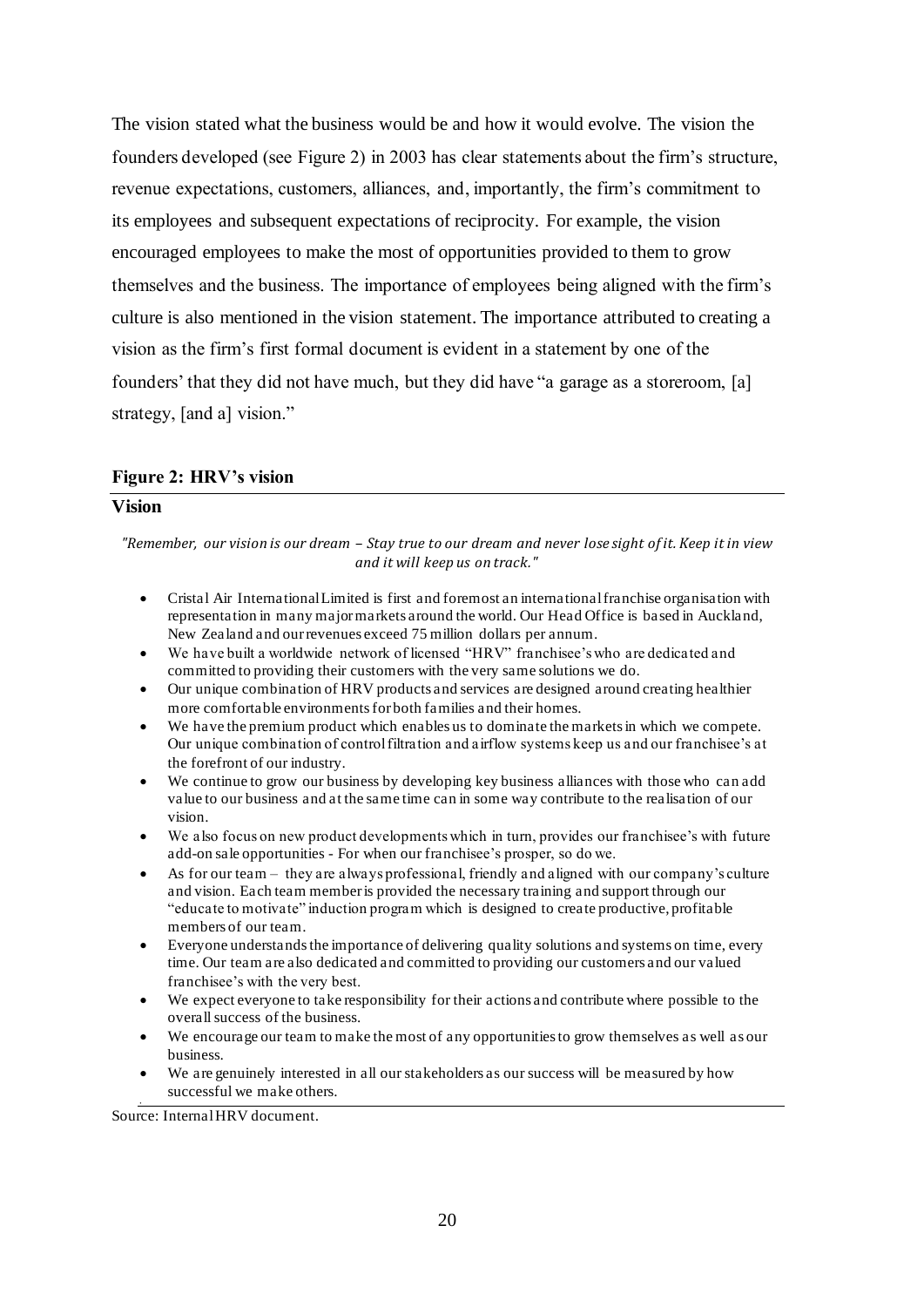While the vision presented a generic outline of the culture the founders wished to nurture, they believed it was important to have more granular documents that emphasized the firm's core values and how they expected employees to conduct themselves. Consequently, two further documents were developed that, it was hoped, would communicate the values and beliefs of the firm to employees in a simple yet powerful manner. The two documents were the core values (Figure 3) and the eight steps to success (Figure 4).

Those [core values and eight steps to success] simply support that vision.… So everything that we've developed supports that vision. (Senior manager)

#### **Figure 3: HRV's core values**

#### **Core Values**

- People
	- o We value our Team.
- Honesty
	- o We expect open and direct communication.
- Integrity
	- o We do what we say.
- Commitment
	- o We are committed to achieving our vision.
- **Innovation** 
	- o We are always looking for ways to improve.
- **Excellence** 
	- $\circ$  Be the best always.
- Customer Service
	- o Make sure we leave our customers excited!

Source: Internal HRV document.

### **Figure 4: HRV's eight steps to success**

#### **8 Steps to Success**

- Have a Great Attitude
- Maintain your Attitude
- Be On Time
- Be Prepared
- Work your full 8 hours or until you reach your goals
- Work your Territory correctly
- Know why you are here and where you are going
- Take Control

Source: Internal HRV document.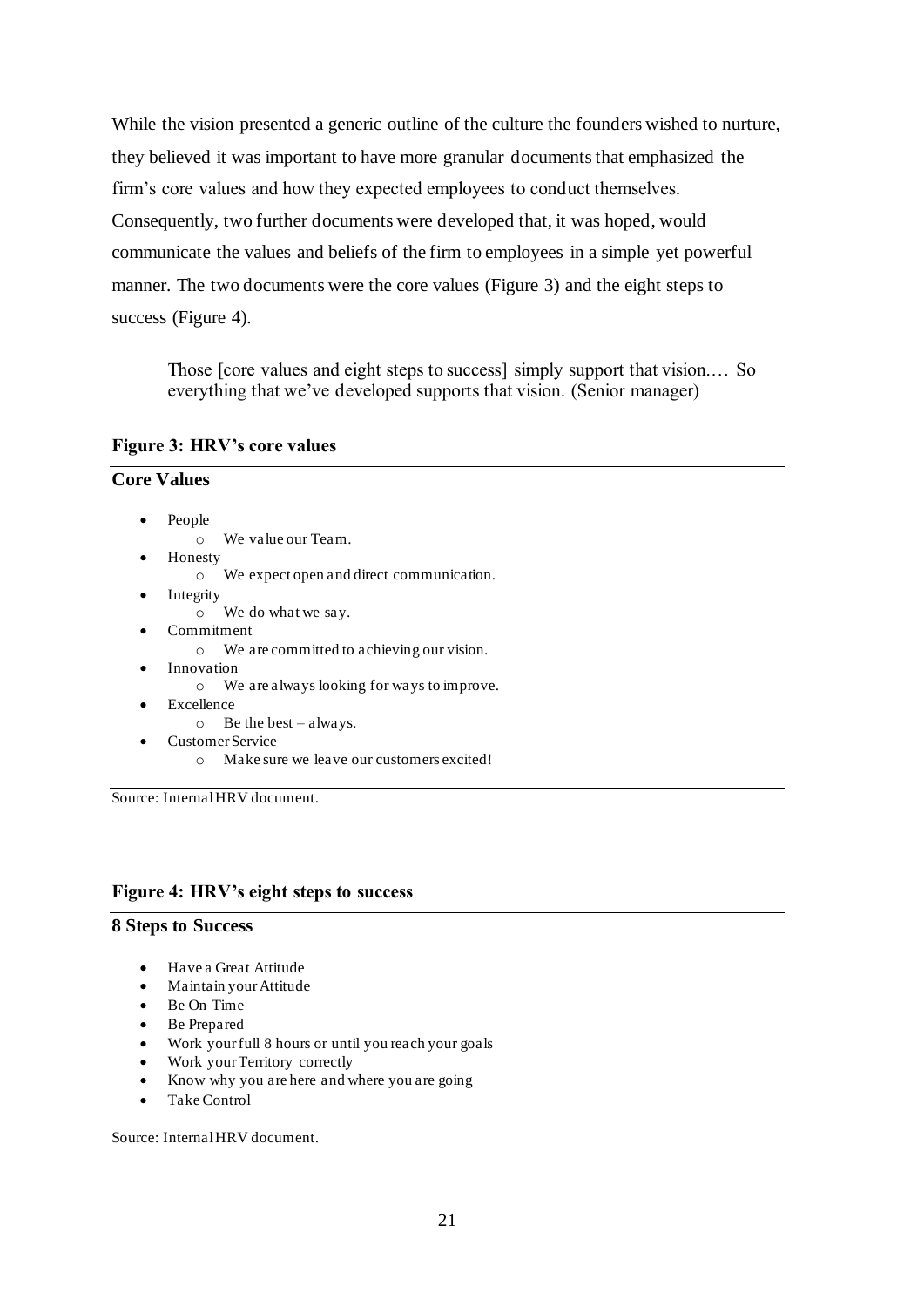The first four of the seven core values—especially the fact that the first core value is the value the firm places on its employees—highlight the essence of the founders' commitment blueprint: people (we value our team), honesty (we expect open and direct communication), integrity (we do what we say), and commitment (we are committed to achieving our vision). The eight steps to success show employees how to be successful in their jobs and are equally applicable to their daily lives:

The root of what every single person within HRV does is [based on] the eight steps [to success]. (Manager)

They're [the eight steps] not just for work. They're for life. They're mostly commonsense things but actually applying them is great. (Franchisee)

The eight steps to success stress the importance of attitude, punctuality, and proper preparation, working a full eight hours or until you reach your goals, working your territory correctly, knowing why you are here and where you are going, and taking control. Together, the core values and eight steps to success became a central part of the HRV way that managers used to influence behavior. This can be seen in the following franchisee's description of the HRV way:

So, the HRV way is about doing something and something will happen. So, if you have got an appointment and the customer's not home, you are left with two choices. Choice A, you go home; Choice B, you go and knock on some doors and generate another appointment. The HRV way is to go knock on some doors to get another appointment, and there's an amazing number of stories that come when you do something. Something actually happens to you.

Another HRV principle is do what you say you're going to do when you say you're going to do it. So, if we say we're going to be there at 9:00 to install your system, we'll be there at 9:00 to install your system.

We tend to take the hardest road all the time. It could be easier to lie to customers and take half an hour on a presentation. Our presentations take an average of two hours, which is a hell of a long time to put on a presentation… but you walk away with customers then fully educated.

Managers recognized that organizational culture reflects the beliefs internalized by staff. Therefore, developing and reinforcing an appropriate culture requires more than formal documents stating the firm's vision statement and core values. For the vision to be realized, HRV needed to establish a culture where the employees were committed and passionate about the firm: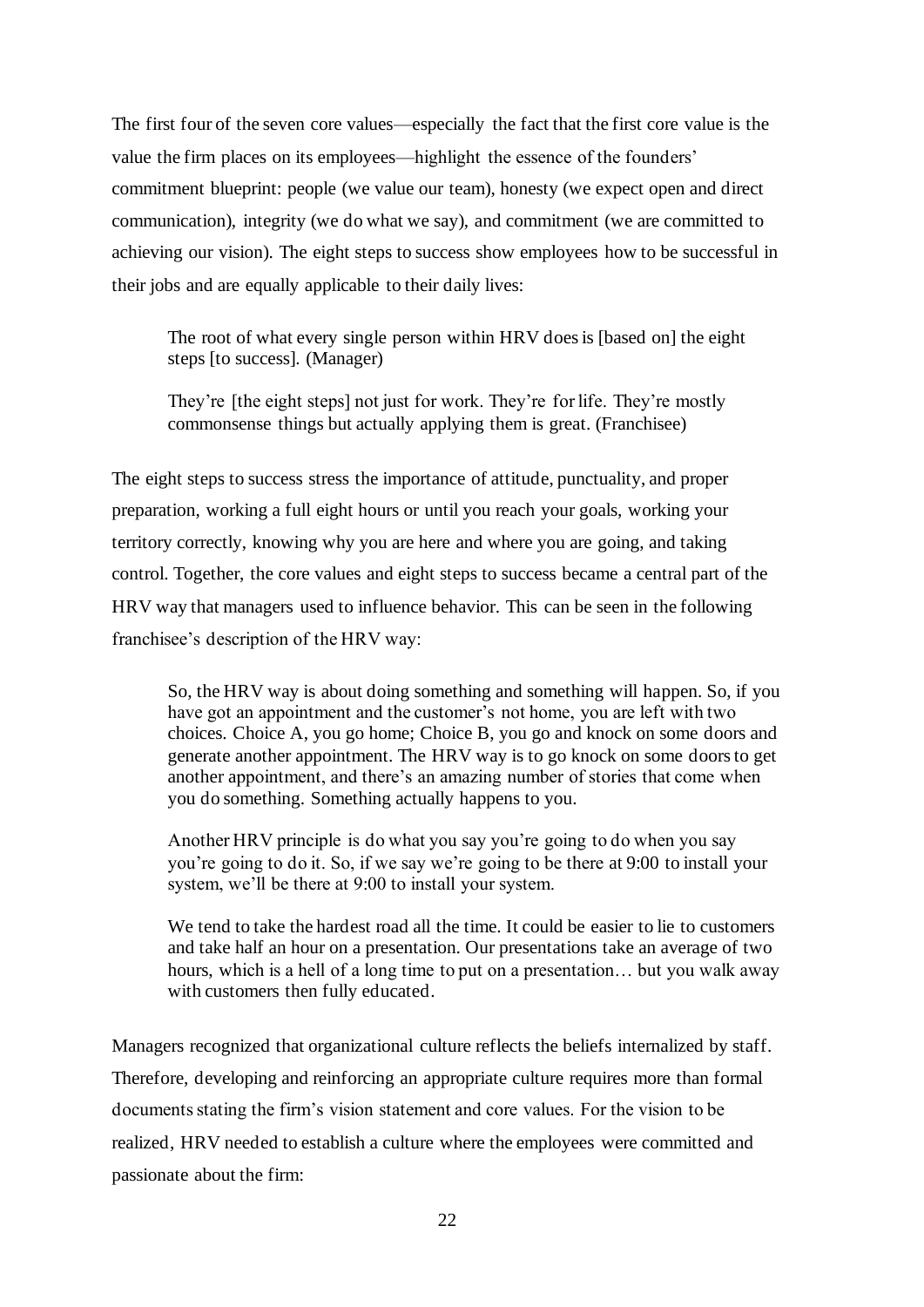It's what happens in the mind of the employers, employees, and the leaders in the group and behind closed doors that matters the most. (Founder)

People get very passionate about our business. It's because we inject a lot of passion…. It is all about the passion the people have for the product. About how we do things…. (Manager)

Therefore, actions were taken to support familial attachment and the organizational culture. The actions included ingraining the core values and eight steps to success (the HRV way) through visual reinforcement by placing posters with the seven core values and eight steps to success on the walls in all the offices and meeting rooms at HRV and in all of the franchises. This was done because it was felt that, to establish the desired culture, it was important to continually communicate the firm's values. This commitment to HRV's values was further supported by the managers:

We don't just put [the core values and eight steps to success] on the wall; we put them in our pocket and take them with us. (Founder)

Secondly, the managers put in place MCS to support and strengthen familial attachment and the organizational culture. These controls included employee selection, an induction program, training sessions, regular meetings, rewards, penalties, an operations manual, and franchise audits.

# *4.4 Personnel controls*

Personnel controls involve the need for firms to employ people that fit their values, upgrade their capabilities through mechanisms such as induction and training programs, as well as improving communications through the use of meetings (Merchant, 1985). The main challenge with using personnel controls is to find the right people, whose goals are congruent with those of the firm (Merchant and Van der Stede, 2017).

# *4.4.1 Employee selection based on fit*

Employee selection is part of the personnel controls available to a firm (Abernethy et al., 2015; Campbell, 2012; Merchant and Van der Stede, 2017). Employee selection processes enable firms to attract and recruit employees who they believe will fit the firm's values, that is, those with similar values or beliefs as the firm (Abernethy et al., 2015; Campbell, 2012; Van den Steen, 2010). This is an important management control,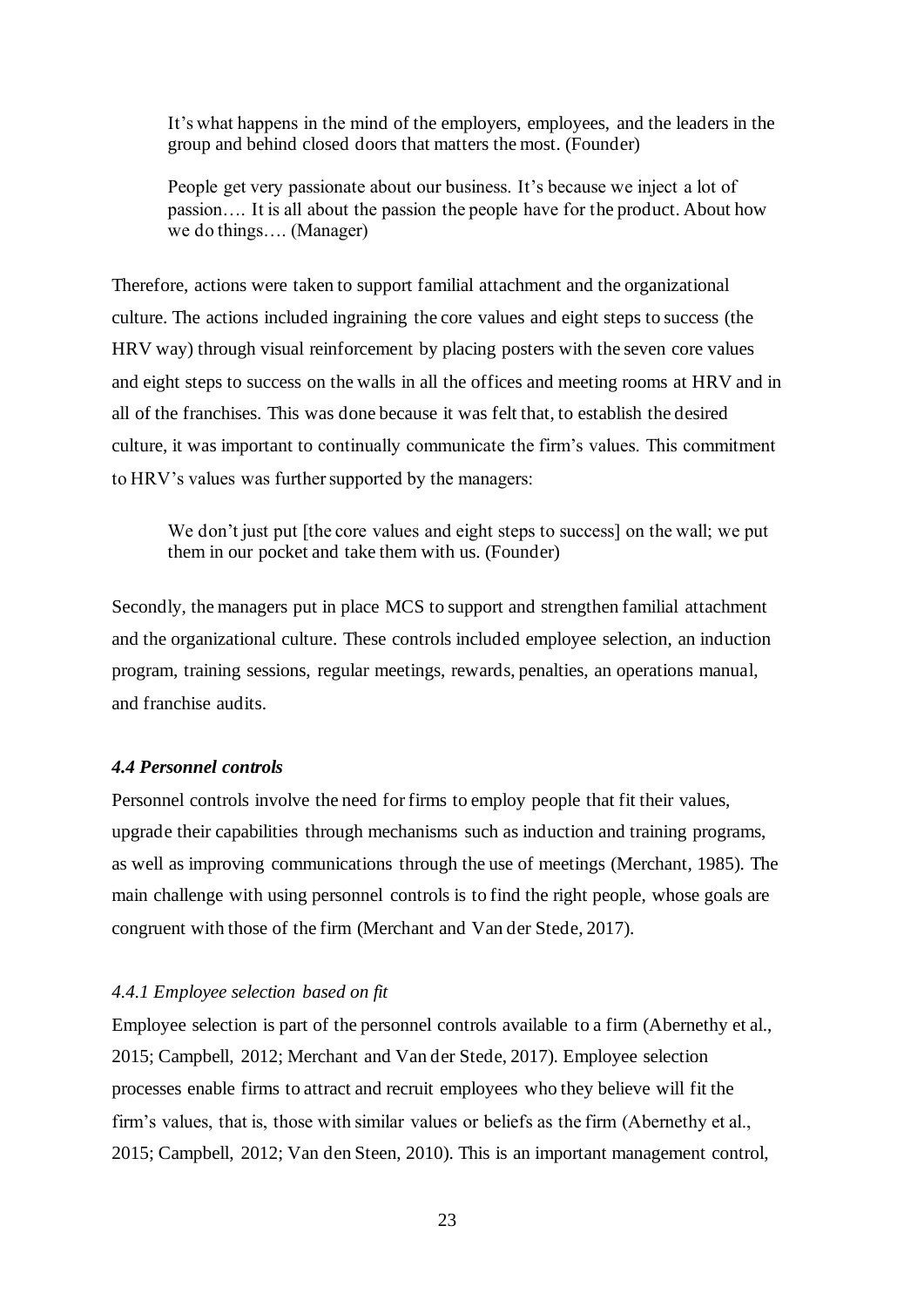since a firm's employees can have a substantial impact on the manner in which it operates (Roberts, 2004).

The imprint of the HRV founders' commitment blueprint is reflected in the hiring of staff based on an assessment of fit. Initially, employees who were perceived would fit with the desired values were hired. As HRV grew, the importance of a perceived fit to these values increased. As noted in interviews, employees' perceived fit with the firm's values was the predominate criteria for hiring decisions and of far greater importance than qualifications or previous experience:

My actual hiring has gotten a little more selective now. (Franchisee)

We bring them in for an interview. You can't tell from any qualifications whether they're going to be any good. That's the first thing about call center people, that generally the ones that we really value have never done call center work before…. The same with sales, to be honest. Generally, somebody who might be a shit, or a bloody courier driver, they might be better than anything else. So, you've got to make sure that your recruitment advertising encourages a lot of character types, but not necessarily the experienced types. When they come through the door, you're screening them, you're meeting them, you're getting a feel for them. (Franchisee)

Friends of employees and customers were initially hired. It was felt that, given their prior experience or interaction with HRV (e.g., as part of the sale process for customers) and desire to join the firm, they would be more likely to be passionate about the firm and fit with the values:

I've employed customers, friends of other people who are already part of the team… or there's customers who see our ads and think, "Wow, yeah, I love my HRV, I'd love to go and do that!" (Franchisee who initially worked at HRV)

The importance of hiring employees who would be committed to HRV's values and would reinforce attachment based on the familial feel created by the founders, including reciprocity shown to the founders, was nicely summarized by a manager as follows:

[T]here's a very close-knit family here and the people that we bring on now are handpicked. We just will not allow anyone into a business that's not going to be as committed and as supportive as we are. It's a very loyal business…. People feel a sense of duty and a sense of "I wouldn't want to do anything wrong because I don't want to hurt [Founder 1] and [Founder 2]." You know? Because they understand it's [Founder 1] and [Founder 2]'s business. So there's a certain level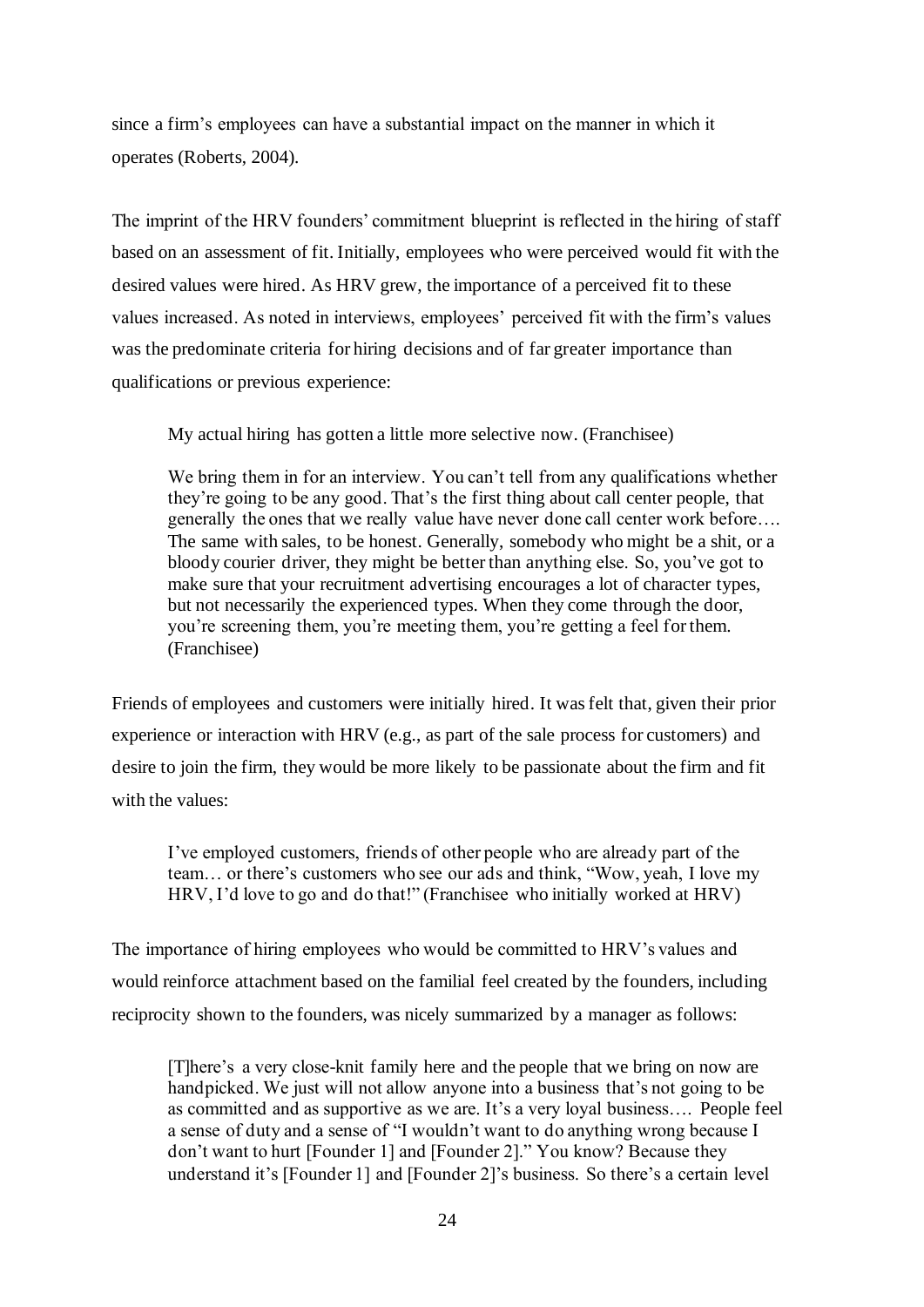of care. I've never seen it before anywhere, where there's a personal commitment. (Manager)

# *4.4.2 Induction program, training, and meetings*

The imprint of the HRV founders' commitment blueprint is reflected in HRV managers' belief that, even though employee selection was based on perceived fit with the firm's values, it was necessary to constantly communicate with and engage staff in discussions surrounding the core values and eight steps to success to maintain the firm's culture. This began with an induction program held at the HRV head office. This program covered product and procedural training, but also heavily emphasized the organizational culture. The immersion of new staff into the HRV culture was considered the most important aspect of the induction program:

Our… induction to HRV is to get that culture. Because that really is the most important thing…. You can easily teach somebody to press this button on a computer…. That's easy. But it's not so easy, it's very hard, to train somebody in culture…. Essentially you just have to get people in amongst it and get them to feel and feed off it themselves and, and pick it up that way. And then hopefully take it back and get that culture going into the office. (Manager)

It was really the product training and how the HRV way, per say, works and the culture of the business and…. They're sort of philosophies that get drilled into you…. You're completely brainwashed by the time you get out of there. (Franchisee)

Given the central role that the conveyance of HRV's culture played in the induction program, the induction was always held at HRV's head office in West Auckland. This way new staff and especially new franchisees could become immersed in the culture:

They come here to [HRV]… no matter where they are from and it's all about immersion. They simply are immersed in the [HRV] culture. (Manager)

It's a weeklong training by [one of the founders]… the general manager, and the franchise manager. And they all come in and give you a talk…. And they sort of teach you everything about HRV, the culture…. I think that's a very good thing, because that's what the company's all about…. It was an intensive week, it was just so full on… Yeah, but it was really good. Very rewarding. (Manager)

In addition to the induction program, a heavy emphasis was also placed on ongoing training for all staff across the entire firm. Given the central importance of the sales and direct marketing staff to HRV's success, special training sessions were provided to staff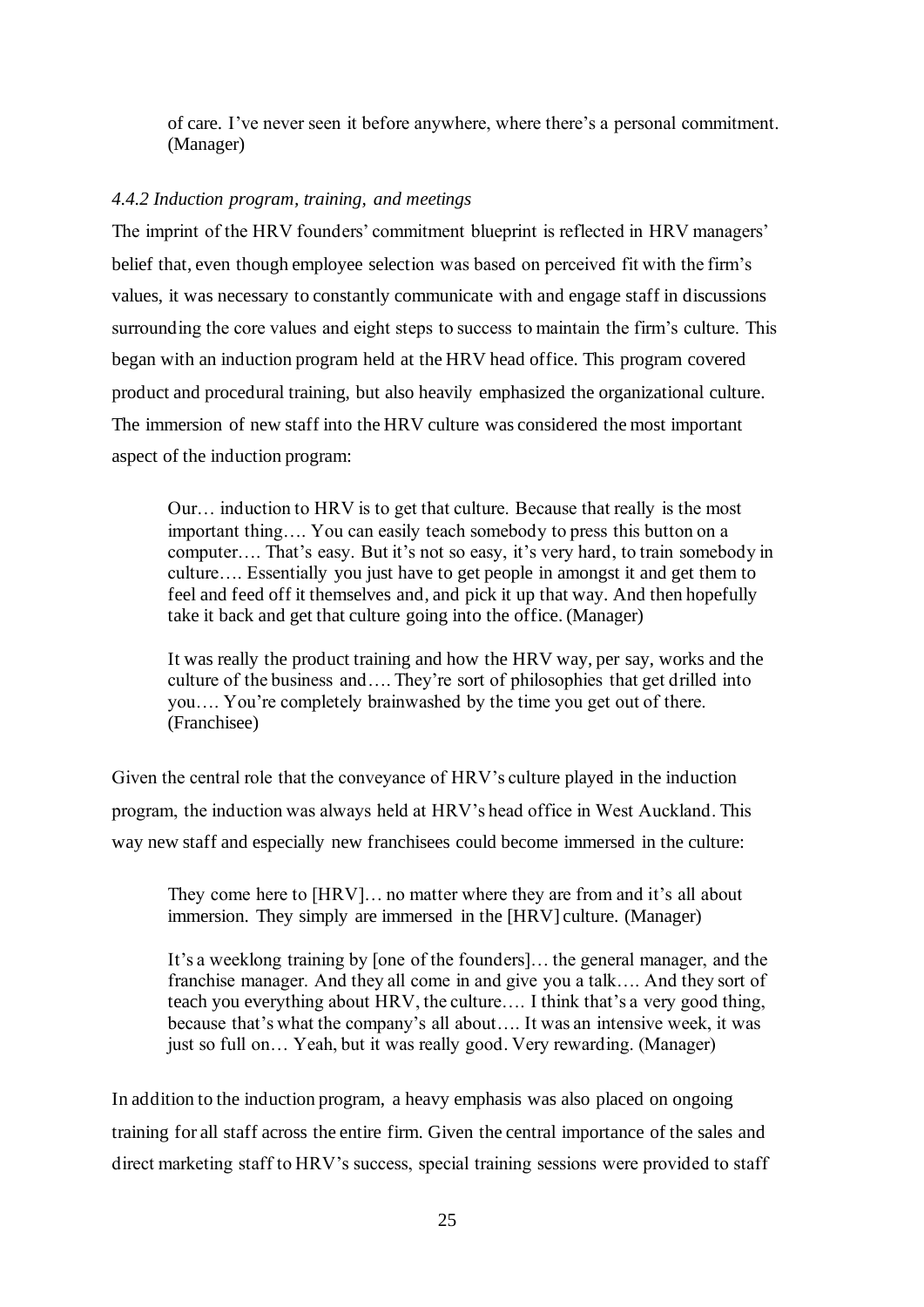involved in these functions. For example, one manager noted how, when they started, they designed a training program for the direct marketing managers from the various franchises. Again, this training's central focus was on the HRV culture and it was used to ensure that all the franchises were maintaining this culture, which would be subsequently verified by the manager by on-site visits:

The first thing I did when I came on board was get a direct marketing manager training set up. They come here to West Auckland for three days, no matter where in the country they're originating. They come here for three days and it's all about immersion. They simply are immersed in West Auckland and the culture, and then they are to take that back and, then, of course, I go and visit and have a catch-up with them on the phone. (Manager)

In addition to this, whenever new sales or direct marketing staff commenced employment, they received formal training, which was based around the eight steps of success:

It's our world-famous educate to motivate sales training program based on the eight steps… and it's the HRV way…. It's been the backbone of our business, those things, and they're fantastic. (Franchisee)

I'm sure you've heard of the eight steps.... What we do is train on that… we nurture what it would mean to that individual for the eight steps of success in their personal life and in their professional life. (Manager)

As indicated in the quote and highlighting the founders' commitment to their employees, the training that employees received not only related to their jobs, but also applied to their lives outside their job, so that they could make the most of their lives.

Training through the use of the eight steps to success did not stop once an employee started working, but was continually reinforced and built upon through regular meetings. Meetings also formed a mechanism through which organizational expectations were set and the culture reinforced. Consequently, the different parts of the organization met frequently. Of particular note is the fact that there were two to three sales team meetings a week. This was because the salespeople were the face of HRV and, therefore, it was vitally important they be fully immersed in the HRV way of doing things: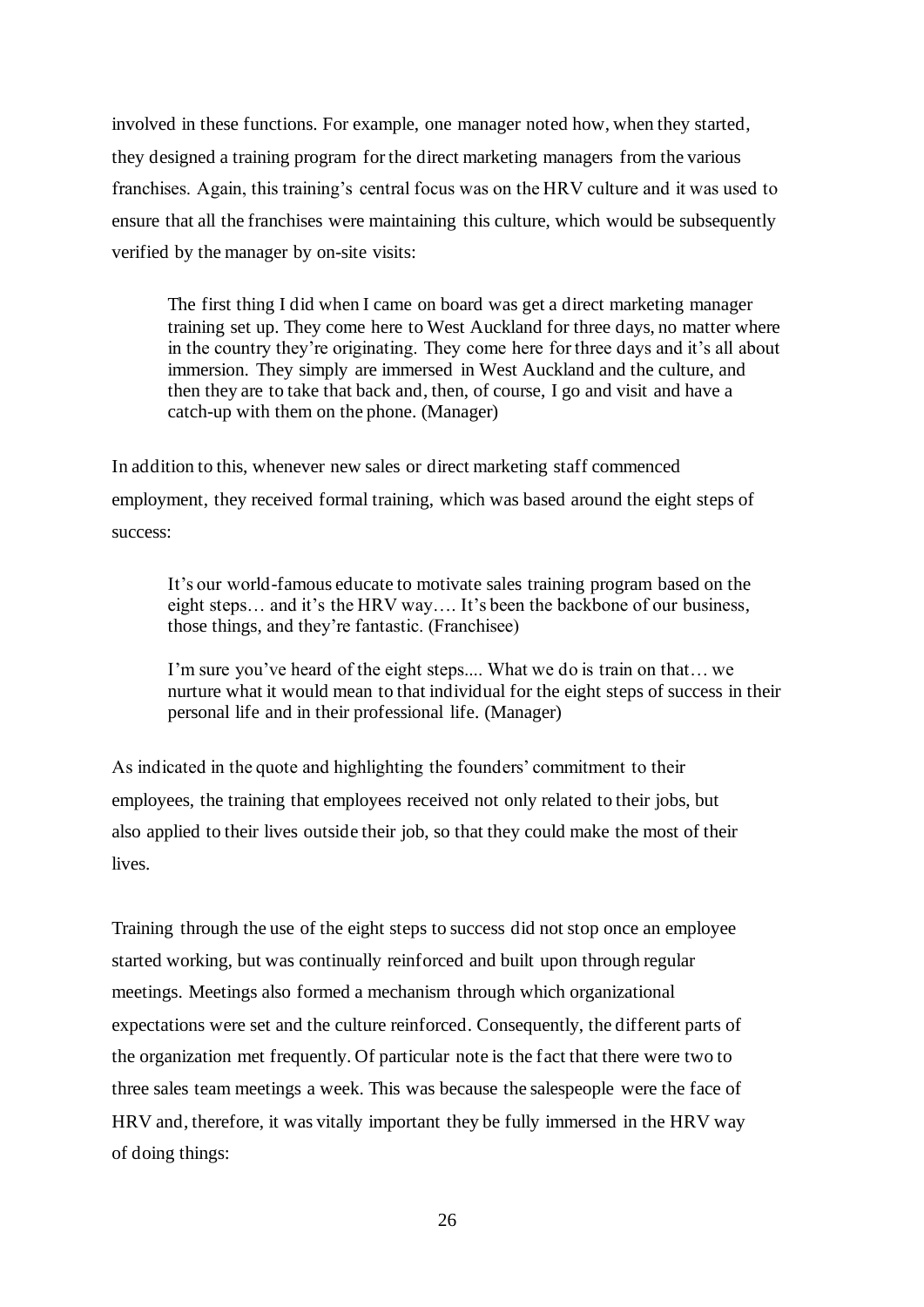Our direct sales team meets twice a week, our direct marketing team meets twice a week, our sales team meets three times a week, our warehouse people meet two times a week, and our [installers] meet two times a week. (Senior manager)

These meetings often incorporated sessions on the core values and eight steps to success. For example, some meetings would focus on a work scenario and how this could be addressed by applying the eight steps of success, while other meetings would focus in-depth on one particular step or one of the three core values. As evidenced by the second of the following quotes, if a team or an individual was "falling down" in a certain area, this would be discussed with reference to the eight steps to success to find ways of increasing performance:

Yeah, every single meeting I remind them, "Guess what, men? If you don't have [the eight steps to success], you'll never succeed in anything." (Manager)

Whenever we have a management meeting, the vision or... the eight steps [to] success] are often bought up. Especially if we are falling down in a key area. It's like, guys, go back and look at the… eight steps. And is it number 1? Or is it number 2? (Senior manager)

This continual reinforcement of the eight steps to success resulted in all employees being fully aware of them. As noted by a manager,

Everybody, whether they are an installer or a sales rep or a direct marketer or someone in a management team, knows the eight steps [to success].

# *4.5 Results controls*

Results controls are designed to enforce target achievement by monitoring and rewarding outputs (Merchant and Van der Stede, 2017). An important part of results control is reward and compensation systems designed and used to motivate effort and to evaluate and reward performance (Malmi and Brown, 2008).

# *4.5.1 Reward systems*

The imprint of the HRV founders' commitment blueprint is reflected in the reward system, which comprised both financial and non-financial rewards that reinforce and support the cultural controls. Financial rewards in the form of commission-based wages were aimed at ensuring financial goal congruence between the telemarketing and sales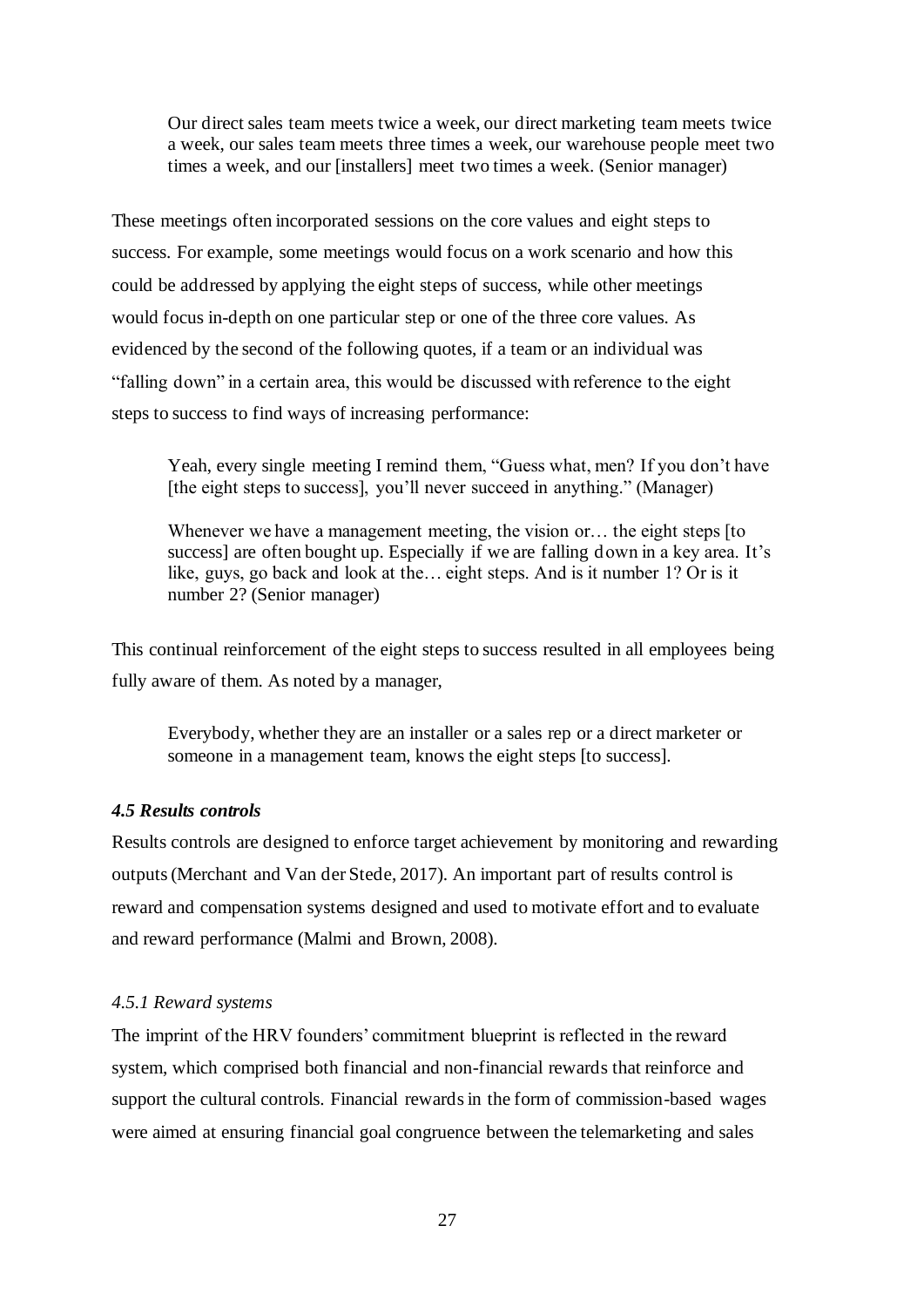employees and the firm.<sup>11</sup> Sales employees who visited a potential customers home to deliver the sales pitch received a commission percentage considerably higher than the average for the industry. This meant that successful sales employees earned in excess of NZ\$100,000, which was more than double the average wage. Telemarketing employees were also remunerated based on commission. Their commission was based on a formula that included the number of appointments booked and the number of resulting sales. The formula also included deductions for appointments that did not result in sales if the dwelling of the potential customer was not suited for an HRV system installation and it was felt that the telemarketer should have been able to ascertain this over the phone when making the booking. Both commission systems were designed and used to incentivize employees to sell as many HRV systems as possible, since it was recognized that sales drove the growth of the business. The remainder of the HRV staff received salaries at levels comparable to those of other firms. As the founder noted:

[The employees] don't work here for the money.

The main non-financial reward system in place at HRV was the Person of the Month Award. The Person of the Month Award supported the firm's familial feel and organizational culture. Once a month, all the employees got together for a meal where the Person of the Month Award was presented. Of note is the award's reference to the Person of the Month and not the Employee of the Month. This reflects the fact that the award is based not on criteria such as which salesperson sold the most HRV systems, but rather on who was upholding HRV's values, was perceived to be doing a good job or assisting other employees, or any number of things that the senior managers felt contributed to HRV's family atmosphere and organizational culture. The award was therefore open to all employees and past recipients came from different areas of the organization. Recipients of the Person of the Month Award received a gift of their choosing, with a value of up to \$500. The decision not to give the award recipient \$500 in cash was a conscious one, since it was felt that a \$500 gift or experience would be better remembered by the staff, increase their loyalty to the firm, and thus help build a family focused culture aligned to the founders' commitment blueprint:

 $11$  For confidentiality reasons, we are unable to disclose the commission percentage for the sales employees or the formula for calculating the commission for the telemarketing employees.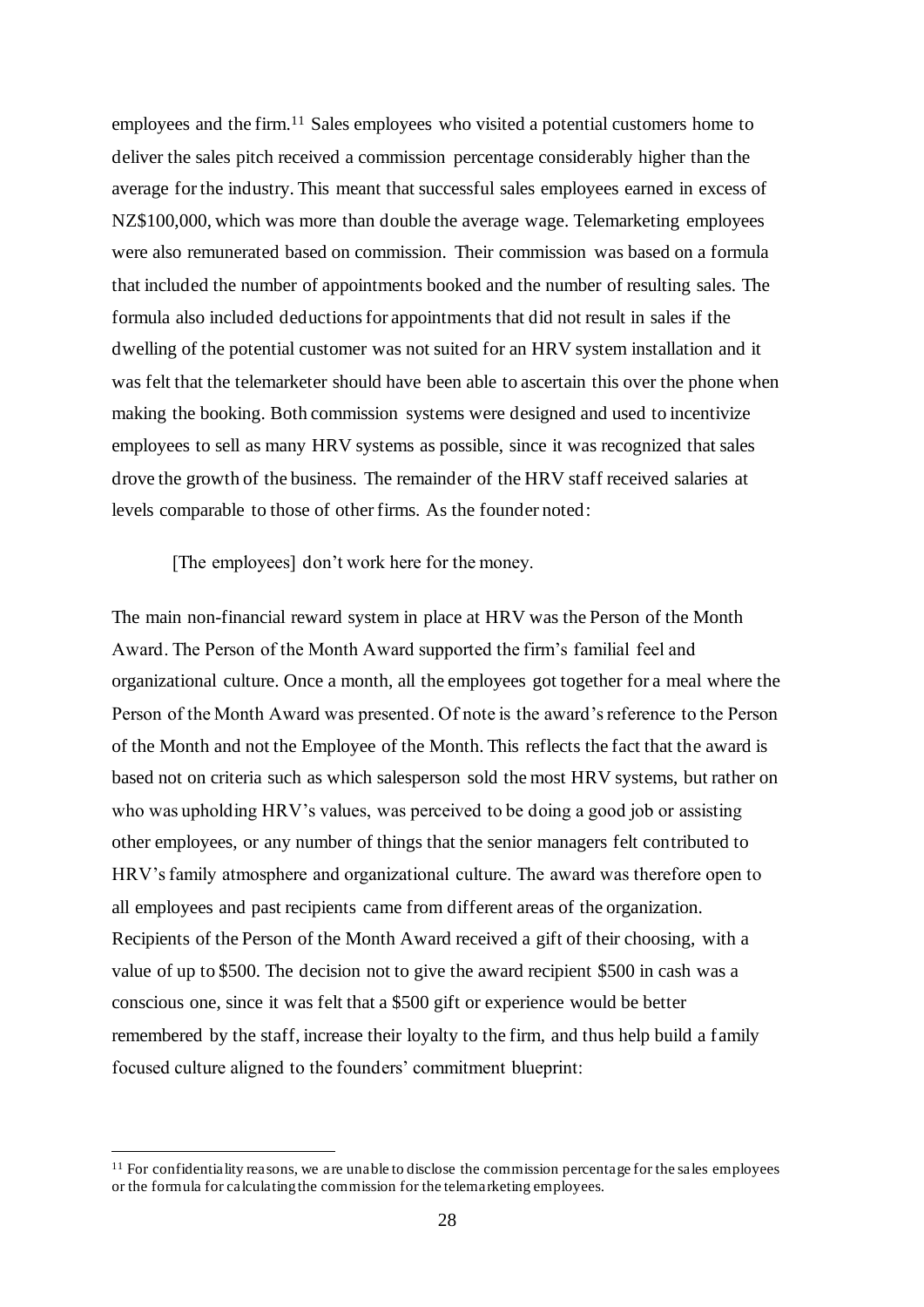[T]he Person of the Month Award is a way of acknowledging somebody's good doings. That's a reinforcement of the culture. (Senior manager)

So the Person of the Month is very important. And do we just go through the motions? No! We put on a wonderful feed. Practical though. You know? Sausages are practical. Not champagne and spending more and trying to over-impress people and box outside our weight. We just know who we are and where we are and where we're going. So Person of the Month. Culture! (Founder)

In addition to the Person of the Month Award, there was a specific award for the installers called the Golden Diffuser. This award was awarded every two or three months to the regional team that had the highest number of installations per van with the least amount of damages or complaints. The Golden Diffuser Award was presented at a fun activity that the firm organized but which the installers selected, such as the previous examples of go-karting and paintball. This reward system was devised and instituted by the managers, since the installers were paid a fixed wage, irrespective of the number of installations they completed. The purpose of this reward system was twofold: first, to provide an incentive to increase the number of installations per day, thus increasing revenues. Given installers were paid a fixed wage, irrespective of the number of installations they completed per day, it was recognized some form of incentives were required to increase the number of installations:

[The installers] fit in five installs for eight hours of the day, or they have three installs for eight hours a day. They're still getting paid eight hours of the day, so they don't get any more money. There's no incentive for them to work… and try and get more installs done. So, we thought how can we kind of make it so that they can, you know, get that whole attitude of let's chuck a few more in if we finish early. (Manager)

The second purpose of the Golden Diffuser Award was to ensure a positive familial working environment that made people want to work for HRV. Therefore, it was considered important to make the award non-financial and fun based. This was considered especially important, given the nature of the installation side of the business:

Crawling through ceilings and installing ventilation systems isn't exactly, you know, a glamorous job, so you've got to try and keep it interesting for the guys. (Manager)

We try and keep it interesting. To make sure that they're working with a good bunch of guys. There's nothing worse than turning up to a job and you're working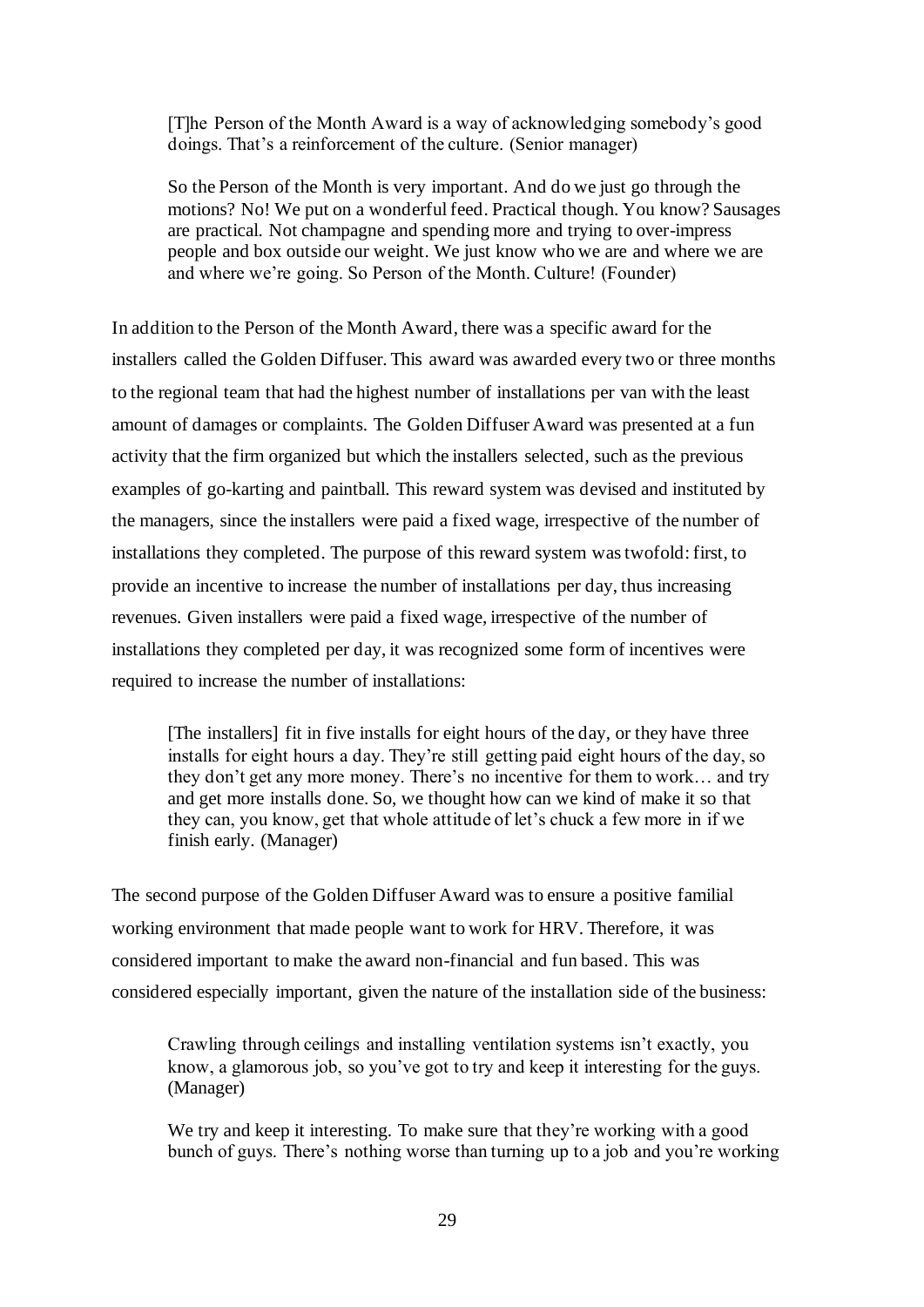with the grumpiest guy in the install team. So, we've got to try and manage that as well. (Manager)

Managers noted that the Golden Diffuser had been extremely successful in creating a positive familial feeling within installation teams, as well as increasing the number of installations per day, with installers now calling in and asking for more work, even though it did not increase their pay. This success was attributed to the reward system being non-financial, fun based, and benefiting the entire installation team, which engendered a friendly level of competition among the installation teams.

In addition to positive rewards, such as the Person of the Month and the Golden Diffuser, HRV also had strong penalties for employees who violated firm policies or culture. These were considered extremely important for two reasons. First, recognizing that there was a great deal of pressure on sales employees to close sales, the penalties acted as a counterbalance to the commission-based financial incentives. While HRV recognized the importance of sales, it did not wish to promote a "sell at all costs" approach. Second, there was a fundamental belief in the importance of organizational culture as central to the long-term success of the business. Therefore, it was felt that people who violated the culture were placing this success in jeopardy. Consequently, HRV would fire successful salespeople who did not adhere to the organization's values. It was felt that the organizational values were important to adhere to, without exception, since the short-term costs the firm could suffer in terms of lost sales were far lower than the long-term costs associated with negatively affecting the culture by allowing exceptions. This noexception rule was not only applied by the head office, but also adopted by franchises and was believed to be different from what took place in most organizations:

You write down that the customer was not home. I'm going to ring the customer and ask them why they weren't home. And if they tell me, "I was home, the lady was here for an hour and a half—she was very, very good, we're going to buy one next year," I now know that, instead of ticking the sale pending box, you ticked the Not Home box to improve your numbers. That means all the information… you've given me is incorrect. Untruthful. That means that we no longer have a business relationship. But wait one minute. You've done \$100,000 worth of sales in the month, so surely I should treat you differently? Not! Some of our [franchises]… get rid of very, very high-yielding salespeople that are breaching their culture, their values. We literally do that, and I know there isn't another business on the planet that does it. (Founder)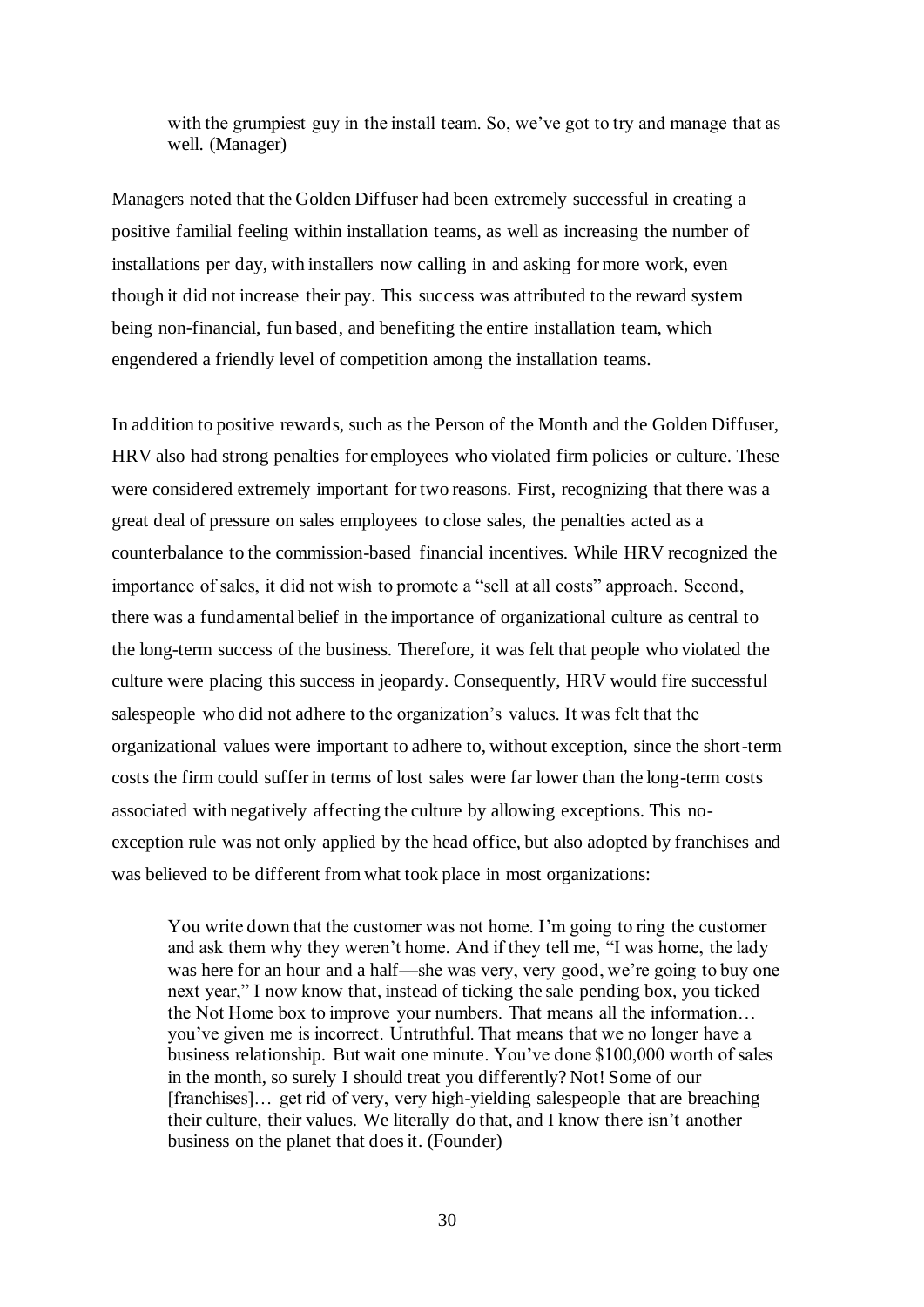Many businessmen that I meet finish that statement with this word here: *except*. No compromise, except if the guy's [earning us] \$150,000 per year. No compromise, except if we need to improve the bottom line. (Founder)

# *4.5.2 Performance measurement systems*

In addition to the rewards and penalties detailed above, managers implemented a customer relationship management (CRM) system. As noted by Merchant and Van der Stede (2017: 37), one role of results control is to "inform employees as to what is expected of them and encourage them to do what they can to produce the desired results." This was the role fulfilled by the CRM system. While this system started as a way for HRV to collect and organize non-financial customer focused information, it developed into a comprehensive performance measurement system that provided managers with the ability to monitor and compare the performance of individual salespeople, sales teams, and franchises across several metrics. A comprehensive report was distributed every four weeks:

All the country's figures go out at the end of every sales period. So, every four weeks, all the figures go out with what everyone sold, what revenue per household, our territory, how many salespeople we've got on, what our conversion rates are. So, we all know what each other's business in the group is doing. (Franchisee)

In addition to these four weekly reports, the CRM system was open to all managers and franchise owners. The CRM system was a live system with all data relating to the prior day, entered into the system by 10 a.m. the following day. This allowed managers and franchise owners to track on a daily basis the performance of their salespeople, as well as others across HRV, thus allowing them to benchmark performance relative to other sales teams or franchises. Managers and franchise owners were encouraged to use the functionality of the CRM system to promote a dialog about performance with the salespeople:<sup>12</sup>

We can get a breakdown of your performance. We can get percentage ratings. We can get a national review. It's all those things that are designed to measure your performance on a day-by-day basis. These figures are live, so at any stage, if I'm meeting with you today, then I'll go to our CRM system and I'll produce your performance for the last three sales periods, or whatever the case may be, and we can track your performance. (Senior manager)

<sup>&</sup>lt;sup>12</sup> We were shown a CRM report during a site visit and given a demonstration of the CRM system's capabilities.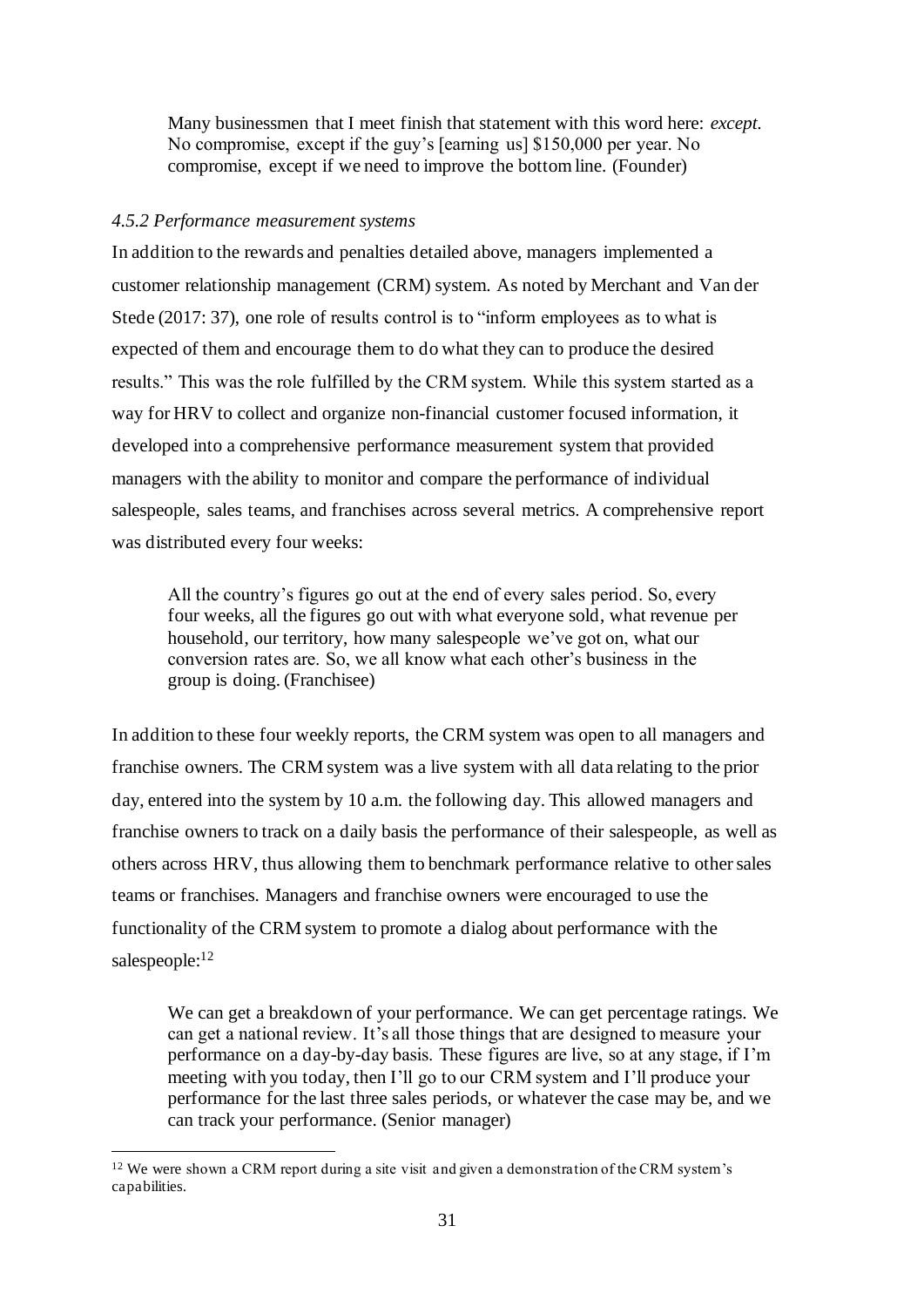Unlike the reward system and penalties, the CRM system was not designed to link to HRV's organizational culture. Instead, it was implemented with a focus on driving sales growth. The complete transparency afforded by the CRM system created pressure among the salespeople to continuously strive to increase their sales. Recognizing that this pressure could result in some salespeople deviating from HRV's values or culture resulted in strict adherence to the penalties described above. It was felt that only through this strict adherence could HRV ensure that their values and organizational culture would not be compromised.

#### *4.6 Action controls*

Action controls comprise the behavioral constraints (physical and administrative), action accountability (work rules, policies, procedures, and codes of conduct), and pre-action review (direct supervision, approval limits, and budget reviews) designed and used to motivate specific actions being taken within the firm (Malmi and Brown, 2008). That is, action controls directly control employees' behavior by ensuring that they "perform (or do not perform) certain actions that are known to be beneficial (harmful) to the organization" (Merchant and Van der Stede, 2017: 86).

# *4.6.1 Action control supporting organizational culture*

The imprint of the HRV founders' commitment blueprint is reflected in the only substantial action control we observed at HRV, which was the use of an operations manual for franchisees that was associated with regular contact with the franchises and franchise audits. This control was put in place because it was recognized that the actions of a franchisee in one region could lead to the loss of firm reputation, likely to adversely affect HRV operations across the entire country. However, far from being solely an action control, the operations manual and regular contact from the head office were designed and used by managers to ensure the continuation and spread of HRV's distinctive familial feel and organizational culture. The ingraining of these elements into the operations manual was due to the belief within HRV that stronger attachment to HRV and its organizational culture resulted in better financial results for the franchises. This belief stemmed from the fact that the franchises producing the best financial performance were those that were felt to epitomize the HRV culture: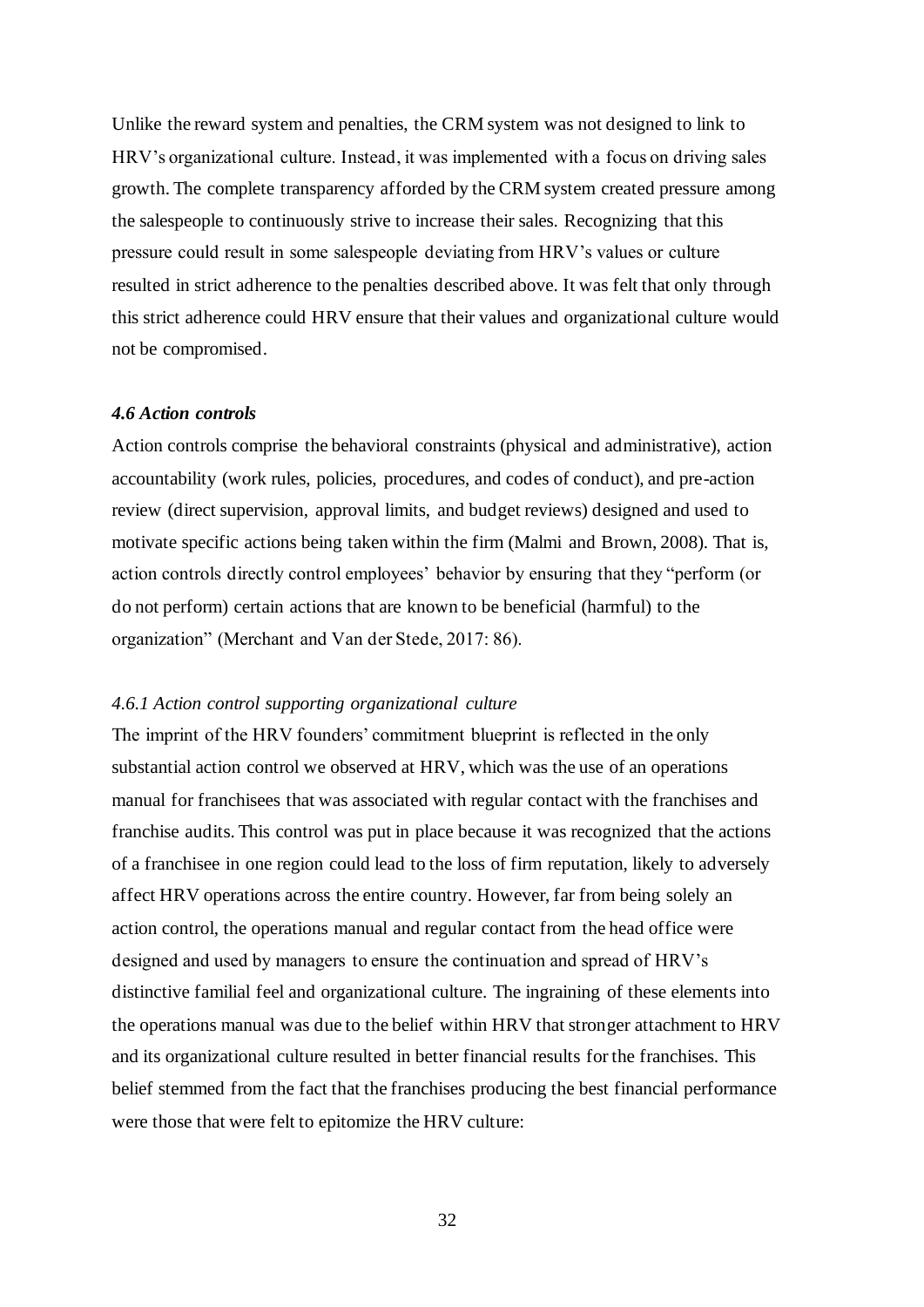[If a franchise is] following the HRV way, you're a phenomenally successful business. If you're not, you will still be very successful, but just not to the level that you could be. Without a doubt. I see that every day. (Manager)

Consequently, the policies and procedures that senior managers felt contributed to the HRV familial feel and organizational culture were embedded within the operations manual during its development. The operations manual was thus used to help ensure that all franchises remained true to the HRV culture. Therefore, in addition to drilling down into the important operational areas of the firm, the operations manual focused on ensuring that the HRV culture was maintained, by specifically emphasizing the firm background, vision, and core values and embedding the use of the eight steps into training and meetings: $13$ 

Our operations manual.... It takes you through everything from how we answer the phones here, through to how we sell here, our franchise operations… [it includes the] company background, philosophy, corporate identity, legal, administration, accounting, business plan, personnel training, health and safety, franchisees, support sales, administration, independent commissions. This is basically how a HRV business needs to work. (Senior manager)

The operations manual was accompanied by regular contact with a manager from the head office to ensure that the franchises were maintaining the HRV culture. The following quote stresses the importance of constant communication with the franchises, since there was a risk that, without this constant reinforcement of the HRV way of doing things, the culture could be diluted:

My role is on the phone all the time. If I'm not in the franchise, I'm on the phone to them, and it's simply just reminding them every day of the HRV way. And it gets diluted, it does. But it's so concentrated and so powerful that, even when you dilute it by 5%, it's still very effective, let me tell you. (Manager)

This constant emphasis of the importance of the culture was also supplemented by franchise audits two to three times a year. These audits served two primary purposes. The more rudimentary purpose was to ensure that the records were accurate and up-to-date. Managers within HRV recognized that, due to the high growth rate experienced by the firm, franchises could overlook the recordkeeping side of things. Therefore, one of the

 $13$  While we were shown a copy of the operations manual and allowed to look through it, due to confidentiality reasons, we are not allowed to provide specific examples or quotes.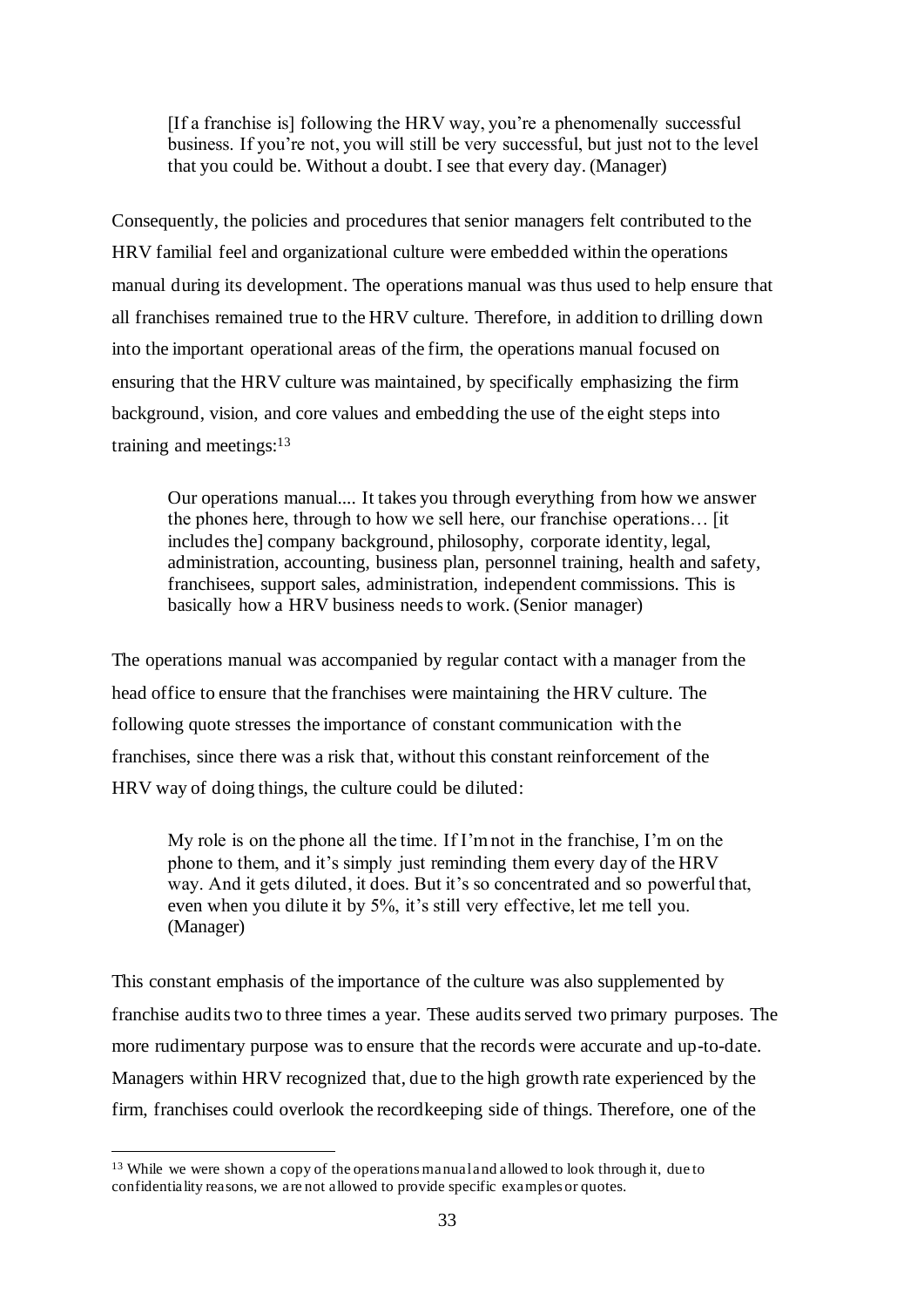focuses of the franchise audit was the auditing of the records and recommending how business processes could be improved:<sup>14</sup>

I put more of a business improvement theme to the audits. It's not necessarily designed for me to come down to your business and bloody rattle your cage and hit you with a big stick because you're not [keeping records]. Because we understand that you should primarily be focused on selling more.…The audits are simply designed to help you with any of the hundred little things in your business that fall through the cracks and some of those little things can impact on somebody's experience that they have within the HRV environment. So, it's important that there is somebody checking that [stuff] for the business owner. (Senior manager)

These audits appeared to be welcomed by the franchisees:

I think the audits are good. It's a control mechanism to make sure all the little things are being done right in terms of the paperwork, following up customer complaints, service register, and things like that…. I'm sure there'd be places where I fall down. I think every business does to a certain extent. In some things, if I'm just trying to focus on more sales, I'm sure some of the admin processes won't get ticked off every single time. (Franchisee)

The second purpose served by the franchise audits was to ensure that the franchises were doing things the HRV way, that is, following the aspects of the franchise manual that ensured that HRV's culture was being embedded in all aspects of franchise operations:

Which is why the auditing facet of what we do is important, because three times a year I'll be visiting your business to make sure that you haven't dropped back into your old ways and picked up things…. One of the unique things about HRV is that we just don't do things normal. That's what I think differentiates us from any other business out there. (Senior manager)

Thus, while the operations manual enabled consistent operational processes to protect the HRV brand image, it was also designed and used to influence the spread of the familial feel and organizational cultural across the firm. The importance associated with following the policies and procedures within the operations manual and the belief that doing so ensured the continuation of the HRV culture is evidenced by the regular managerial contact to remind franchises of the importance of following the operations manual, as well as franchise audits to ensure its policies and procedures were being followed. It is

<sup>&</sup>lt;sup>14</sup> The audit protocol was shown to the authors. However, due to confidentiality reasons we are not allowed to provide the protocol.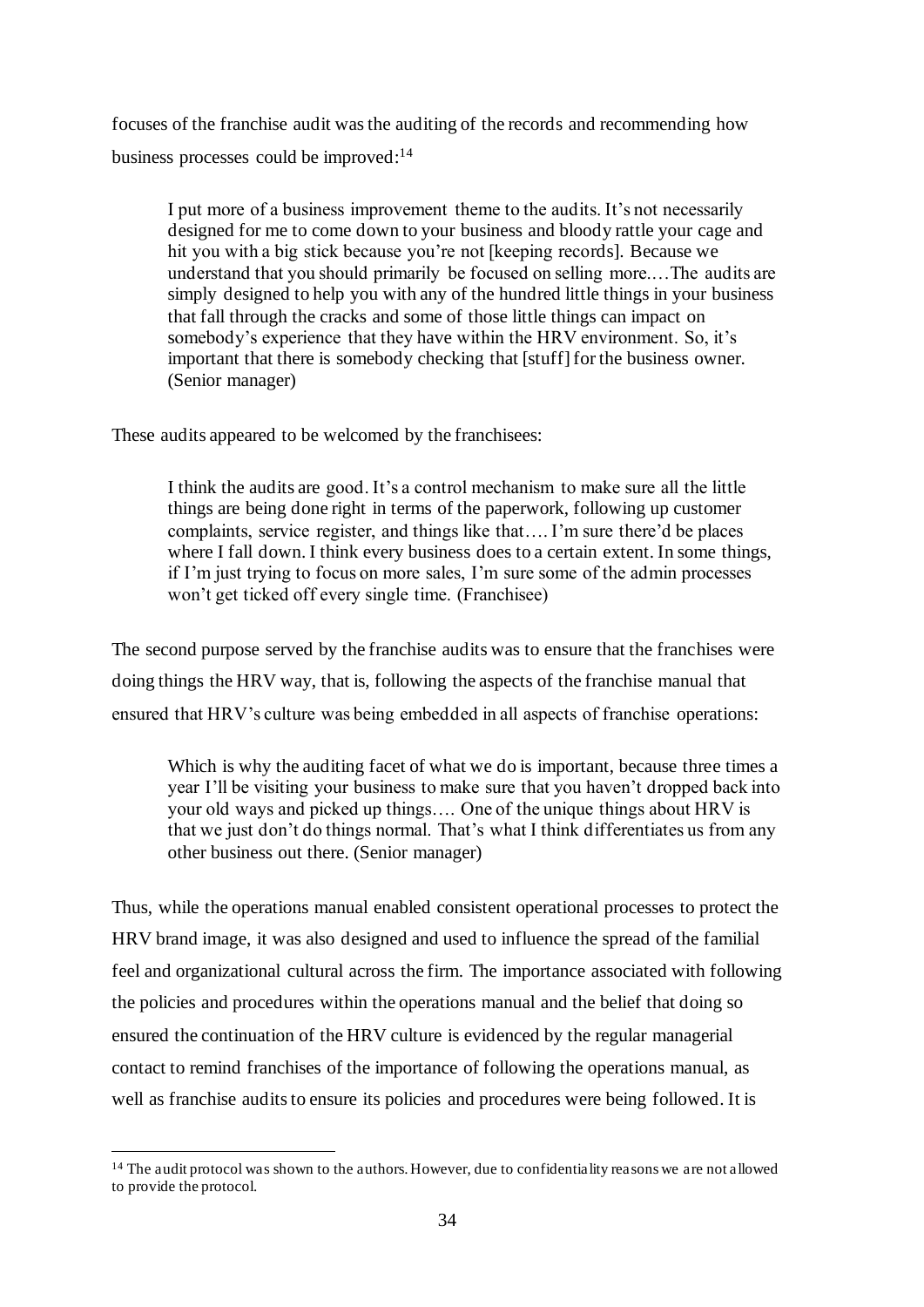therefore clearly evident that these action controls are linked back to supporting and reinforcing HRV's organizational culture.

#### *4.6.2 Unimplemented action controls*

In addition to being reflected in the action controls that were implemented, the imprint of the HRV founders' commitment blueprint is also evident in the action controls that were not implemented. While an emphasis was placed on following the operations manual, since it linked back to HRV's culture, there was a reluctance to implement other action controls that could not be linked to the firm's culture. The managers felt that the introduction of actions controls that did not relate to HRV's culture would increase bureaucracy and thus be detrimental to the organizational culture:

There isn't any red tape… or any micromanaging. (Manager)

We don't need, we've never needed a lot of documents." (Manager)

As noted previously, the commitment shown by the founders to their employees was reciprocated. This resulted in employees also trying things that could improve firm performance in terms of sales, processes, or any other aspect. The managers felt that the introduction of rules regulations would diminish the freedom given to employees to try new things:

If you make a mistake, you make a mistake and you learn from it and you don't dwell on it and it's not even an issue. It's just, you tried something, it didn't work, no problem. Everything we do is "Let's pilot that," "Let's try that," "Let's do that," "Great idea, let's do that." "Oh, that didn't work. Alright, we'll do something else." (Manager)

Specific examples that were cited in the managers' interviews were the absence of budgets and lack of job descriptions. Given all the information contained within the CRM system, HRV had the capability to introduce budgets. However, they decided not to, since the managers believed that doing so could create a bureaucratic working environment, giving rise to dysfunctional behaviors:<sup>15</sup>

[With budgets] you get tied up in so much bureaucracy and so much business case. You need to write to get this signed off and a budget to spend, not

<sup>&</sup>lt;sup>15</sup> The lack of budgets could also be due to the lack of external pressure, since the firm did not need venture capital to scale up its business, choosing to grow through franchising.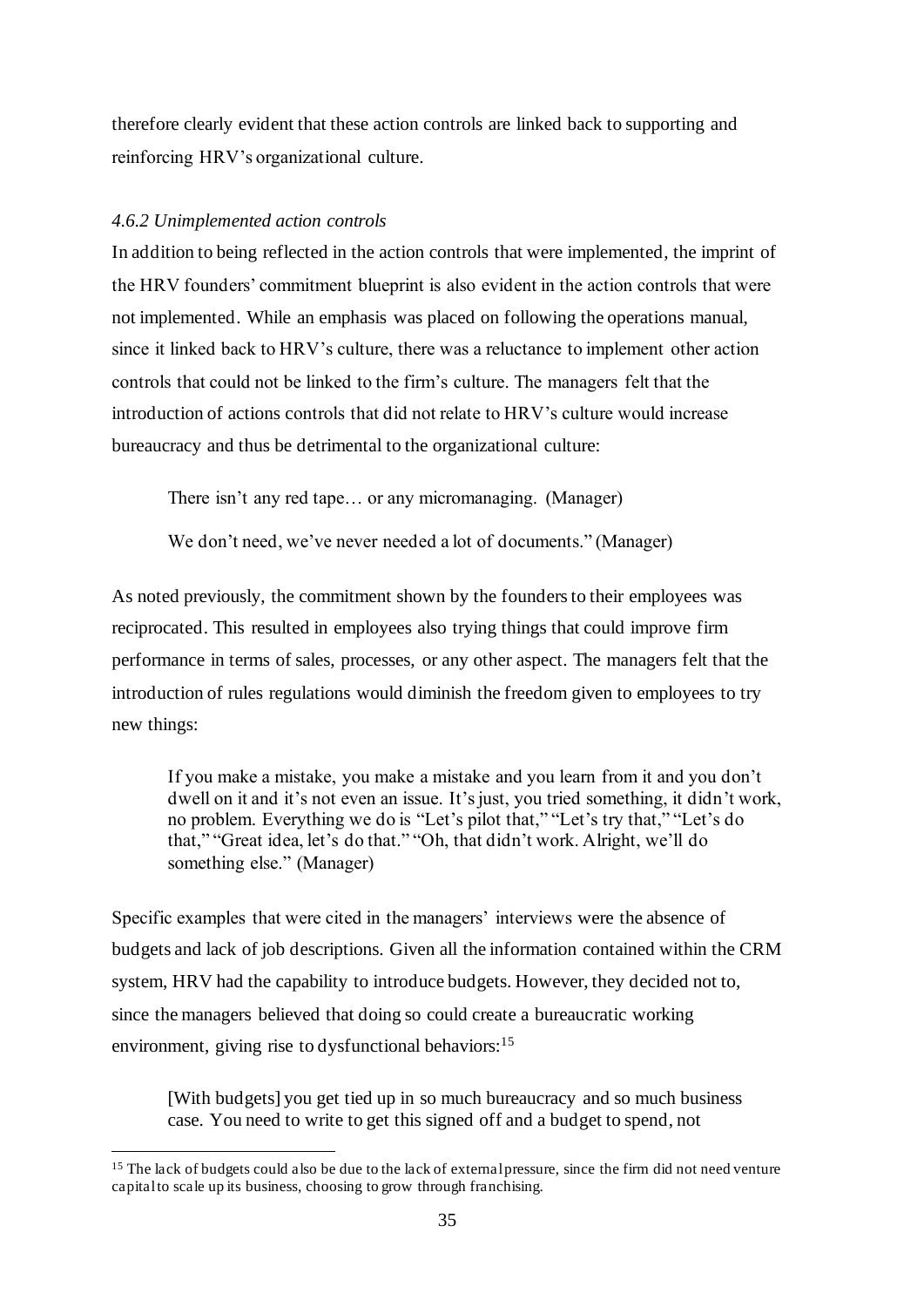necessarily for the right reasons you know…. But nothing actually gets done. (Manager)

Thus, the HRV managers did not feel it was necessary to establish goals and standards. In a way, the HRV vision statement acted as a de facto goal, since it clearly stated the founders' long-term goal of becoming an international firm with revenues exceeding NZ\$75 million. With the mix of organizational culture and reward and compensation controls that aligned the interests of employees with those of the firm, the managers did not need to spend much time planning:

We are stuck on our vision and we've been true to that all the time. All the way along, and still to this day, and will continue to be. (Senior manager)

Attempts were made to write job descriptions for advertised positions. However, given HRV's rate of growth, the nature of the job would change from the original job description. This was not seen as a problem per se, since the firm relied less on job description statements as a form of control and more on the culture of the firm to control employee behavior:

By the time we've placed a person, the original job description that we were seeking the employee for [the job] has completely changed.... So a lot of things are cultural. (Founder)

Consequently, many positions within the firm did not have up-to-date job descriptions, and many had no job description at all. One manager even joked about when these job descriptions would be written. The lack of job descriptions was not considered a problem and was even viewed as a positive, since job descriptions were seen as a form of bureaucratic control that would detract from the culture that had been created. As opposed to employees doing what was listed on their job description, they just did what was required:

We don't want to create an environment where a fellow workmate, like, just says, "Oh, look, so-and-so needs a hand with this. Can you give them a call?"... And that person's saying, "Oh, hold on a minute, I'll just get my job description out." (Manager)

We don't want to get to the stage where everybody's sitting like clones at their desks. (Manager)

I don't have any actual set responsibilities. They're all more high level…. I just get chucked stuff and I do it. (Manager)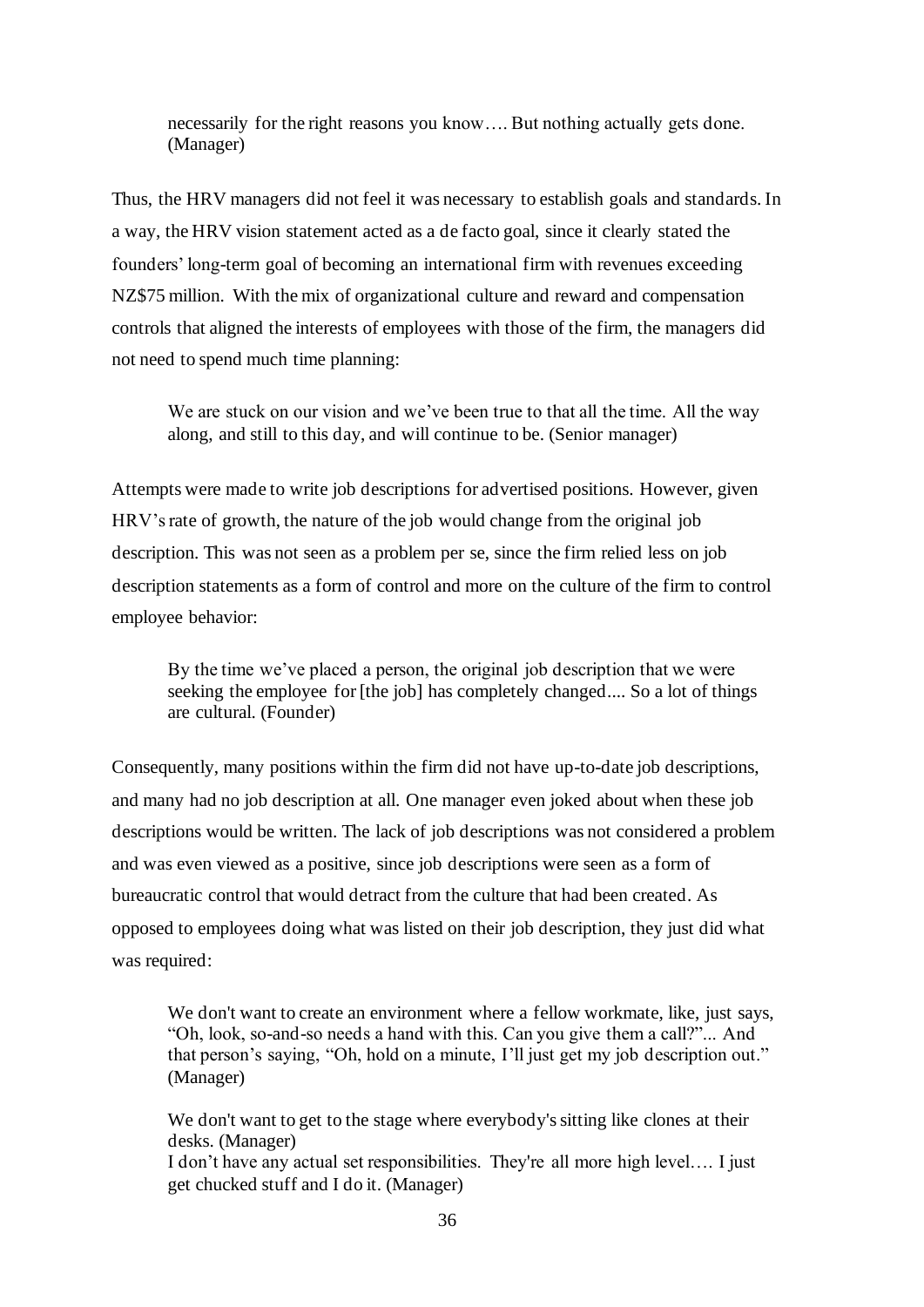Furthermore, HRV's reliance on organizational culture created an environment in which its managers did not feel the need to implement further action controls. As noted by the founder, due to the culture, "the controls haven't had to be put in place."

However, the lack of action control came at a price. For example, the managers were unaware at one point that HRV systems were being stolen from the warehouse. The firm only became aware of this when the police returned a stolen boxed HRV unit that they had found in the back of a stolen car. At the time of completing our interviews, HRV was in the process of implementing inventory controls to monitor warehouse stock. Prior to this, no inventory controls had been in place at the warehouse:

We're just getting a better inventory control going that will record the receipting and issuing of stock, and then eventually we will be using scanners. (Senior manager)

### *4.7 Informal controls*

We use the term *informal controls* (Anthony et al., 1989; Tucker, 2019) to describe the informal and flexible communications within HRV. These controls are less objective, uncodified, not consciously designed, and include the firm's unwritten policies (Cardinal et al., 2004; Langfield-Smith, 1997). They emerge through face-to-face personal contacts and experiences (Cardinal et al., 2018) and are influenced by common values, beliefs, group norms, and traditions (Collier, 2005; Ouchi, 1980; Tucker, 2019). Included within informal controls are the different lines of communication that can occur in an informal organization (Anthony and Govindarajan, 2007), as opposed to the formal relationships depicted in an organizational chart. In this regard, these controls are similar to what Ouchi (1979) terms clan controls that derive from or are an artifact of the organizational culture. Thus, informal controls differ from formal controls based on 1) the extent to which they are explicitly designed or planned and 2) the extent to which they depend on the people involved (Stouthuysen et al., 2017; Tucker, 2019). Informal controls are thus different from formal controls that are consciously designed and/or persist independently of the people involved (Stouthuysen et al., 2017; Tucker, 2019).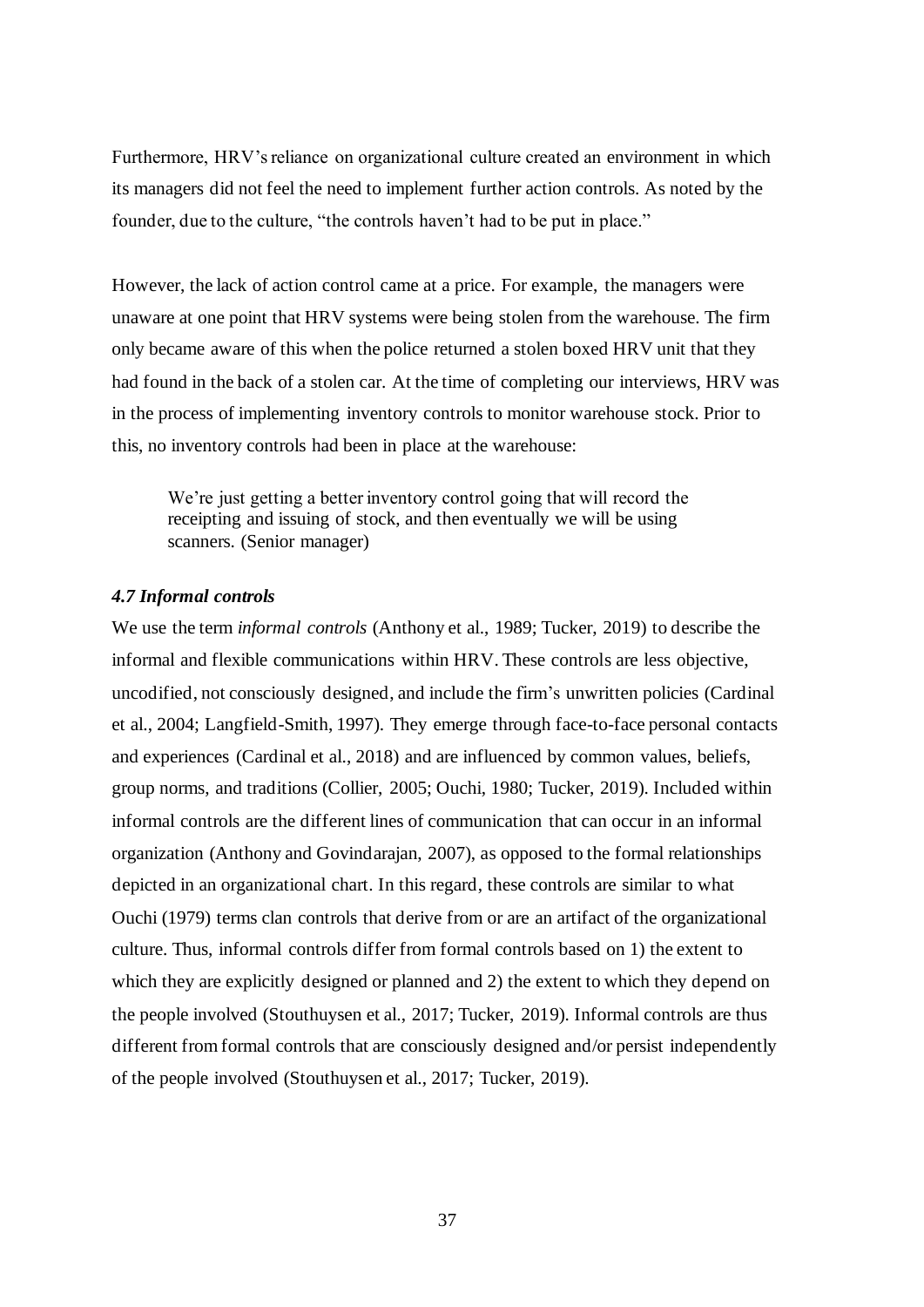The imprint of the HRV founders' commitment blueprint is reflected in a number of informal controls within the firm. Within management levels, there was an open-door policy, and any manager could pop into another manager's or even either of the founders' office. The founders themselves were known for "popping by" other managers' offices and welcoming staff to pop into their office. There was no hierarchal protocol to which lower-level managers had to adhere, which reflected the familial feel and organizational culture of the firm. Any manager could go straight to the general manager or one of the founders, if they thought this the most appropriate course of action. Similarly, franchisees were free to call any manager or the founders at any time of day:

I'd have to say the informal communication certainly outdoes the formal communication. (Senior manager)

There's not really a strict kind of hierarchy that you've got to go through… to speak to [one of the founders]. You don't have to go to [the general manager] and see whether it's okay…. It's a fairly relaxed kind of business relationship that everyone has. (Manager)

If I have to ask a question or we need information or [either of the founders] needs something, they just pop down and we speak. There's no… "I'll wait and I'll talk to them in the meeting about that," or "I'll put that in my monthly report and flag that as an issue." (Manager)

This open-door policy of informal communication was not limited to management but was extended to all employees. All employees were free to call any manager or the founders at any time. The following specific example was given with regard to the installers and electricians:

That's something that we stressed with our guys.… Even the installers… or the [electricians]... they don't have to ring their manager and then their manager gets in touch with us to try and… answer any questions or anything like that. If they've got a question, our phones are always on. So just ring us straight away. (Manager)

These informal management controls were seen as essential in ensuring quick resolutions to matters, as well as the maintenance of the firm's familial feel and organizational culture. It was felt that a more formal style of management would result in the firm becoming bureaucratic, which would impede the quick resolution of matters and thus hamper firm performance. The firm's success was specifically attributed to the informal controls, which allowed direct and timely communications: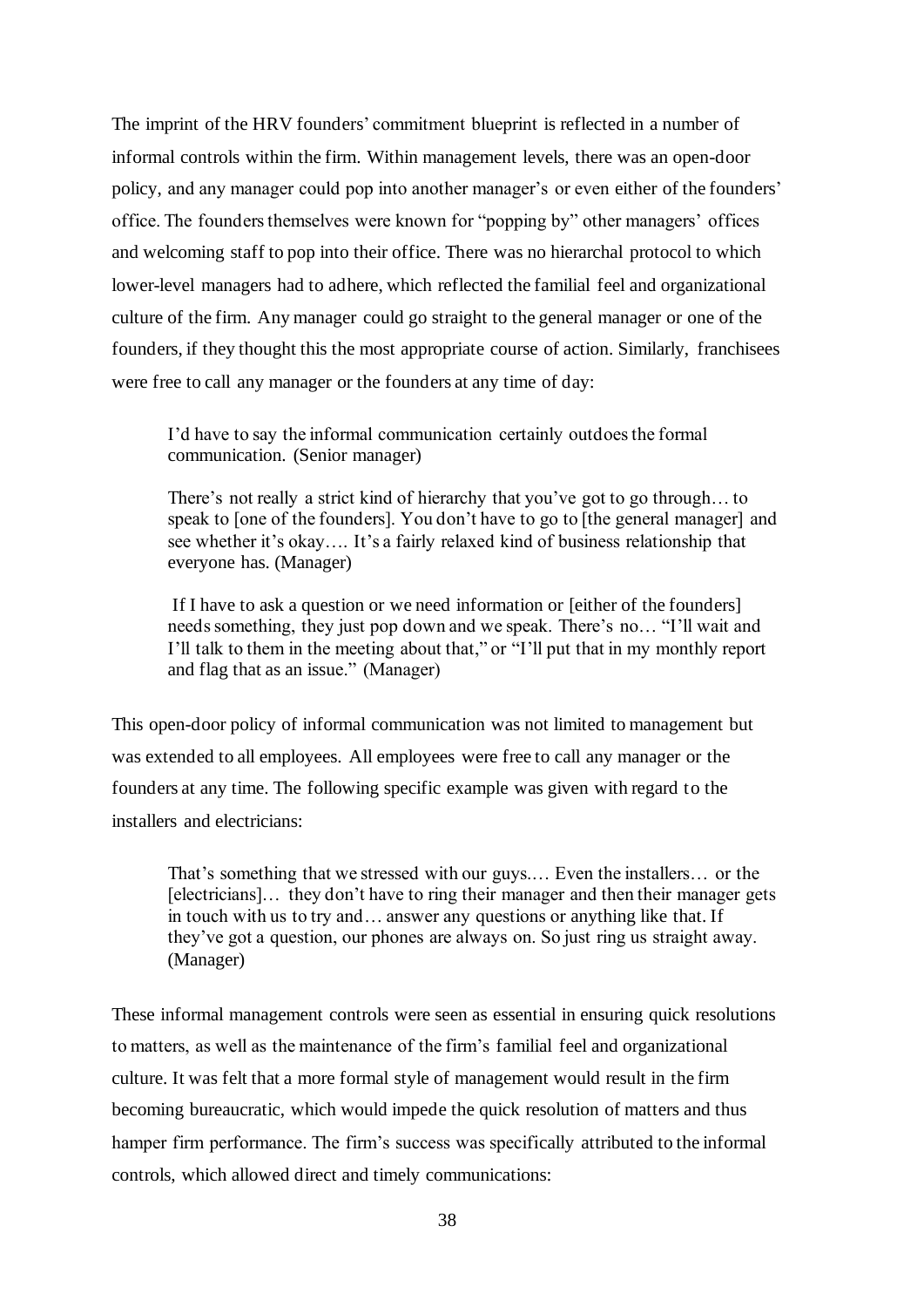It's an informal management style. But as I said before, it's trying to face up to issues quickly before they grow. (Senior manager)

That's why HRV is successful. We have a huge amount of just ad hoc communication going on. (Manager)

We've grown because of that, you know. Because there is communication all the time. Because there are no secrets. Because there is transparency in everything we do. Because everyone is always communicating. (Manager)

### **5. Discussion**

According to Baron and Hannan (2002), a founder's blueprint describes how the firm should look and feel, including the manner in which employment relations are organized and personnel are managed. Founders who apply a commitment blueprint to their ventures aim to establish a workplace where employees feel an intense emotional attachment to each other and the firm and are passionate about the firm's vision (Baron and Hannan, 2002; Baron et al., 1996; Grant, 2016). This is substantially different from the four other blueprints, where attachment is based on the underlying work, as in the engineering, star, and bureaucracy blueprints, or on financial rewards, as in the autocracy blueprint (see Table 1).

Our findings confirm those of the Stanford Project on Emerging Companies (Baron and Hannan, 2002; Baron et al., 1996, 1999a, 1999b, 2001; Burton, 2001), which show that founders following a commitment blueprint rely on cultural controls and select employees based on fit. We show that, from the start of the venture, the founders of HRV aimed to establish a workplace with an intense emotional attachment and an ingrained feeling of family throughout the firm. This was because the founders believed that emphasizing organizational culture was important in communicating values, motivating employees, and giving direction to the firm. The design and use of cultural controls at HRV began with the development of formal documents outlining the vision, core values, and eight steps to success. As the firm grew, cultural controls continued to be emphasized, as managers introduced controls specifically designed to be linked to the organizational culture. To ensure the development and maintenance of the desired organizational culture, the founders initially focused on hiring employees who would be committed to HRV's values and reinforce the familial feeling. The founders then demonstrated commitment to their employees by taking care of their financial and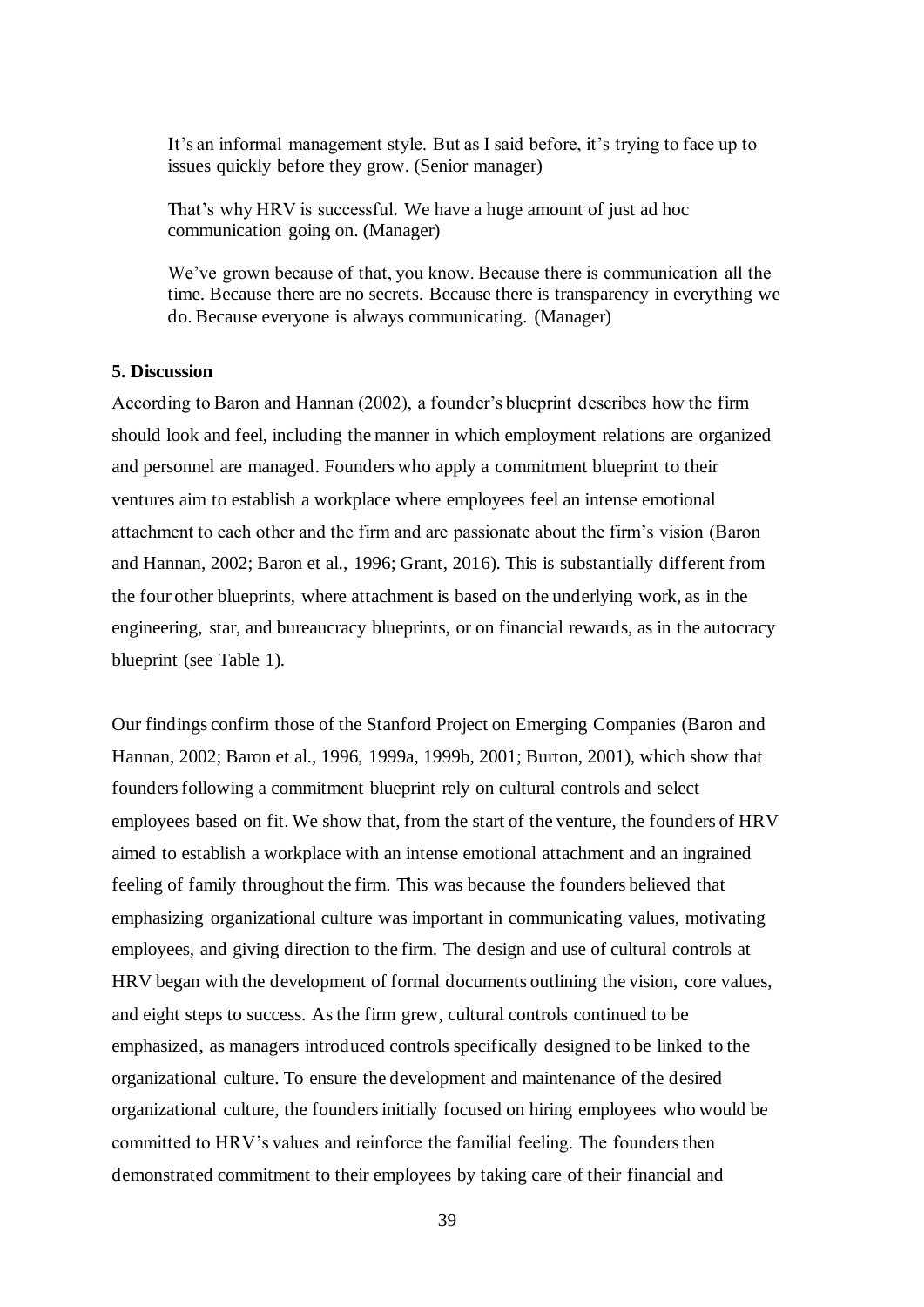physical well-being and providing them a great workplace. This approach to attachment formed the underlying basis for the organizational culture the founders aimed to develop within the firm. This led to reciprocity, with employees wanting to work for the firm and to do what was best for it. This solidified the commitment each party had for the other and created an intense emotional sense of belonging and identification with the firm:

They trust in you and you do the job, and that's why I say I've never worked in a company like this. (Manager)

In addition to confirming the central components of a commitment blueprint determined by the Stanford Project (Baron and Hannan, 2002; Baron et al., 1996, 1999a, 1999b, 2001; Burton, 2001), we provide additional insights into the MCS within a firm established by founders following a commitment blueprint. First, we show that the founders imprinted their commitment blueprint on the MCS of HRV. In addition to the controls they initially established when they started the firm, their commitment blueprint is reflected in the subsequent design and use of MCS that supported and reinforced the organizational culture. This can be seen from the fact that managers realized the importance of the organizational culture for "indoctrinating*"* (a term used by a senior manager) employees into the firm and inspiring them about the firm's vision. It was therefore extremely important that any controls introduced reinforce the organizational culture. Thus, when managers designed controls, there were explicit links to the organizational culture. Examples evidencing this were the direct marketing manager training, which centered on immersing participants in the organizational culture, the operations manual (which focused on the importance of organizational culture), and the franchise audits, which, in addition to procedural matters, were designed to ensure the franchises were adhering to the HRV culture. Similarly, the franchises did not wish to jeopardize this reliance on cultural control and, consequently, would fire employees who did not adhere to HRV's values. This imprinting of the commitment blueprint is further evidenced by the increasing importance placed on employee selection as HRV grew. Managers did not wish to jeopardize the familial feeling that had been created and became even more selective in their hiring, placing greater emphasis on perceived fit, compared to experience or qualifications.

Our findings also highlight that HRV's cultural controls were supported by strict adherence to penalties. Given the pressure on the salespeople to increase sales, it was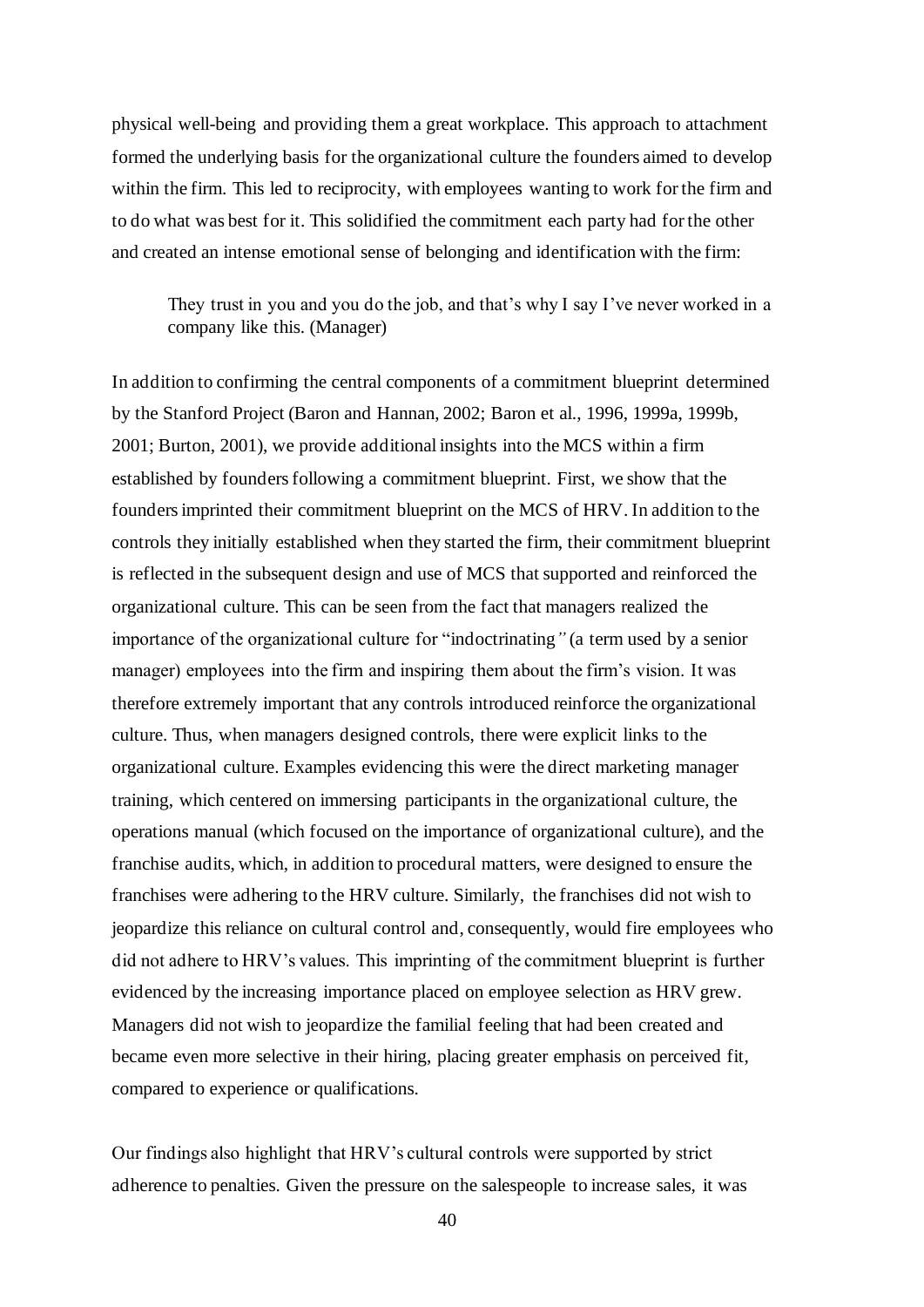important to balance these pressures with penalties for employees who breached HRV's values. Consequently, managers did not hesitate to fire successful employees who deviated from HRV's values. Given that research highlights the fact that penalties induce greater effort than rewards (Hannan et al., 2005; Hossain and List, 2012; Van der Stede et al., 2018), the visible enforcement of values by firing staff for not adhering to the organizational culture is likely to reinforce employee conformance to the organizational culture.

In addition to the formal controls (cultural controls, personnel controls, results controls, action controls) discussed previously, our findings reveal the extensive use of informal controls. Informal controls were seen as a critical part of HRV's success, allowing employees to resolve situations in a timely manner without having to worry about formal policies and procedures. It was acceptable for any employee to talk directly with either of the founders or any manager within HRV. In terms of communication, the managers and employees were not concerned about formal lines of responsibility. The use of informal controls was possible because of the organizational culture.

Our findings on the role played by informal controls within HRV are consistent with those of other studies that show the importance of informal controls within firms (Busco et al., 2008; Cardinal et al., 2004, 2018; Sandelin, 2008; Ströbele and Wentges, 2018; Tucker, 2019). Informal controls have been argued to be beneficial. They increase employees' efforts by raising intrinsic motivation levels, because an informal approach signals management's trust in the employees' capabilities (Davis et al., 1997; Merchant et al., 2003). Informal controls are also argued to facilitate organizational learning (Simons, 1991) through the fostering of communication, thus encouraging employees to access and transfer knowledge across the firm (Auh and Mengue, 2007; Sørensen, 2002; Turner and Makhija, 2006). Furthermore, a recent stream of research argues that reliance on informal controls is a way of promoting an ethical culture within firms (e.g., Goebel and Weißenberger, 2017). The findings of this stream of research imply that, if firms wish to create a certain culture, they should emphasize informal controls. It is also argued that informal controls support the establishment of a guiding philosophy concerning the sorts of behaviors expected within the firm (Falkenberg and Herremans, 1995; Goebel and Weißenberger, 2017). This has been critical for HRV in promoting its culture, since the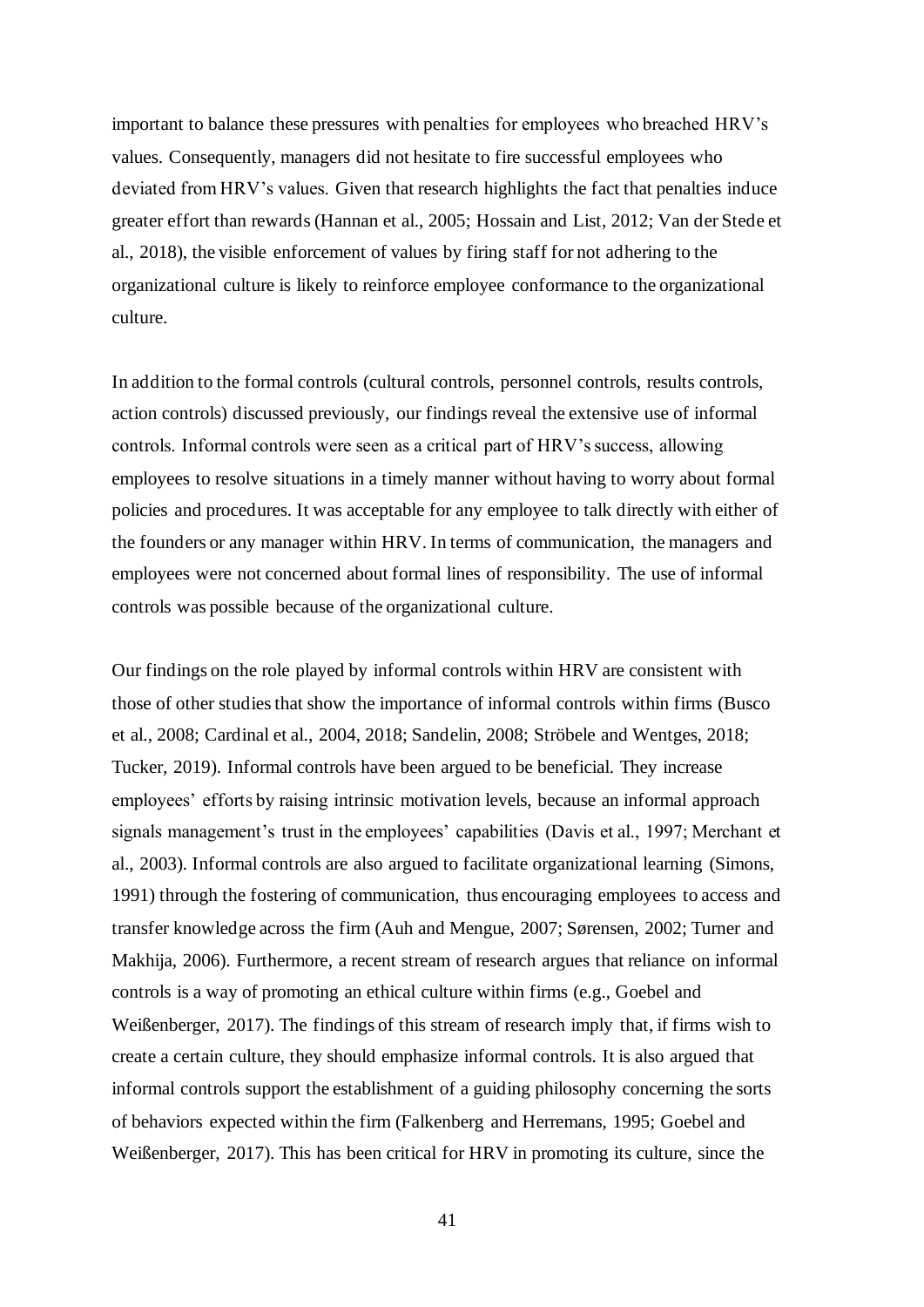behaviors of salespeople and call center personnel have largely determined the firm's success.

However, our findings do not highlight an exclusive reliance on informal controls but, instead, the support of these controls with cultural controls, which, in turn, guide and are supported by personnel controls, results controls, and action controls. Thus, our results present a more nuanced picture of the interplay between organizational culture and informal controls. Highlighting that, while informal controls could reinforce the existing culture, that culture needs to be established or at least supported by formal controls, since informal controls rely on all the firm's members understanding its underlying values (Alvesson and Kärreman, 2004). This supports the notion of an interaction between formal and informal controls (Collier, 2005) and their complementarity rather than substitutability (Poppo and Zenger, 2002), such that both formal and informal controls facilitate organizational objectives (Cardinal et al., 2010; Kreutzer et al., 2016).

In addition to highlighting what controls are used within a firm established by founders following a commitment blueprint, we also provide preliminary evidence of a reluctance to implement controls that were seen as bureaucratic and that would detract from the organizational culture. While HRV did use certain results, personnel, action, and informal controls that reflected the imprint of its founders' commitment blueprint, it did not implement any form of budgetary control, normally one of the first formal MCS used in early-stage firms (Davila and Foster, 2005, 2007; Moores and Yuen, 2001; Sandino, 2007). The continual reinforcement of organizational culture supported by other formal controls and visible penalties for deviating from organizational values enabled HRV to reduce reliance on other forms of control to guide behavior:

They don't believe in the corporate thing. They believe in the culture. (Manager)

So, you know, when you have these values and you stick to them, the controls, the formal controls, and so forth aren't as necessary. (Founder)

This reduced reliance on other forms of control to guide behaviors supports the findings of Akerlof and Kranton (2005), Campbell (2012), and Van den Steen (2010), who show the reduced need to monitor employees hired based on their fit with an organization's cultural values. This could explain why HRV did not have many action controls,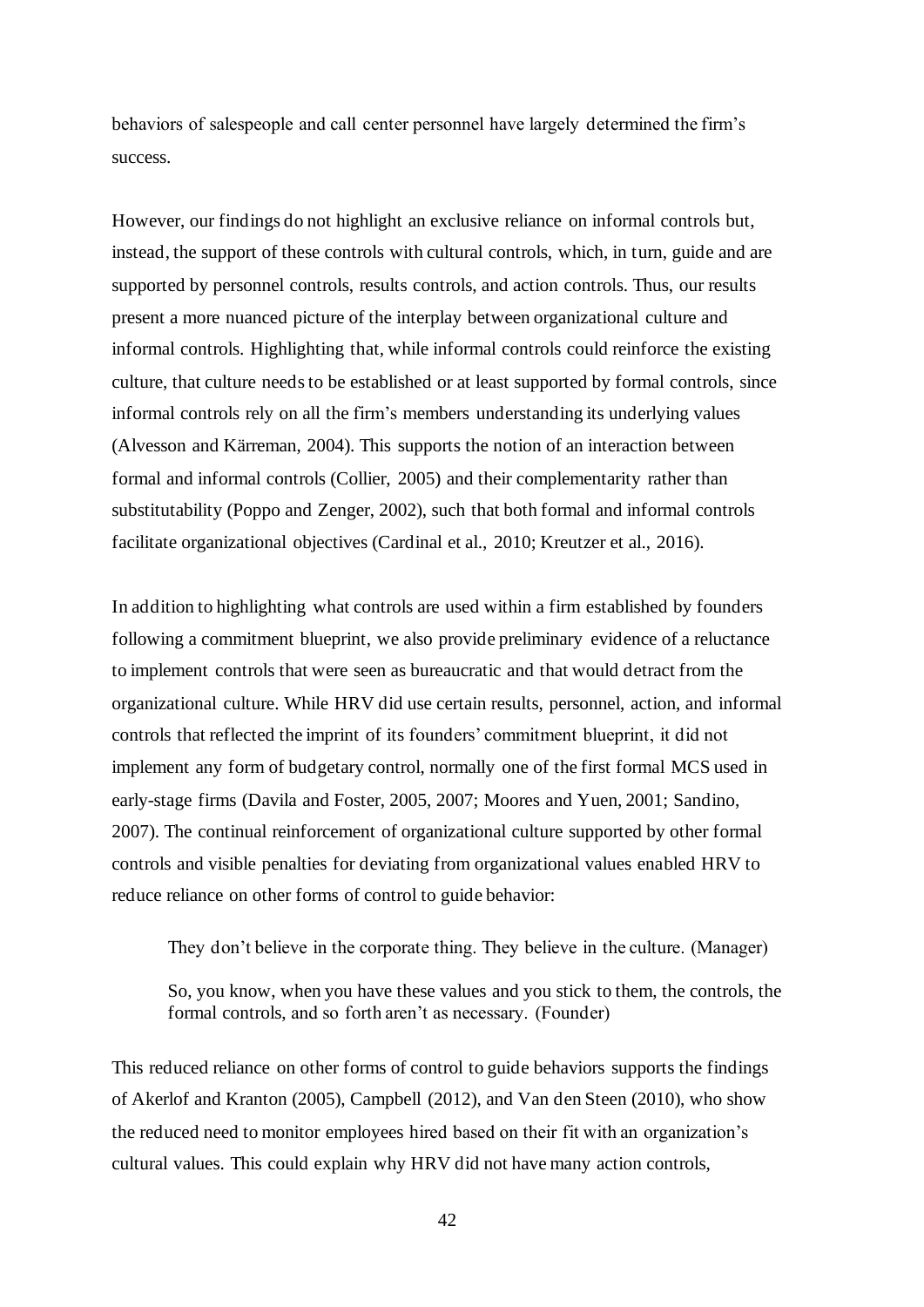including budgets, or could at least delay their implementation. As noted by Henderson and Van den Steen (2015), the initial use of cultural controls, such as those designed and used at HRV, makes economic sense, in increasing the goal congruence between the owners and the employees (Kennedy and Widener, 2019). Supporting Fisher's (1995) arguments that a strong organizational culture can reduce the need for other management controls, one of the founders stated,

That's why I keep on coming back to culture. I keep on going away from the importance of controls, because… the controls are just written. (Founder)

While we examine only one example of a commitment blueprint, this case demonstrates that, while MCS are required to manage the pressures associated with growth (Davila and Foster, 2007, 2010), the manner in which this is done can vary. This finding supports the results of Bedford et al. (2016), who show that different configurations of controls can effectively support a firm in achieving its strategy. In the case of HRV, the pressures associated with growth are managed through the design and use of cultural controls reinforced by other formal and informal controls. This setting suggests a potentially larger role for cultural control than previously suggested in the literature (e.g., Merchant and Van der Stede, 2017; Ouchi, 1977). In addition to situations in which there is a high degree of uncertainty in the conversion process or desired outcomes are hard to specify, as per our findings, cultural controls supported by an appropriate mix of other controls could offer a viable approach to controlling firms in more stable environments (Alvesson and Kärreman, 2004), thus supporting the central role of culture as a form of management control (Ouchi, 1979; Flamholtz, 1996).

The above discussion highlights the influence that founders have on the design and use of MCS in an early-stage firm. We show that the imprint of the HRV founders' commitment blueprint is reflected in the establishment of a workplace that fosters an intense emotional attachment comparable to that of a family, the development of an organizational culture where employees are committed and passionate about the firm, and employee selection based on perceived fit with the firm's values. While these cultural controls and employee selection make up the central components of a commitment blueprint, we have also shown that reliance on these controls is not exclusive, but supported and reinforced through the design and use of other formal (personnel, results, action) controls and informal control, with a reluctance to implement controls that are perceived as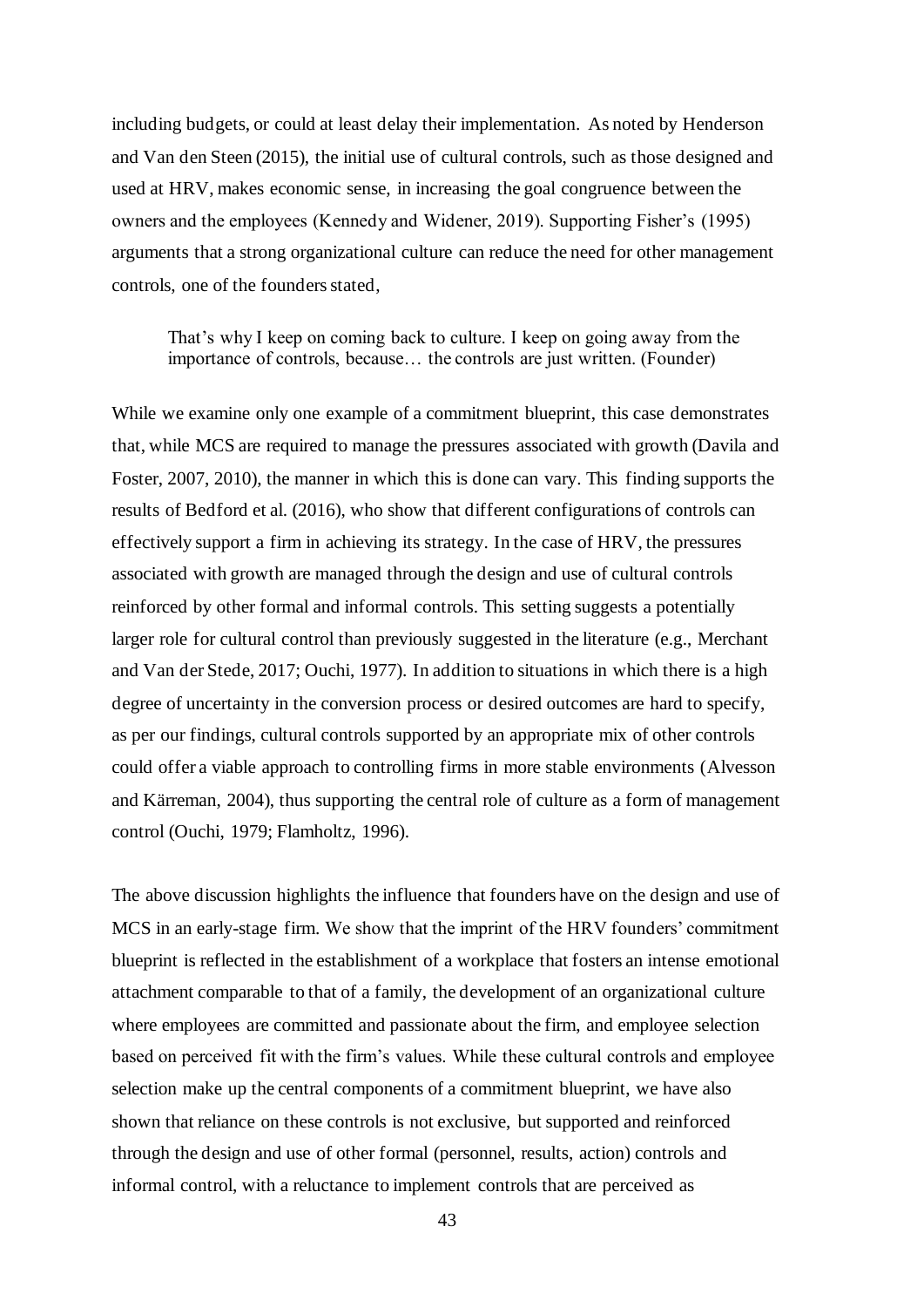bureaucratic. These controls reflected HRV's founders' belief that the constant reinforcement of cultural controls would play a critical role in the firm's success.

### **6. Conclusions**

Given that our understanding of the impact that founders have on MCS is limited (Davila and Foster, 2009), in this paper we aimed to understand the influence of founders on the design and use of MCS in an early-stage firm. We focus on a firm established by founders following a commitment blueprint and use the theoretical lens of imprinting theory.

We find that the imprint of the founders' commitment blueprint is reflected in the design and use of cultural controls and employee selection to establish a workplace that fostered intense emotional attachment and identification, comparable to a family's. While these controls formed the basis of the MCS, managers designed and used other controls, such as rewards, penalties, induction and training programs, meetings, an operations manual, and franchise audits to support and reinforce the organizational culture. These were accompanied by the extensive use of informal controls, as well as managers' reluctance to implement controls that were seen as bureaucratic, such as budgets and job descriptions, since the managers believed these would negatively affect the firm's culture.

We contribute to the founder blueprint literature (Baron and Hannan, 2002; Baron et al., 1996, 1999a, 1999b, 2001; Burton, 2001) by showing how founders' commitment blueprint was reflected in the subsequent design and use of MCS. When managers designed controls, they created links back to the organizational culture. Instead of consisting purely of an action control, the operations manual also focused on how to maintain and reinforce HRV's culture. This was supported by managers' franchise audits and communications focusing on ensuring that the HRV culture was being maintained. Personnel controls such as induction programs were established where immersion in the culture was key, and meetings often focused on the core values or eight steps to success. The importance of selecting employees based on fit was also recognized and embraced by the managers. Results controls such as the Golden Diffuser Award were specifically designed and introduced to reinforce the organizational culture. Consistent with this emphasis on organizational culture, the managers displayed a reluctance to implement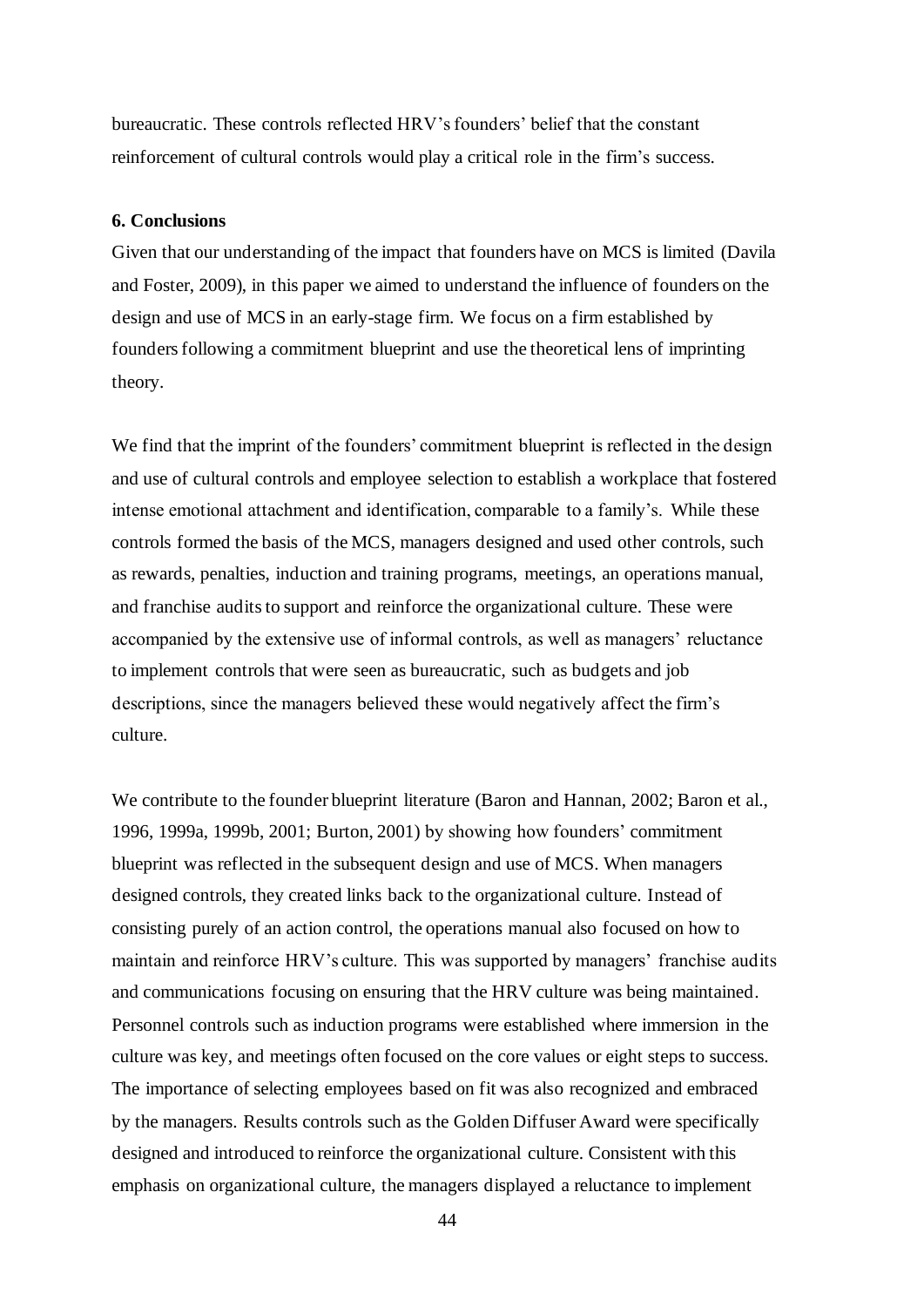controls that would limit behaviors or be seen as bureaucratic. There was a belief that these controls were not necessary, due to the organizational culture. Given the emphasis on organizational culture, the managers encouraged informal controls, with frequent communications, as well as a lack of adherence to formal reporting lines.

Our findings also contribute to the literature on the design and use of MCS in early-stage firms. Similar to prior research, we show that MCS are required to manage the complexities associated with growth (Davila and Foster, 2007, 2010). However, we show that, for firms established by founders following a commitment blueprint, the pressures of growth can be successfully managed though an emphasis on cultural controls supported by appropriate personnel controls, results controls, action controls, and informal controls. This contrasts with prior research, which has found that financial controls such as budgets are one of the primary MCS used to manage growth in early-stage firms (Davila and Foster, 2005, 2007; Moores and Yuen, 2001; Sandino, 2007). The lack of need for financial controls could be due to the emphasis placed on cultural controls and the selection of employees based on fit enhancing goal congruence between the owners and employees (Henderson and Van den Steen, 2015; Kennedy and Widener, 2019), thus highlighting potentially different configurations of MCS (Bedford and Malmi, 2015; Bedford et al., 2016).

Our findings on the use of informal controls within HRV contribute to the literature on informal controls (Busco et al., 2008; Cardinal et al., 2004, 2018; Sandelin, 2008; Ströbele and Wentges, 2018; Tucker, 2019) by supporting the notion of complementarity rather than substitutability between formal and informal controls (Poppo and Zenger, 2002). While we find informal controls reinforce a firm's organizational culture, we also find that organizational culture is supported by formal controls. This highlights the interaction between formal and informal controls (Collier, 2005), with informal controls relying on all of a firm's members understanding its underlying values (Alvesson and Kärreman, 2004).

From a practitioner standpoint, our findings reinforce the fact that employee selection and cultural controls are important controls for firms established by founders following a commitment blueprint. We highlight the importance of ensuring that other controls are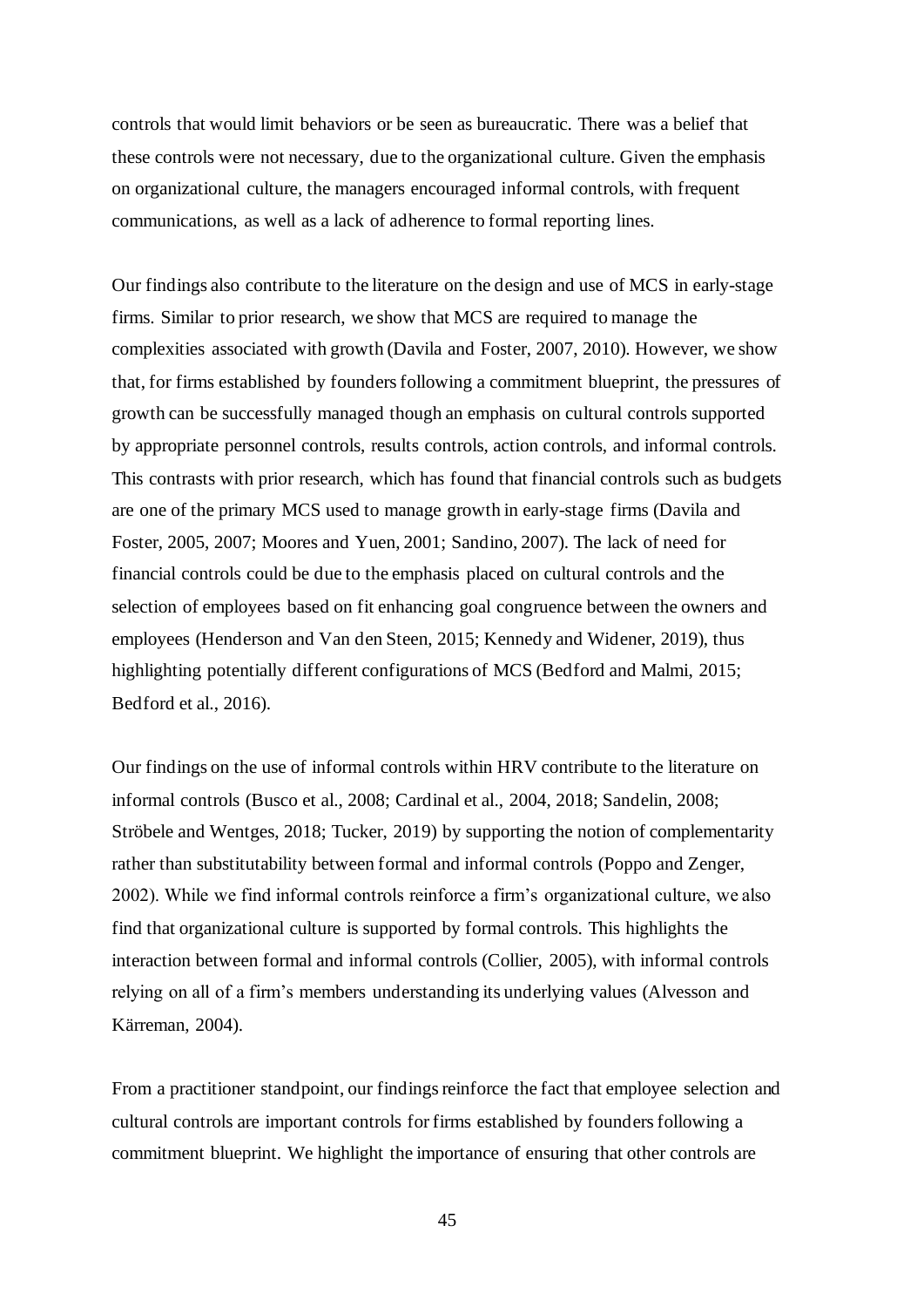appropriately designed to reinforce and support the cultural controls and selection of employees based on fit, which form the foundation of a commitment blueprint.

This paper is the first step in understanding how the imprinting of a founder's blueprint influences the design and use of MCS in early-stage firms. While we answer the call of Davila and Foster (2009) to gain a better understanding of the influence entrepreneurs/founders have on MCS, we have only looked at one of five potential founder blueprints (i.e., the commitment blueprint). Based on our understanding of contingency theory, the MCS of early-stage firms are likely to differ, in line with the different blueprints followed by their founders. Research is therefore warranted on the influence that founders following other blueprints (star, engineering, bureaucracy, and autocracy) can have on the design and use of MCS.

Another potentially interesting avenue of research would be to explore the continuing impact of founders' blueprints after the founders have departed. As argued by Burton (2001) and Van den Steen (2010), the impact of a founder's blueprint can continue after the founder's departure. However, for how long is not clear. New owners and managers could have potentially different blueprints and could consequently wish to make changes to the MCS to reflect their blueprint. This was evidenced by a follow-up interview we conducted with a manager who remained with HRV for a period after it was purchased by a private equity firm. From the interview, it was clear the new owners had an autocracy blueprint (see Table 1), with attachment based on money and direct controls, with employees selected based on their skills. The new owners made changes to the MCS, including reducing the reliance on cultural controls (e.g., removing the Person of the Month Award, as well as the focus on the eight steps to success) and implementing action controls (e.g., expenditure approvals, as well as signoffs for certain decisions managers previously had the autonomy to make; i.e., a reduction in managers' decision rights). Furthermore, hiring policies were changed to focus on employees' qualifications, as opposed to their fit with the organizational culture. However, managers who were hired prior to the acquisition of HRV by the private equity firm appeared to remain imprinted with the founders' commitment blueprint, causing tensions within the firm. Consequently, we believe that it is important for future research to examine the influence of an original founder's blueprint on subsequent changes in MCS associated with new owners with different blueprints.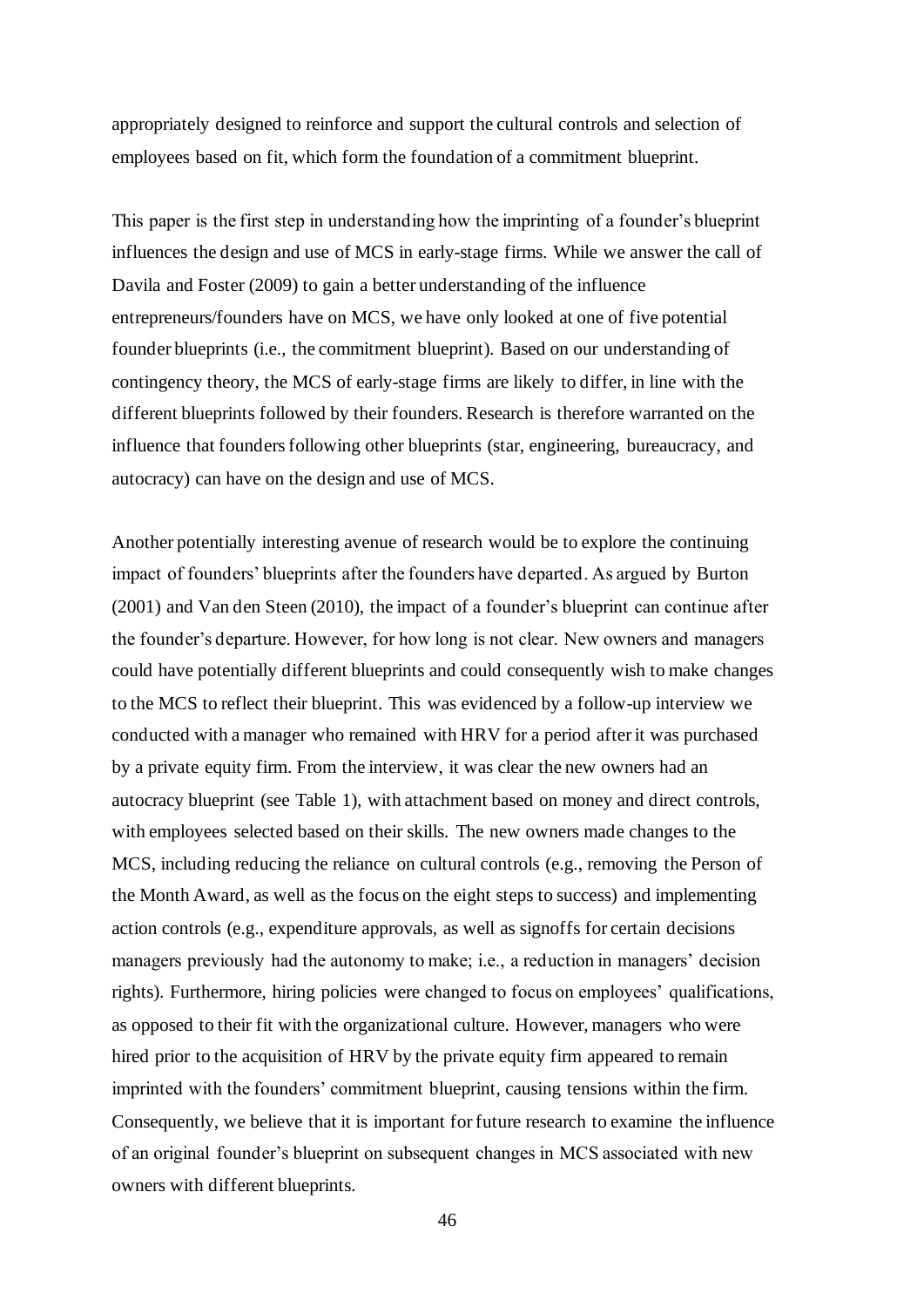# **References**

- Abernethy, M.A., Brownell, P., 1999. The role of budgets in organizations facing strategic change: an exploratory study. Account. Organ. Soc. 24 (3), 189-204.
- Abernethy, M.A., Dekker, H.C., Schulz, A.K.D., 2015. Are employee selection and incentive contracts complements or substitutes? J. Account. Res. 53 (4), 633-668.
- Akerlof, G.A., Kranton, R.E., 2005. Identity and the economics of organizations. J. Econ. Perspect. 19 (1), 9-32
- Akroyd, C., Kober, R., Li, D. 2019. The emergence of management controls in an entrepreneurial company. Forthcoming in Account. & Fin.
- Alvesson, M., Kärreman, D., 2004. Interfaces of control. Technocratic and socioideological control in a global management consultancy firm. Account. Organ. Soc. 29 (3-4), 423-444.
- Anthony, R.N., Dearden, J., Bedford, N.M., 1989. Management Control Systems. Sixth ed. Irwin, Homewood.
- Anthony, R.N., Govindarajan, V., 2007. Management Control Systems. Twelfth ed. McGraw-Hill Irwin, Boston.
- Åstebro, T., Herz, H., Nanda, R., Weber, R.A., 2014. Seeking the roots of entrepreneurship: insights from behavioral economics. J. Econ. Perspect. 28 (3), 49-70.
- Auh, S., Mengue, B., 2007. Performance implications of the direct and moderating effects of centralization and formalization on customer orientation. Ind. Market. Manag. 36 (8), 1022-1034.
- Baron, J.N., Burton, M.D., Hannan, M.T., 1996. The road taken: origins and evolution of employment systems in emerging companies. Ind. Corp. Change. 5 (2), 239-275.
- Baron, J.N., Burton, M.D., Hannan, M.T., 1999a. Engineering bureaucracy: the genesis of formal policies, positions, and structures in high-technology firms. J. Law. Econ. Organ. 15 (1), 1-41.
- Baron, J.N., Hannan, M.T., 2002. Organizational blueprints for success in high-tech startups: lessons from the Stanford project on Emerging Companies. Calif. Manage. Rev. 44 (3), 8-36.
- Baron, J.N., Hannan, M.T., Burton, M.D., 1999b. Building the iron cage: determinants of managerial intensity in the early years of organizations. Am. Sociol. Rev. 64, 527- 547.
- Baron, J.N., Hannan, M.T., Burton, M.D., 2001. Labor pains: change in organizational models and employee turnover in young, high-tech firms. Am. J. Sociol. 106 (4), 960-1012.
- Barringer, B.R., Jones, F.F., Neubaum, D.O., 2005. A quantitative content analysis of the characteristics of rapid-growth firms and their founders. J. Bus. Vent. 20, 663- 687.
- Bayon, M.C., Vaillant, Y., Lafuente, E., 2015. Initiating nascent entrepreneurial activities: the relative role of perceived and actual entrepreneurial ability. Int. J. Entrep. Behav. & Res. 21, 27-49.
- Beckman, C.M., Burton, M.D., 2008. Founding the future: path dependence in the evolution of top management teams from founding to IPO. Org. Sci. 19 (1), 3-24.
- Bedford, D.S., Malmi, T., 2015. Configurations of control: an exploratory analysis. Manage. Account. Res. 27, 2-26.
- Bedford, D.S., Malmi, T., Sandelin, M., 2016. Management control effectiveness and strategy: an empirical analysis of packages and systems. Account. Organ. Soc. 51 (1), 12-28.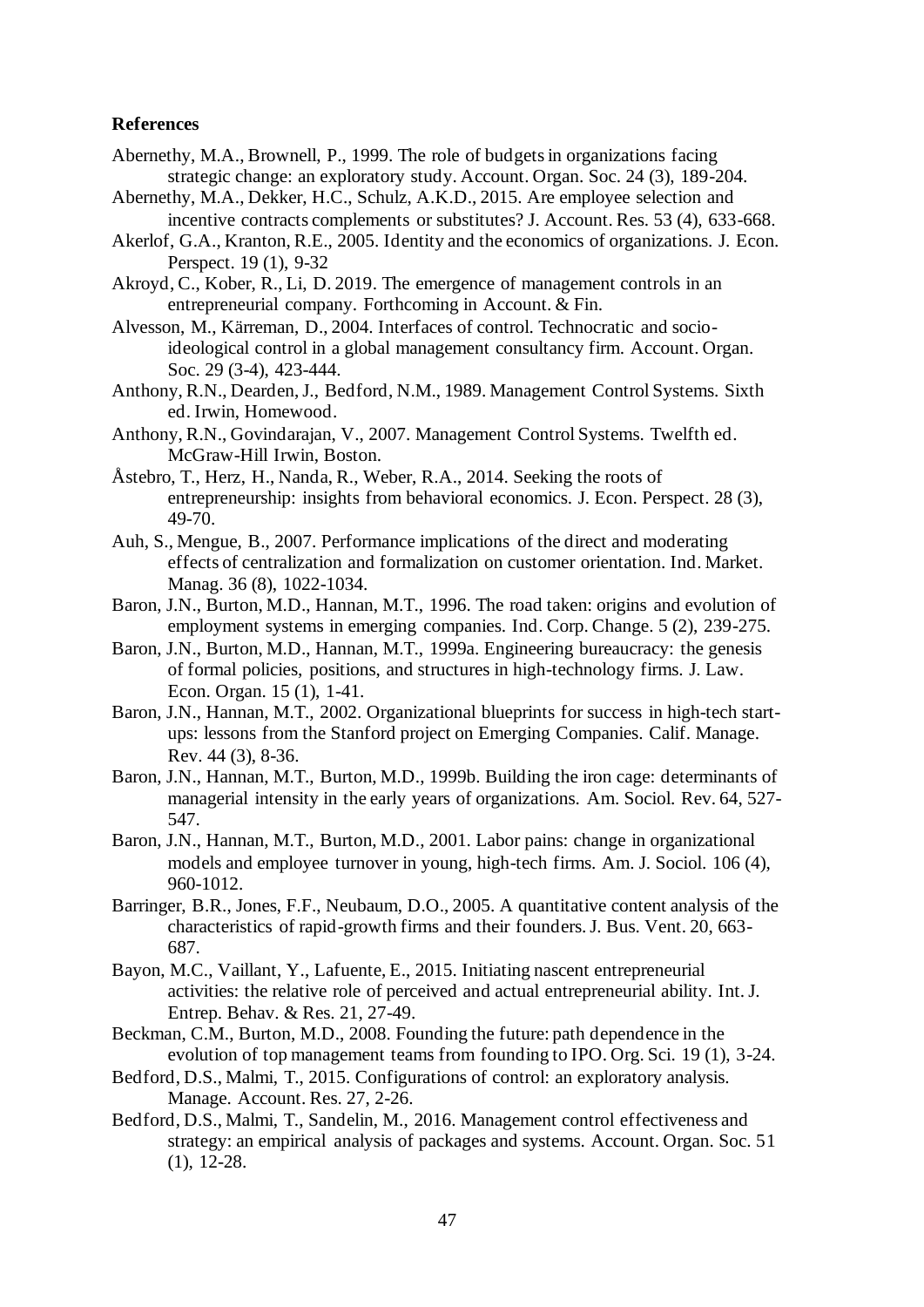- Boeker, W., 1989. The development and institutionalization of subunit power in organizations. Adm. Sci. Quart. 34 (3), 388-410.
- Bridgeman, D., 2009. HRV gets warm welcome in Australia. National Business Review, May 5, Accessed 19<sup>th</sup> October, 2017. https://www.nbr.co.nz/article/hrv-getswarm-welcome-australia-101935.
- Building Today Magazine, May, 2009. NZ-developed HRV gets Aussie tick. Accessed 9 th October, 2017.<http://www.buildingtoday.co.nz/LatestNews/Magazine/tabid/> 8136/ArticleID/10399/Default.aspx
- Burton, M.D., 2001. The company they keep: founders' models for organizing new firms. In: Schoonhoven, B.C., Romanelli, E. (Eds.), The Entrepreneurship Dynamic. Stanford University Press, Stanford, CA, 13-39.
- Burton, M.D., Beckman, C.M., 2007. Leaving a legacy: position imprints and successor turnover in young firms. Am. Sociol. Rev. 72 (2), 239-266.
- Busco, C., Giovannoni, E., Scapens, R.W., 2008. Managing the tensions in integrating global organisations: the role of performance management systems. Manage. Account. Res. 19 (2), 103-125.
- Calvert, P.J., 2010. Why do staff of joint-use libraries sometimes fail to integrate? Investigating cultures and ethics in a public-tertiary joint-use library. J. Acad. Librariansh. 36 (2), 133-140.
- Campbell, D., 2012. Employee selection as a control system. J. Account. Res. 50 (4), 931-966.
- Cardinal, L.B., Sitkin, B.B., Long, C.P., 2004. Balancing and rebalancing in the creation and evolution of organizational control. Org. Sci. 15, 411-431.
- Cardinal, L.B., Sitkin, B.B., Long, C.P., 2010. A configurational theory of control. In: Sitkin, S.B., Cardinal, L.B., Bijlsma-Frankema, K. (Eds.), Organizational Control. Cambridge University Press, Cambridge, 51-79
- Cardinal, L.B., Sitkin, B.B., Long, C.P., Miller, C.C., 2018. The genesis of control configurations during organizational founding. In: Joseph, J., Baumann, O., Burton, R., Srikanth, K. (Eds.), Organizational Design: Advances in Strategic Management, Volume 40. Emerald Publishing Limited, Bingley, 83-114.
- Collier, P.M., 2005. Entrepreneurial control and the construction of relevant accounting. Manage. Account. Res. 16 (3), 321-339.
- Cooper, D.J., Morgan, W., 2008. Case study research in accounting. Account. Horiz. 22 (2), 159-178.
- Davila, A., 2005. An exploratory study on the emergence of management control systems: formalizing human resources in small growing firms. Account. Organ. Soc. 30 (3), 223-248.
- Davila, A., Foster, G., 2005. Management accounting systems adoption decisions: evidence and performance implications from early-stage/startup companies. Account. Rev. 80 (4), 1039-1069.
- Davila, A., Foster, G., 2007. Management control systems in early-stage startup companies. Account. Rev. 82 (4), 907-937.
- Davila, A., Foster, G., 2009. The adoption and evolution of management control systems in entrepreneurial companies: evidence and a promising future. In: Chapman, C.S, Hopwood, A.G., Shields, M.D. (Eds.), Handbook of Management Accounting Research, 3. Elsevier, Oxford, 1323-1336.
- Davila, A., Foster, G., Jia, N., 2010. Building sustainable high-growth startup companies: management systems as an accelerator. Calif. Manage. Rev. 52 (3), 79-105.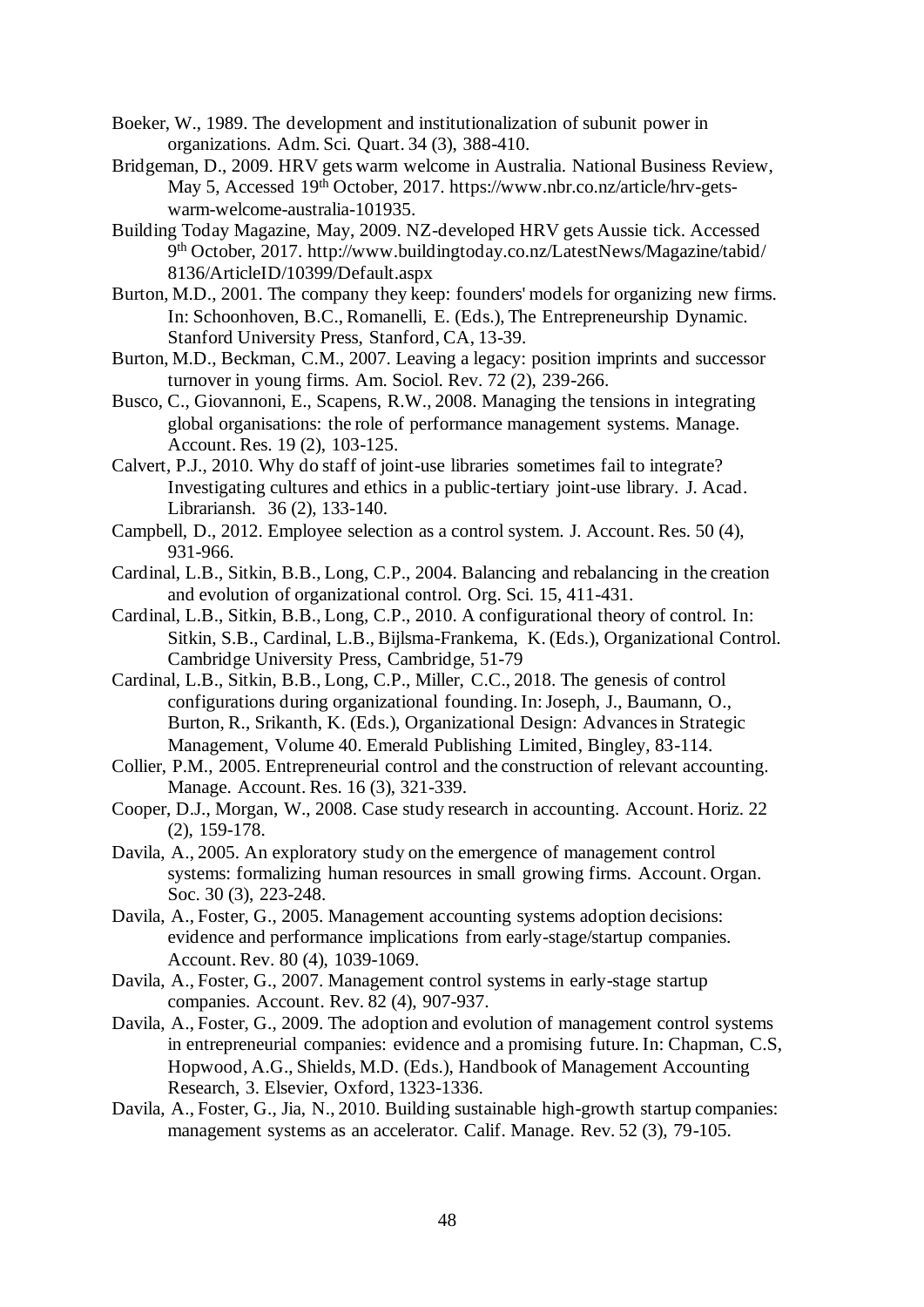- Davila, A., Foster, G., Li, M., 2009. Reasons for management control systems adoption: insights from product development systems choice by early-stage entrepreneurial companies. Account. Organ. Soc. 34 (3), 322-347.
- Davis, J.H., Schoorman, F.D., Donaldson, L., 1997. Toward a stewardship theory of management. Acad. Manage. Rev. 22 (1), 20-47.
- Decker, R. Haltiwanger, J., Jarmin, R. Miranda, J., 2014. The role of entrepreneurship in US job creation and economic dynamism. J. Econ. Perspectives. 28 (3), 3-24.
- Deloitte Fast 50, New Zealand. Accessed 19th October, 2017. https://www2.deloitte.com/nz/en/footerlinks/pressreleasespage/deloitte-fast-50 regional-winners-announced1.html
- Demir, R., Wennberg, K., McKelvie, A., 2017. The strategic management of high-growth firms: a review and theoretical conceptualization. Long. Range. Plan. 50 (4), 431- 456.
- Dent, J.F., 1991. Accounting and organizational cultures: a field study of the emergence of a new organizational reality. Account. Organ. Soc. 16 (8), 705-732.
- Denzin, N.K., 2012. Triangulation 2.0. J. Mix. Methods. Res. 6 (2), 80-88.
- DeSantola, A., Gulati, R., 2017. Scaling: organizing and growth in entrepreneurial ventures. Acad. Manage. Ann. 11 (2), 640-668.Fairlie, R., Morelix, A., Tareque, I., 2017 Kauffman Index of Startup Activity. Ewing Marion Kauffman Foundation, Kansas.
- Falkenberg, L., Herremans, I., 1995. Ethical behaviours in organizations: directed by the formal or informal systems? J. Bus. Ethics. 14 (2), 133-143.
- Fauchart, E., Gruber, M., 2011. Darwinians, communitarians, and missionaries: the role of founder identity in entrepreneurship. Acad. Manage. J. 54 (5), 935-957.
- Fisher, J., 1995. Contingency-based research on management control systems: categorization by level of complexity. J. Account. Lit. 14, 24-53.
- Flamholtz, E., 1996. Effective organizational control: a framework, applications, and implications. Eur. Manage. J. 14 (6), 596-611.
- Flamholtz, E., Das, T., Tsui, A., 1985. Toward an integrative framework of organizational control. Account. Organ. Soc. 10 (1), 35-50.
- Fuhrmans, V., 2017. Focusing on HR before ping-pong tables: rather than scale hastily some tech firms work on getting office culture right. Wall. St.J. April 26, B9.
- Fusch, P.I., Ness, L.R., 2015. Are we there yet? Data saturation in qualitative research. Qual. Rep. 20 (9), 1408-1416.
- Gao, J., Li, J., Cheng, Y., Shi, S., 2010. Impact of initial conditions on new venture success: a longitudinal study of new technology-based firms. Int. J. Innov. Manage. 14 (1), 41-56.
- Goebel, S., Weißenberger, B.E., 2017. The relationship between informal controls, ethical work climates, and organizational performance. J. Bus. Ethics. 141 (3), 505-528
- Grant, A., 2016. Originals: How Non-Conformists Move the World. Viking, New York.
- Gruber, M., 2010. Exploring the origin of organizational paths: empirical evidence from new founded firms. J. Manage. 36 (5), 1143-1167.
- Hannan, M.T., Baron, J.N., Hsu, G., Koçak, Ö., 2006. Organizational identities and the hazard of change. Ind. Corp. Change. 15 (5), 755-784.
- Hannan, R.L., Hoffman, V.B., Moser, D.V., 2005. Bonus versus penalty: does contract frame affect employee effort? In: Zwick, R., Rapoport, A. (Eds.), Experimental Business Research, 2. Kluwer, Boston, 151-169.
- Harris, L.C., Ogbonna, E., 1999. The strategic legacy of company founders. Long Range Plan. 32 (3), 333-343.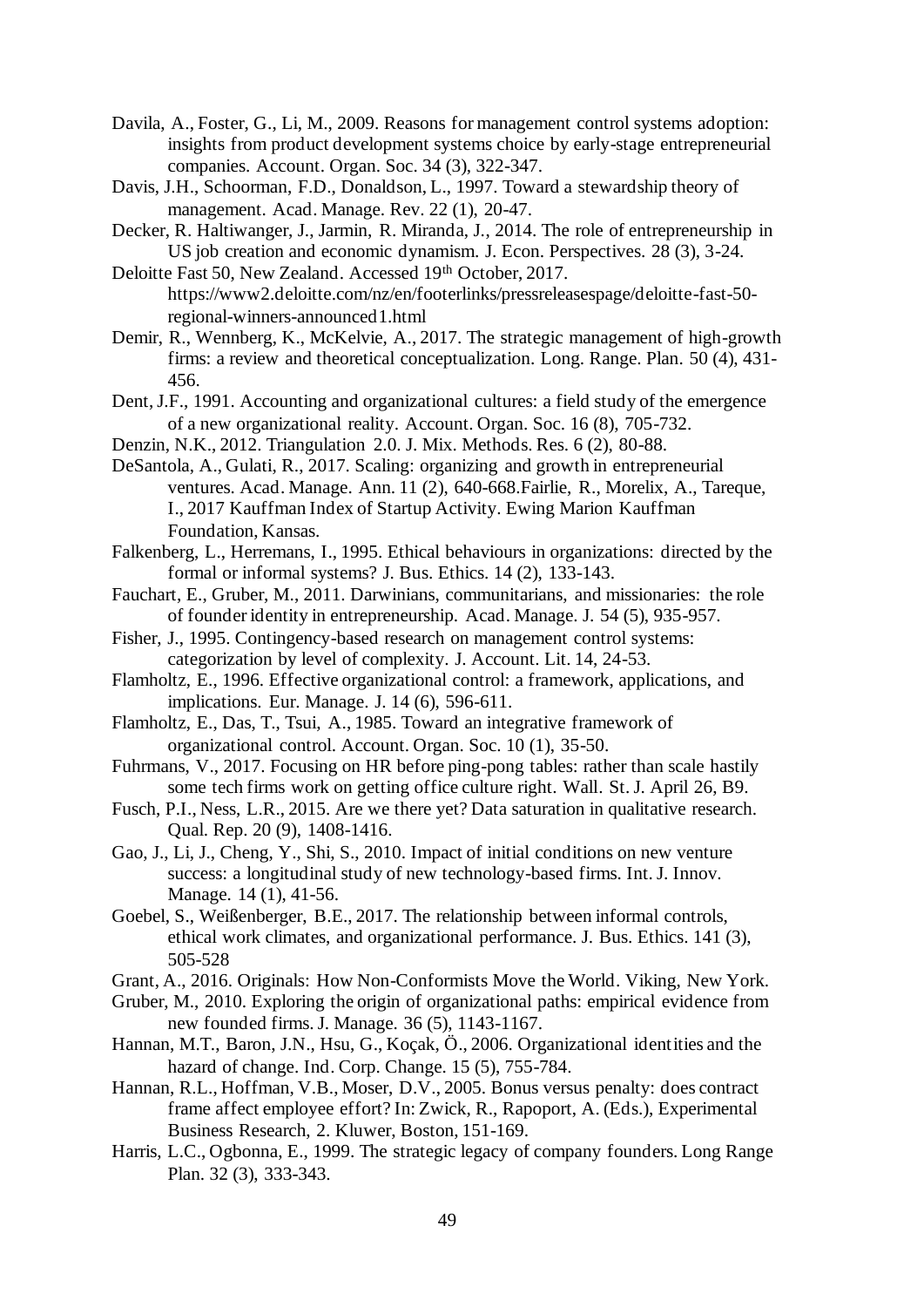- Heinicke, A., Guenther, T.W., Widener, S.K., 2016. An examination of the relationship between the extent of a flexible culture and the levers of control system: the key role of beliefs control, Manage. Account. Res. 33, 25-41.
- Henderson, R., Van den Steen, E., 2015. Why do firms have "Purpose"? The firm's role as a carrier of identity and reputation. Am. Econ. Rev. 105 (5), 326-330.
- Hossain, T., List, J.A., 2012. The behavioral visits the factory: increasing productivity using simple framing manipulations. Manage. Sci. 58 (12), 2151-2167.
- Immelmann, K., 1975. Ecological significance of imprinting and early learning. Annu. Rev. Ecol. Evol. Syst. 6 (1), 15-37.
- Johnson, V., 2007. What is organizational imprinting? Cultural entrepreneurship in the founding of the Paris Opera. Am. J. Sociol. 113 (1), 97-127.
- Kane, T. 2010. The Importance of Startups in Job Creation and Job Destruction. Ewing Marion Kauffman Foundation, Kansas.
- Kennedy, F.A., Widener, S.K., 2019. Socialization mechanisms and goal congruence. Account. Organ. Soc. (in press). Available at https://doi.org/10.1016/j.aos.2019.01.004
- Kimberly, J.R., 1979. Issues in the creation of organizations: initiation, innovation, and institutionalization. Acad. Manage. J., 22 (3), 437-457.
- Kimberly, J.R., Bouchikhi, H., 1995. The dynamics of organizational development and change: how the past shapes the present and constrains the future. Org. Sci. 6 (1), 9-18.
- Kober, R., Ng, J., Paul, B., 2007. The interrelationship between management control mechanisms and strategy. Manage. Account. Res. 18 (4), 425-452.
- Kreutzer, M., Cardinal, L.B., Walter, J., Lechner, C., 2016. Formal and informal control as complement or substitute? The role of task environment. Strategy. Sci. 1 (4), 235-255
- Langfield-Smith, K., 1997. Management control systems and strategy: a critical review. Account. Organ. Soc. 22 (2), 2017-232.
- Leung, A., Der Foo, M., Chaturvedi, S., 2013. Imprinting effects of founding core teams on HR values in new ventures. Entrep. Theory. Pract. 37 (1), 87-106.
- Lorenz, K.Z., 1937. The companion in the bird's world. Auk. 54 (3), 245-273.
- Malmi, T., Brown, D.A., 2008. Management control systems as a package opportunities, challenges and research directions. Manage. Account. Res. 19 (4), 287-300.
- Marquis, C., 2003. The pressure of the past: network imprinting in intercorporate communities. Adm. Sci. Quart. 48 (4), 655-689.
- Marquis, C., Tilcsik, A., 2013. Imprinting: toward a multilevel theory. Acad. Manage. Ann. 7 (1), 195-245.
- Merchant, K.A., 1985. Control in Business Organizations. Pittman, Boston.
- Merchant, K.A., Van der Stede, W.A., 2017. Management Control Systems: Performance Measurement, Evaluation and Incentives. Fourth ed. Pearson Education, Harlow.
- Merchant, K.A., Van der Stede, W.A., Zheng, L., 2003. Disciplinary constraints on the advancement of knowledge: the case of organizational incentive systems. Account. Organ. Soc. 28 (2-3), 251-286.
- Miles, R.E., Snow, C.C., 1978. Organizational Strategy, Structure, and Process. McGraw-Hill, New York.
- Miles, R.E., Snow, C.C., Pfeffer, J., 1974. Organization-environment: concepts and issues. Ind. Relations. 13 (3), 244-264.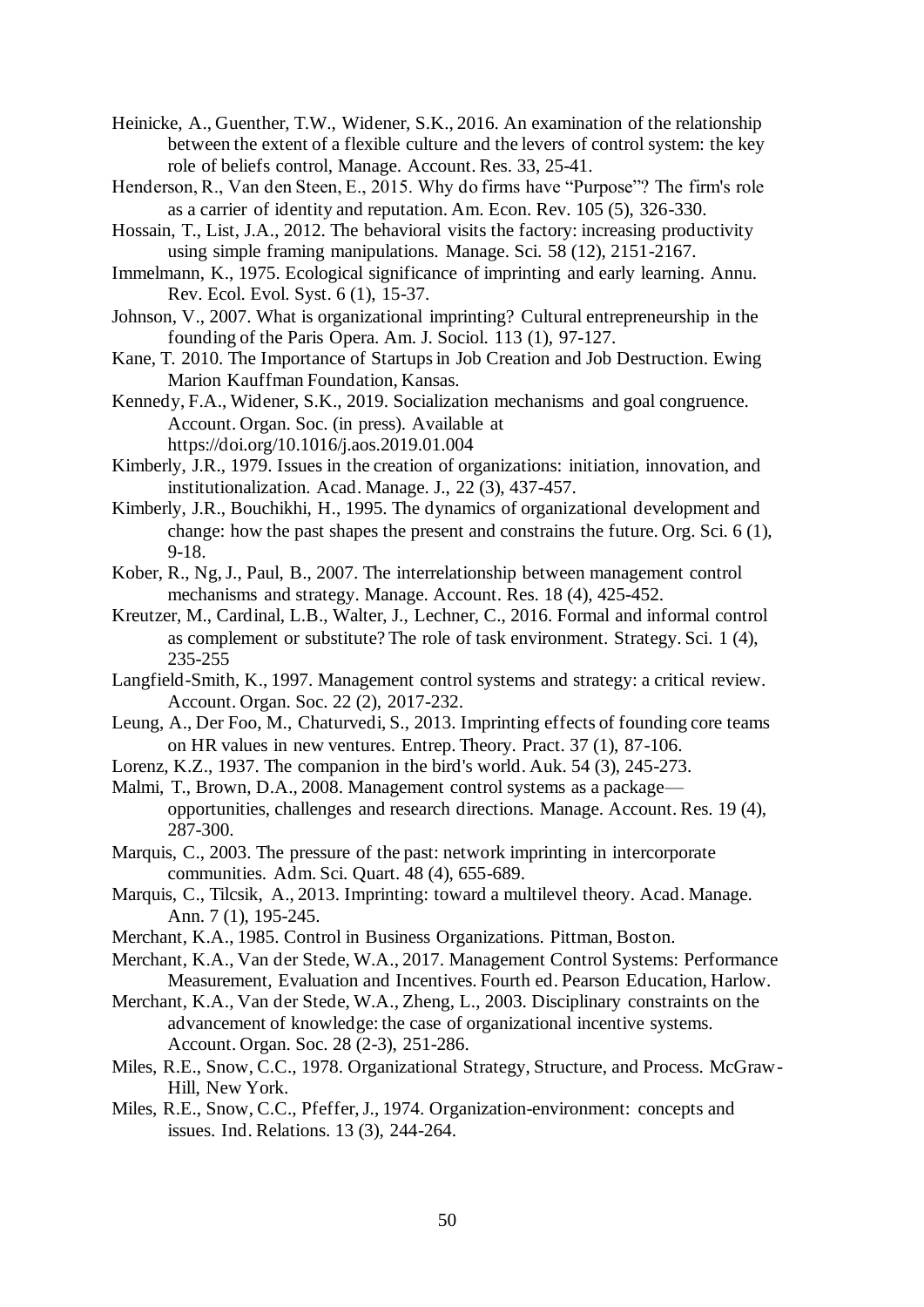- Modell, S., 2005. Triangulation between case study and survey methods in management accounting research: an assessment of validity implications. Manage. Account. Res. 16 (2), 231-254.
- Moores, K., Yuen, S., 2001. Management accounting systems and organizational configuration: a life-cycle perspective. Account. Organ. Soc. 26 (4), 351-389.
- Ouchi, W.G., 1977. The relationship between organizational structure and organizational control. Adm. Sci. Quart. 22 (1), 95-113.
- Ouchi, W.G., 1979. A conceptual framework for the design of organizational control mechanisms. Manage. Sci. 25 (9), 833-848.
- Ouchi, W.G., 1980. Markets, bureaucracies and clans. Adm. Sci. Quart. 5 (2), 231-244.
- Poppo, L., Zenger, T., 2002. Do formal contracts and relational governance function as substitutes or complements? Strateg. Manage. J. 23 (8), 707-725.
- Porter, M.E., 1980. Competitive Strategy. Free Press, New York.
- Roberts, J., 2004. The Modern Firm: Organizational Design for Performance and Growth. Oxford University Press, Oxford.
- Sandelin, M., 2008. Operation of management control practices as a package—a case study on control system variety in a growth firm context. Manage. Account. Res. 19 (4), 324-343.
- Sandino, T., 2007. Introducing the first management control systems: evidence from the retail sector. Account. Rev. 82 (1), 265-294.
- Schein, E.H., 1990. Organizational culture. Am. Psychol. 45 (2), 109-119.
- Simons, R., 1991. Strategic orientation and top management attention to control systems. Strateg. Manage. J. 12 (1), 49-62.
- Simons, R., 1995. Levers of Control. Harvard Business School Press, Boston.
- Simsek, Z., Fox, B.C., Heavey, C., 2015. "What's past is prologue": a framework, review, and future directions for organizational research on imprinting. J of Manage. 41 (1), 288-317.
- Sørensen, J.B., 2002. The strength of corporate culture and the reliability of firm performance. Adm. Sci. Quart. 47 (1), 70-91.
- Spalding, D.A., 1873. Instinct: with original observations on young animals. Macmillan's Magazine. 27 (March), 282-293.
- Stinchcombe, A.L., 1965. Social structure and organizations. In: March, J.G. (Ed.), Handbook of Organizations. Rand McNally, Chicago, 142-193.
- Stouthuysen, K., Slabbinck, H., Roodhooft, F., 2017. Formal controls and alliance performance: the effects of alliance motivation and informal controls. Manage. Account. Res. 37, 49-63.
- Ströbele, A., Wentges, P., 2018. The role of organizational social capital in the design of management control systems. J. Manage. Account. Res. 30 (2), 187-205.
- Sunday Star Times, March 4, 2012. Accessed 19th October, 2017.

http://www.stuff.co.nz/business/6519219/HRV-a-lot-more-than-hot-air

- Tucker, B.P., 2019. Heard it through the grapevine: conceptualising informal control through the lens of social network theory. J. Manage. Account. Res. (in press). Available at https://doi.org/10.2308/jmar-52064.
- Turner, K.L., Makhija, M.V., 2006. The role of organizational controls in managing knowledge. Acad. Manage. Rev. 31 (1), 197-217.
- TVNZ, 2002. Rotting homes a growing problem. Accessed 19th October, 2017 http://tvnz.co.nz/content/103617/2591764/article.html
- Unlimited Magazine, March, 2009. Keeping on keeping on: the 2006 Fast50 winner has proved it's a stayer. Accessed 16<sup>th</sup> October, 2010. http://unlimited.co.nz/unlimited.nsf/growth/fast50-p7